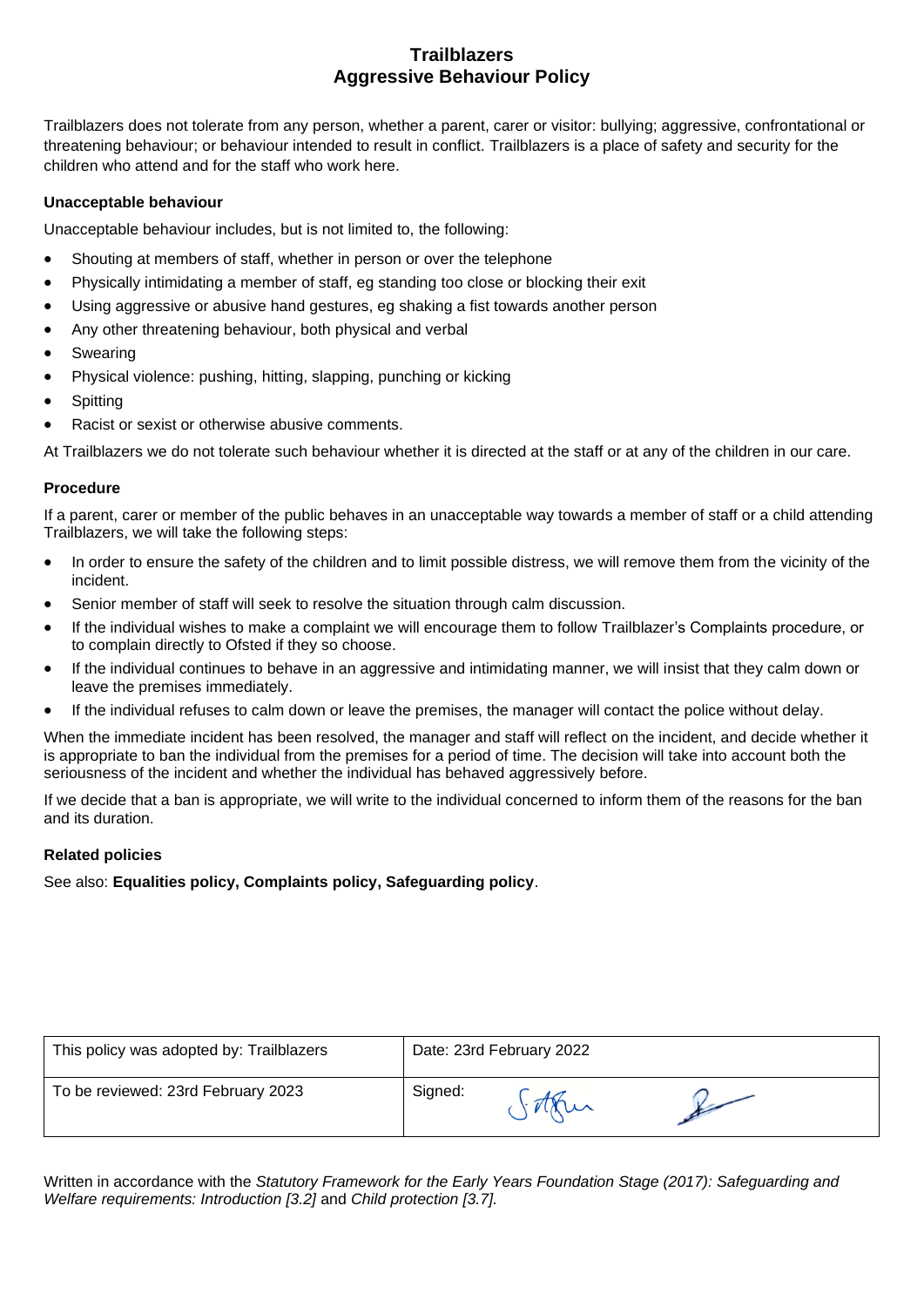# **Trailblazers - Arrivals and Departures**

Trailblazers recognises the importance of having robust systems in place to ensure the safe arrival and departure of the children in our care.

The manager will ensure that an accurate record is kept of all children at Trailblazers, and that any arrivals or departures are recorded in the register. The register is always kept in an accessible location on the premises. In addition, we conduct regular headcounts during the session.

# **Escorting children to the Club**

- Trailblazers and the school have a clear agreement concerning the transfer of responsibility for children's safety.
- At 3.15pm children in Years 3 & 4 meet in the ICT Suite for registration and Years 5 & 6 meet in the Music Lodge. On Fridays, all children meet in the Music Lodge.
- A member of staff registers the children as they arrive, in the correct places.
- If a child is booked into Trailblazers but has not turned up, we will check whether the child was present at school that day. If the whereabouts of the child is not known, staff will immediately inform the parent by text, or phone call, or both.

# **Arrivals**

Our staff will greet each child warmly on their arrival at Trailblazers and will record the child's attendance in the daily register straightaway.

# **Departures**

- Staff will ensure that parents or carers sign children out before they leave, including the time of collection.
- Children are collected by an adult who has been authorised to do so on their registration form.
- In exceptional circumstances, if the parent requires another person who is not listed on the registration form to collect their child, the child's parents or carers must inform Trailblazers in advance and provide a description of the person. If the manager has any concerns regarding the person collecting, he/she will contact the main parent or carer for confirmation.
- The parent or carer must notify Trailblazers if they will be late collecting their child. If Trailblazers is not informed, the **Uncollected Children** policy will be followed.
- Children over the age of nine will only be allowed to leave Trailblazers alone at the end of the session if Trailblazers has discussed this with the child's parents and has received their written consent.
- Children below the age of nine will not be allowed to leave Trailblazers unaccompanied.

## **Absences**

- If a child is going to be absent from a session, parents must notify Trailblazers by 3pm on the day of the absence.
- If a child is absent without explanation, staff will contact the parents or carers and the school to check where the child should be. If staff still have concerns about the child's whereabouts after attempts to contact the parents and the school the manager will contact the police.
- Trailblazers will try to discover the causes of prolonged and unexplained absences. Regular absences could indicate that a child or their family might need additional support.

| This policy was adopted by: Trailblazers | Date: 23rd February 2022 |  |  |
|------------------------------------------|--------------------------|--|--|
| To be reviewed: 23rd February 2023       | Signed:                  |  |  |

Written in accordance with the *Statutory Framework for the Early Years Foundation Stage (2017): Safeguarding and Welfare Requirements: Safety and suitability of premises, environment and equipment [3.62, 3.64]; and Information and records [3.76]*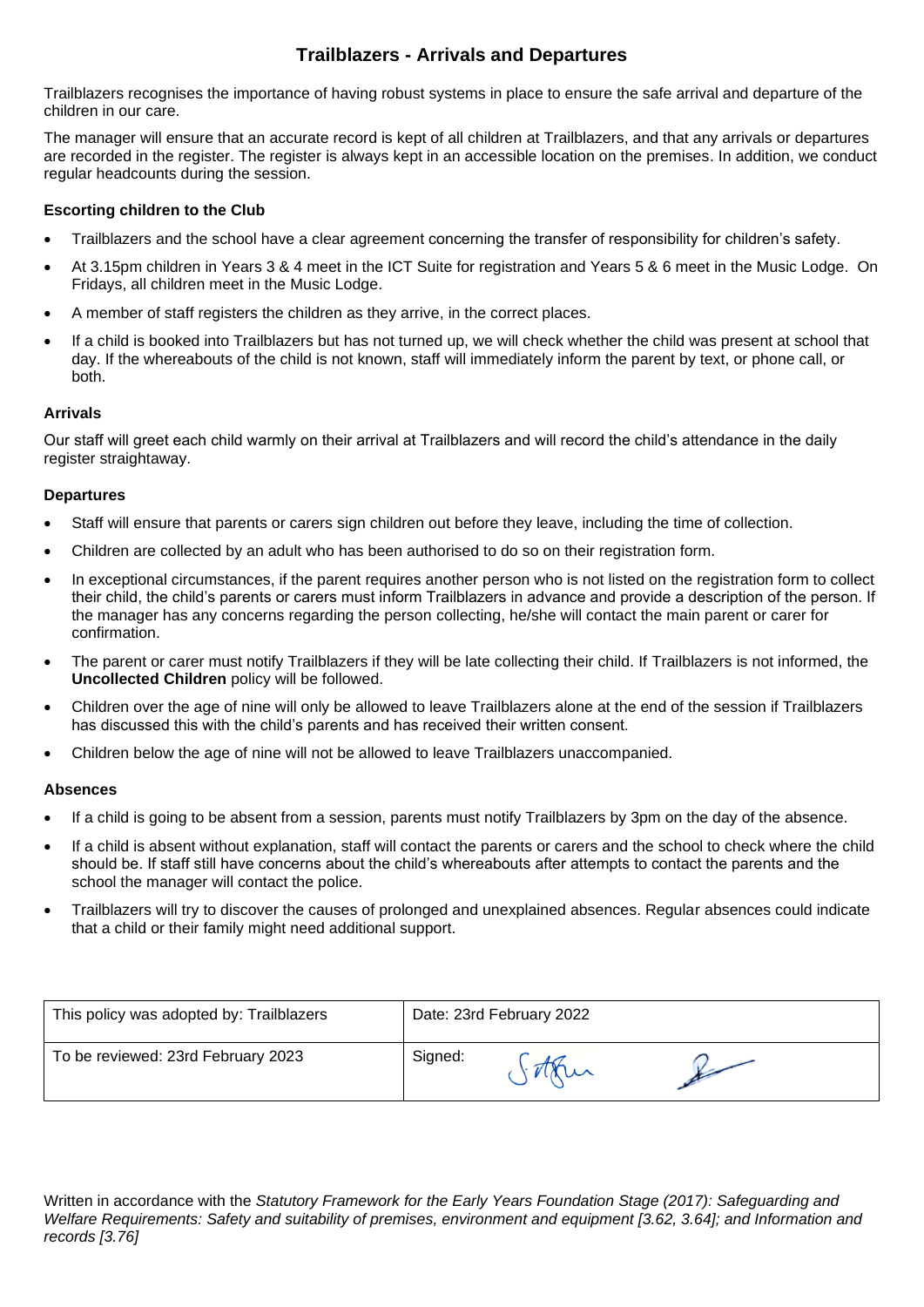# **Behaviour Management Policy**

Trailblazers uses effective behaviour management strategies to promote the welfare and enjoyment of children attending. Working in partnership with parents, we aim to manage behaviour using clear, consistent and positive strategies. Trailblazers rules are clearly displayed at every session and are discussed regularly. We adopt the same behaviour strategies as the school.

Whilst at Trailblazers we expect children to:

- Use socially acceptable behaviour
- Comply with our rules
- Respect one another, accepting differences of race, gender, ability, age and religion
- Develop their independence by maintaining self-discipline
- Choose and participate in a variety of activities and ask for help if needed
- Enjoy their time at the Club.

## **Encouraging positive behaviour**

At Trailblazers positive behaviour is encouraged by:

- Staff acting as positive role models and praising appropriate behaviour
- Informing parents about individual achievements
- Offering a variety of play opportunities to meet the needs of children attending Trailblazers.

It is inevitable that as children develop and learn, there are times when they need support and guidance to understand that their behaviour is not acceptable. Staff at Trailblazers will try to determine the cause or triggers of the inappropriate behaviour to prevent the situation from recurring.

## **Dealing with inappropriate behaviour**

- Challenging behaviour will be addressed in a calm, firm and positive manner.
- In the first instance, the child will be temporarily removed from the activity.
- Staff will discuss why the behaviour displayed is deemed inappropriate.
- Staff will give the child an opportunity to explain their behaviour, to help prevent a recurrence.
- Staff will encourage and facilitate mediation between children to try to resolve conflicts through discussion and negotiation.
- Staff will consult with parents to formulate clear strategies for dealing with persistent inappropriate behaviour.
- We will not threaten any punishment that could adversely affect a child's well-being (eg withdrawal of food or drink).

If after consultation with parents and the implementation of behaviour management strategies, a child continues to display inappropriate behaviour, Trailblazers may decide to exclude the child in accordance with our **Suspensions and Exclusions** policy. The reasons and processes involved will be clearly explained to the child.

**Physical intervention -** Physical intervention will only be used as a last resort, when staff believe that action is necessary to prevent injury to the child or others, or to prevent significant damage to equipment or property. If a member of staff has to physically restrain a child, the manager will be notified, and an **Incident record** will be completed. The incident will be discussed with the parent or carer as soon as possible. If staff are not confident about their ability to contain a situation, they should call the manager or, in extreme cases, the police. All serious incidents will be recorded on an **Incident record** and kept in the child's file. This may be used to build a pattern of behaviour, which may indicate an underlying cause. If a pattern of incidents indicates possible abuse, we will implement child protection procedures in accordance with our **Safeguarding** policy.

**Corporal punishment -** Corporal punishment or the threat of corporal punishment will *never* be used at Trailblazers. We will take all reasonable steps to ensure that no child who attends Trailblazers, receives corporal punishment from any person who cares for or is in regular contact with the child, or from any other person on our premises.

|         | This policy was adopted by: Trailblazers | Date: 23rd February<br>2022 | To be reviewed: 23rd February 2023 |
|---------|------------------------------------------|-----------------------------|------------------------------------|
| Signed: | sother                                   |                             |                                    |

Written in accordance with the *Statutory Framework for the Early Years Foundation Stage (2017): Safeguarding and Welfare Requirements: Managing behaviour [3.52-3.53].*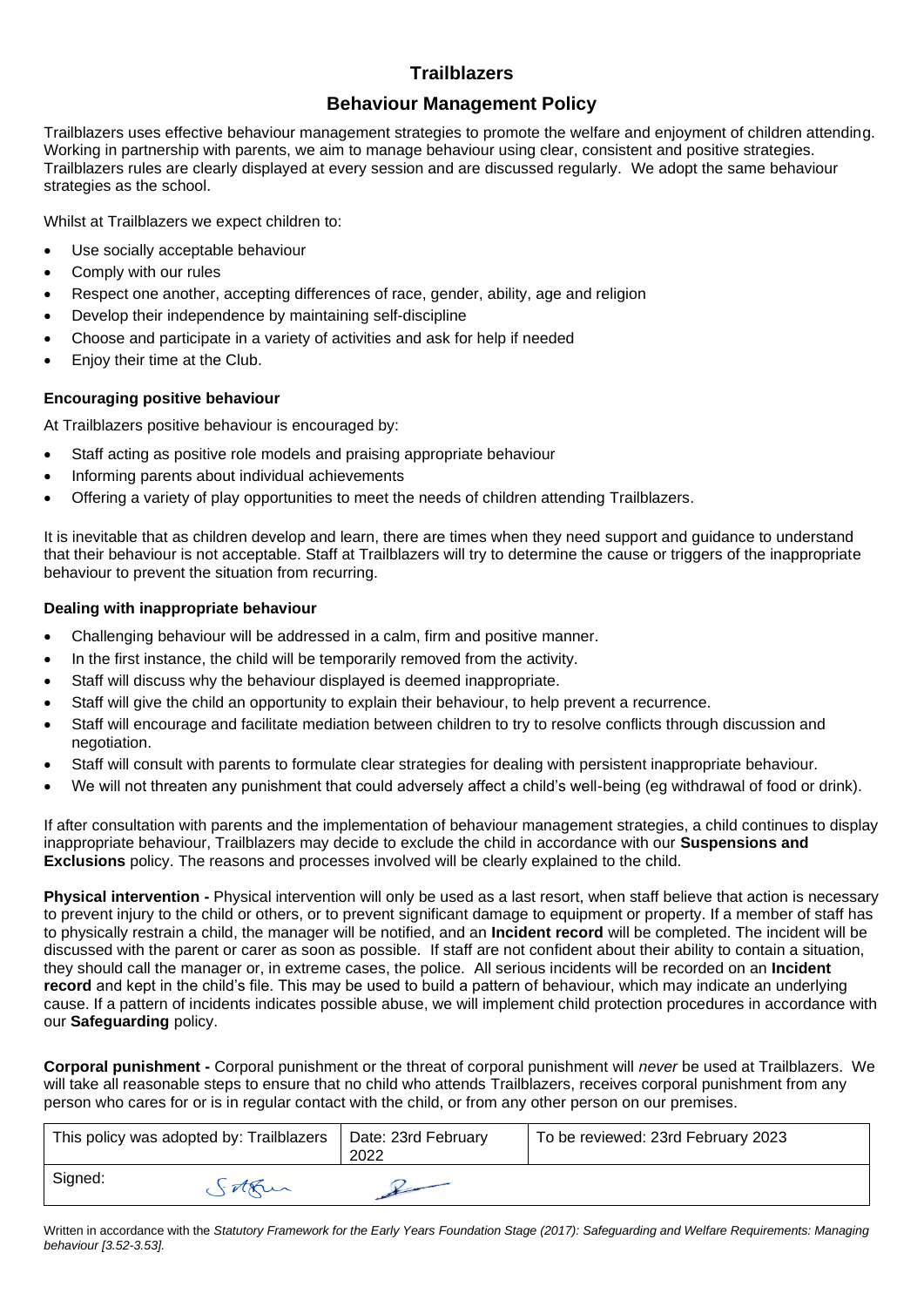# **Trailblazers Anti-Bullying Policy**

Trailblazers provides a supportive, caring and safe environment in which all children are free from the fear of being bullied. Bullying of any form is not tolerated in our club, whether carried out by a child or an adult.

Staff, children and parents or carers will be made aware of Trailblazers' position on bullying. Bullying behaviour is unacceptable in any form.

Any child who is a victim of bullying will be dealt with in a sympathetic manner. If bullying is suspected or reported, the incident will be dealt with immediately by the member of staff informed, and then discussed with the manager. An account of the incident will be recorded in an **Incident log**. All staff will be informed so that close monitoring of the victim and bully can begin. Parents of both parties will be informed.

Trailblazers defines bullying as the *repeated* harassment of others through emotional, physical, psychological or verbal abuse.

- **Physical:** Pushing, scratching, spitting, kicking, hitting, biting, taking or damaging belongings, tripping up, punching or using any sort of violence against another person.
- **Psychological:** Behaviour likely to create a sense of fear or anxiety in another person.
- **Emotional:** Being deliberately unkind, shunning or excluding another person from a group or tormenting them. For example, making another person feel 'left out' of a game or activity, passing notes about others or making fun of another person.
- **Verbal:** Name-calling, put-downs, ridiculing or using words to attack, threaten or insult. For example, spreading rumours or making fun of another person's appearance.

Racial harassment can take any of the forms of bullying listed above but is motivated by the victim's colour, race, nationality, or ethnic or national origins. Incidents of racial harassment will be recorded as such on the **Incident log**. (See our **Equalities Policy** for more information on how we deal with and challenge discriminatory behaviour.)

## **Preventing bullying behaviour**

Staff at Trailblazers will foster an anti-bullying culture in the following ways:

- Encouraging caring and nurturing behaviour and
- Discussing friendships and encouraging group and team play
- Encouraging children to report bullying without fear
- Discussing the issues surrounding bullying with the children, including why bullying behaviour will not be tolerated
- Exploring the consequences of bullying behaviour with the children.

## **Responding to bullying behaviour**

Trailblazers acknowledges that despite all efforts to prevent it, bullying behaviour is likely to occur on occasion. Should such incidents occur, Trailblazers will follow the procedure outlined below:

- We will address all incidents of bullying thoroughly and sensitively.
- Victims of bullying will be offered the immediate opportunity to discuss the matter with a member of staff who will reassure the child and offer support.
- They will be reassured that what they say will be taken seriously and handled sympathetically.
- Staff will support the individual who has been bullied, keeping them under close supervision, and checking their welfare regularly.
- If another child witnesses bullying and reports this, staff will reassure them that they have done the right thing. Staff will then investigate the matter.
- If a member of staff witnesses an act of bullying, involving children or adults at the club, they will inform the supervisor.
- Children who have bullied will be helped by discussing what has happened, establishing why the child became involved. Staff will help the child to understand why this form of behaviour is unacceptable and will encourage him/her to change their behaviour
- If the bullying persists, the parents will be informed and a we will work with them to try to resolve the issues.
- If this fails to stop the bullying, more serious actions may have to be taken, as laid out in the **Suspensions and Exclusions** policy**.**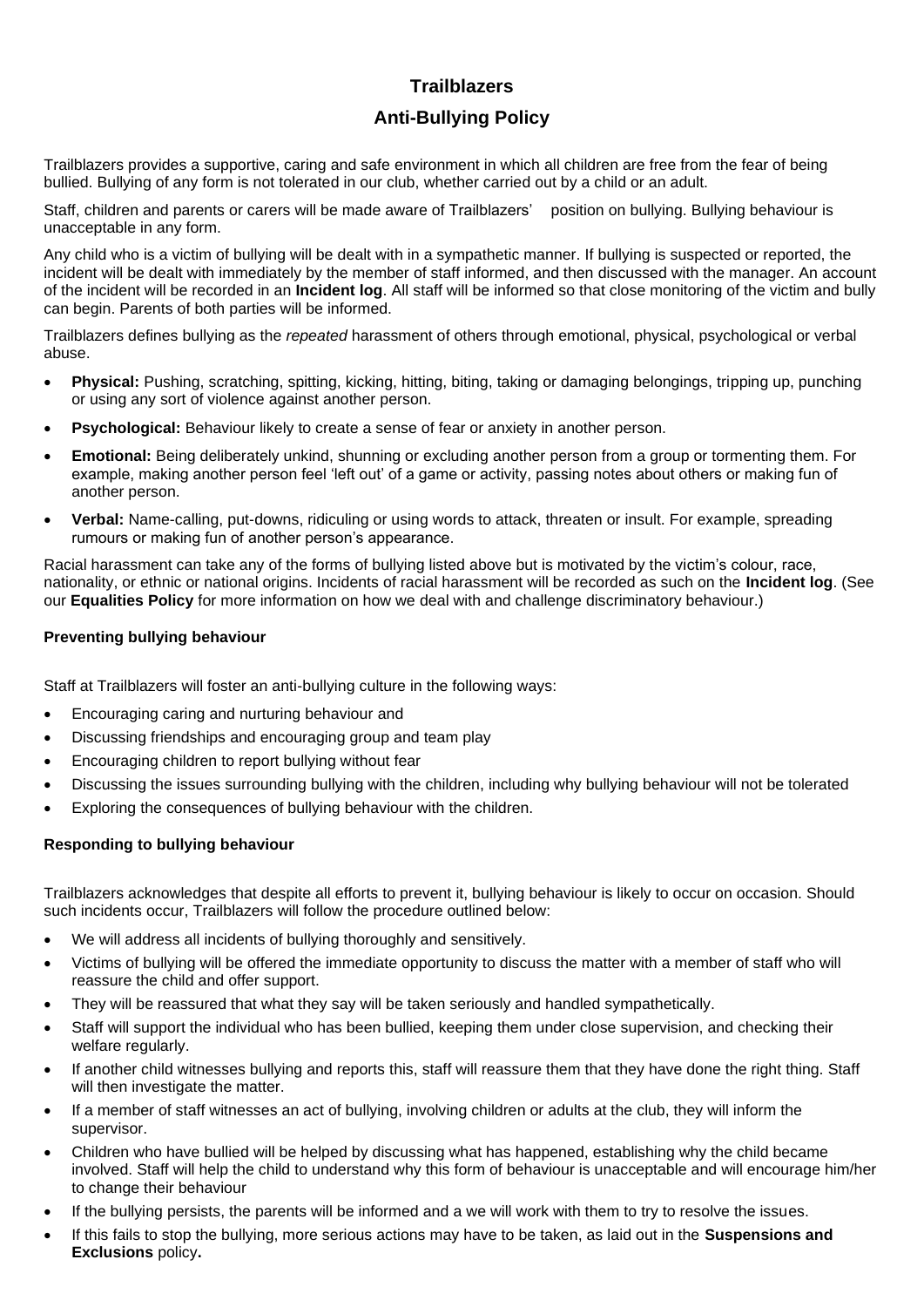• All incidents of bullying will be reported to the manager and will be recorded on an **Incident Log**. The manager and other relevant staff will review Trailblazers' procedures in respect of bullying, to ensure that practices are relevant and effective.

| This policy was adopted by: Trailblazers |         | Date: 23rd February 2022 |  |
|------------------------------------------|---------|--------------------------|--|
| To be reviewed: 23rd February 2023       | Signed: |                          |  |

Written in accordance with the *Statutory Framework for the Early Years Foundation Stage (2017): Safeguarding and Welfare Requirements: Managing Behaviour [3.52]* and *Child Protection [3.7].*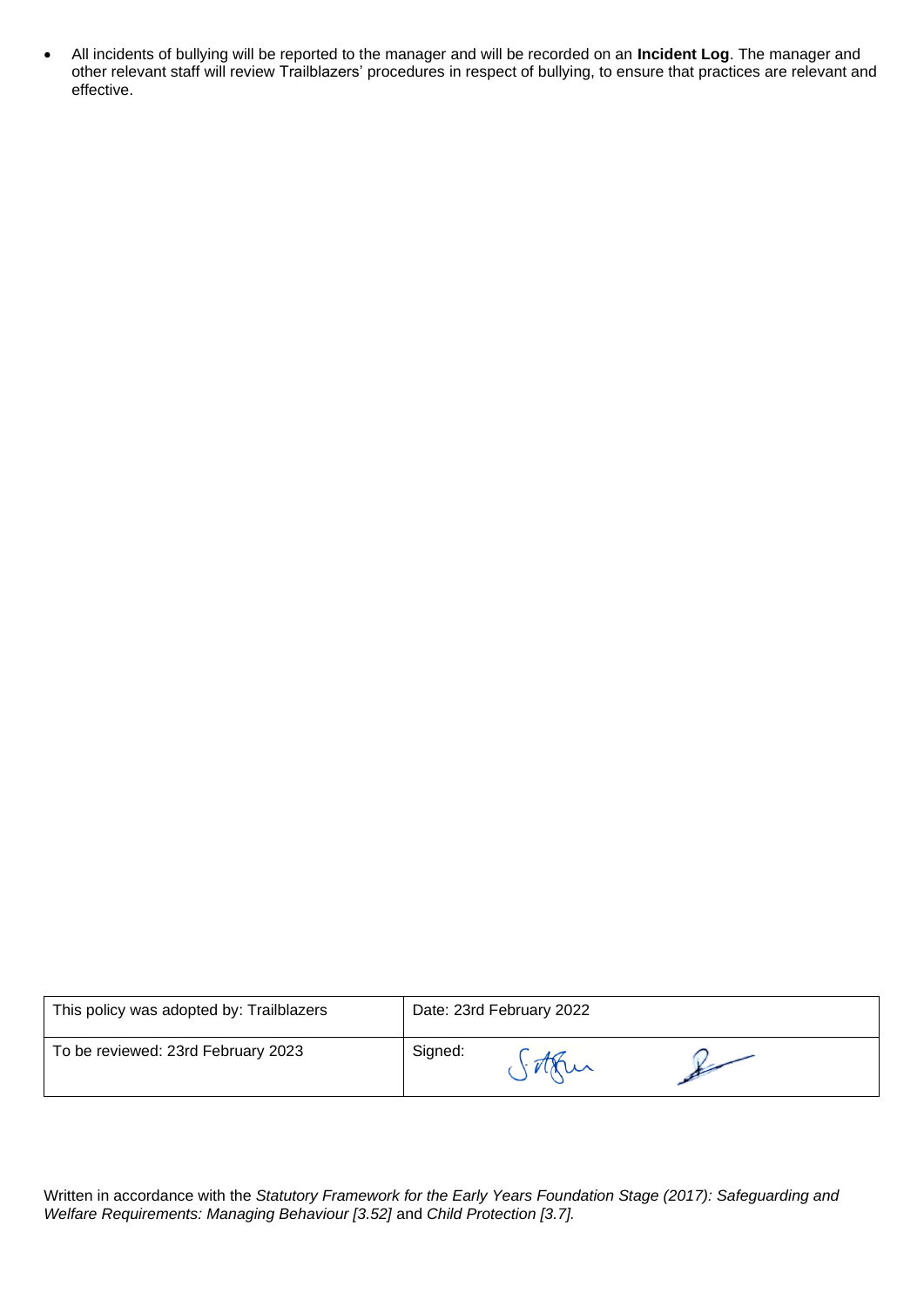# **Trailblazers Child Induction Policy**

When children first join Trailblazers, they will be allowed to settle in at their own pace.

We encourage parents or carers to visit the premises with their children shortly before they are due to start. This gives the children the opportunity to look around Trailblazers and ask any questions. It also gives parents the opportunity to complete the necessary paperwork for registration with us if this has not yet been done.

#### **Induction for new children**

- The new child will be introduced to all members of staff and informed about any other regular visitors to Trailblazers.
- Trailblazers' activities, rules and routines, such as snacks, signing in and signing out, will be explained.
- The child will be shown around Trailblazers and told where they can and cannot go.
- The fire evacuation procedure and the locations of all fire exits will be explained.
- The child will be introduced to the other children at Trailblazers and allocated a 'buddy' who will assist them with finding their way around and involving them in activities.
- Staff will keep a close eye on the new child and will ensure that they are happy, engaged and feel secure in the Trailblazers' environment.

If a child seems to be taking an unusually long time to settle in, this will be discussed with their parents or carers to see what can be done to make the transition easier.

| This policy was adopted by: Trailblazers |         | Date: 23rd February 2022 |  |
|------------------------------------------|---------|--------------------------|--|
| To be reviewed: 23rd February 2023       | Signed: |                          |  |

Written in accordance with the *Statutory Framework for the Early Years Foundation Stage (2017): Safeguarding and Welfare Requirements: Information and Records [3.72-3.73]; Safety and Suitability of Premises, Environment and Equipment [3.55] and Child Protection [3.7].*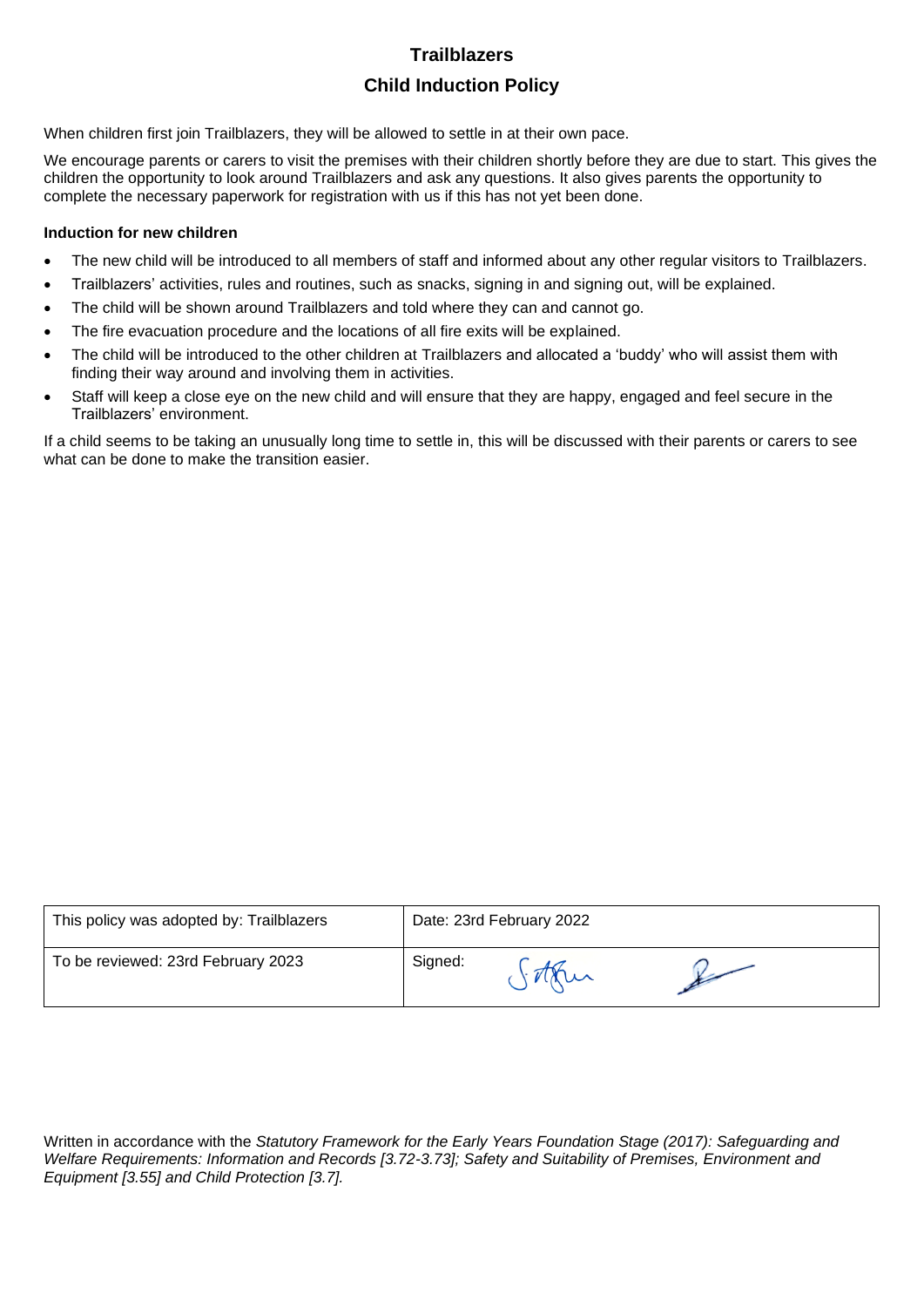# **Complaints Policy**

At Trailblazers we aim to work in partnership with parents to deliver a high-quality childcare service for everyone. If for any reason we fall short of this goal, we would like to be informed in order to amend our practices for the future. Our complaints policy is displayed on the premises at all times. Records of all complaints are kept for at least three years. A summary of complaints is available for parents on request.

The manager is usually responsible for dealing with complaints. If the complaint is about the manager, the registered person or other senior member of staff will investigate the matter. Any complaints received about staff members will be recorded on an **Incident log** and a **Complaints log** will be completed. Any complaints made will be dealt with in the following manner:

# **Stage one**

Complaints about aspects Trailbalzers' activity:

• The manager will discuss the matter informally with the parent or carer concerned and aim to reach a satisfactory resolution.

Complaints about an individual staff member:

- If appropriate the parent will be encouraged to discuss the matter with staff concerned.
- If the parent feels that this is not appropriate, the matter will be discussed with the manager, who will then discuss the complaint with the staff member and try to reach a satisfactory resolution.

## **Stage two**

If it is impossible to reach a satisfactory resolution to the complaint through informal discussion, the parent or carer should put their complaint in writing to the manager. The manager will:

- Acknowledge receipt of the letter within 7 days.
- Investigate the matter and notify the complainant of the outcome within 28 days.
- Send a full response in writing, to all relevant parties, including details of any recommended changes to be made to the Club's practices or policies as a result of the complaint.
- Meet relevant parties to discuss the Club's response to the complaint, either together or on an individual basis.

If child protection issues are raised, the manager will refer the situation to Trailblazer' Child Protection Officer, who will then contact the Local Authority Designated Officer (LADO) and follow the procedures of the **Safeguarding Children Policy**. If a criminal act may have been committed, the manager will contact the police.

## **Making a complaint to Ofsted**

Any parent or carer can submit a complaint to Ofsted about Trailblazers at any time. Ofsted will consider and investigate all complaints. Ofsted's address is: Ofsted, Piccadilly Gate, Store Street, Manchester M1 2WD

Telephone: 0300 123 1231 (general enquiries) 0300 123 4666 (complaints)

| This policy was adopted by: Trailblazers | Date: 23rd February 2022 |  |  |
|------------------------------------------|--------------------------|--|--|
| To be reviewed: 23rd February 2023       | Signed:                  |  |  |

Written in accordance with the *Statutory Framework for the Early Years Foundation Stage (2017): Safeguarding and Welfare Requirements: Complaints [3.74-3.75].*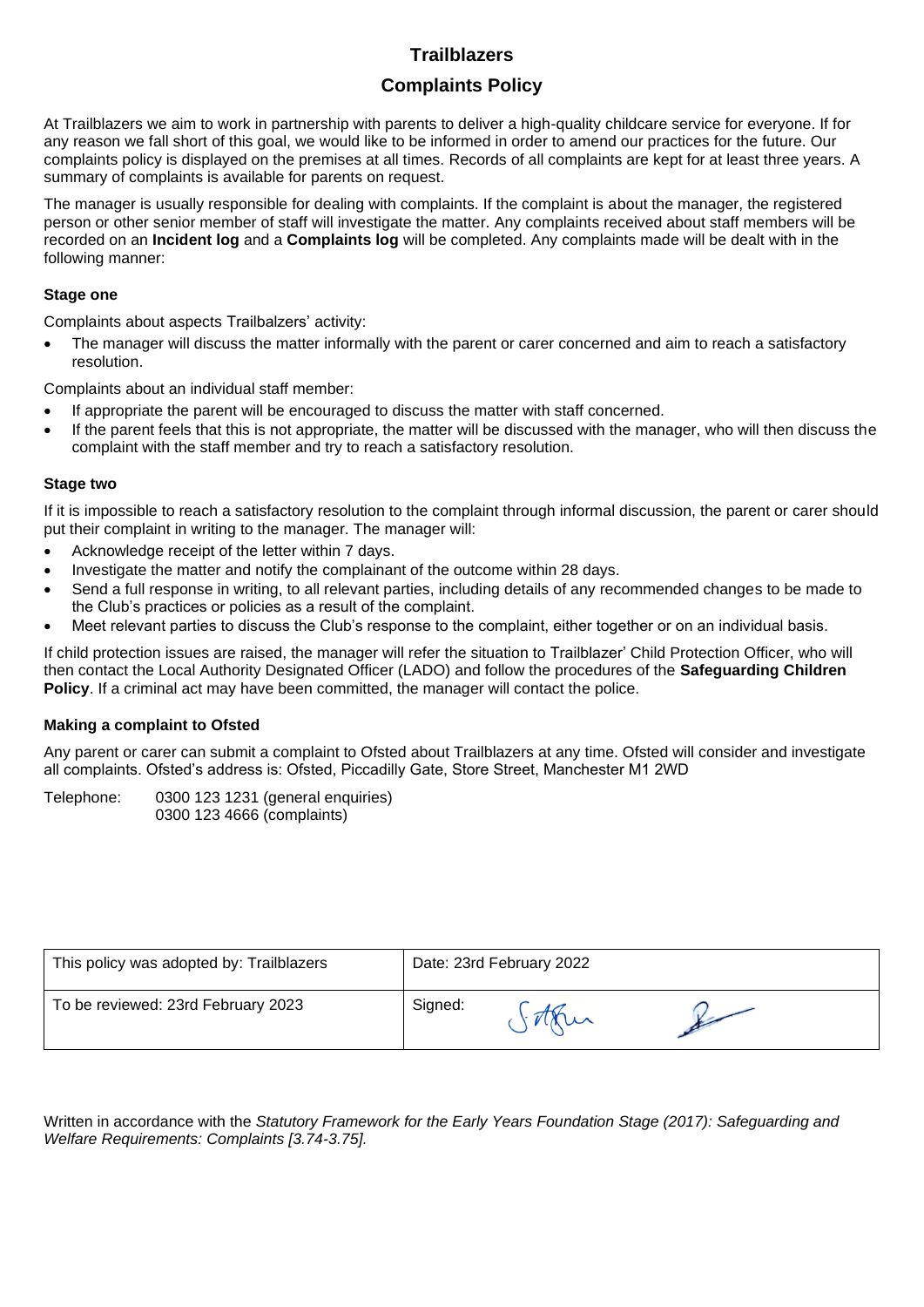# **Confidentiality Policy**

At Trailblazers we respect the privacy of the children attending and the privacy of their parents or carers. Our aim is to ensure that all those using and working at Trailblazers can do so with confidence.

We will respect confidentiality in the following ways:

- Parents can ask to see the records relating to their child but will not have access to information about any other children.
- Staff only discuss individual children for purposes of planning and group management.
- Staff are made aware of the importance of confidentiality during their induction process.
- Information given by parents to Trailblazers' staff will not be passed on to third parties without permission unless there is a safeguarding issue (as covered in our **Safeguarding Policy**).
- Concerns or evidence relating to a child's safety, will be kept in a confidential file and will not be shared within Trailblazers, except with the designated Child Protection Officer and the manager.
- Issues relating to the employment of staff, will remain confidential to those making personnel decisions.
- Confidential records are stored securely in a lockable file.
- Students on work placements and volunteers are informed of our confidentiality policy and are required to respect it.

#### **Sharing information with outside agencies**

We will only share information with outside agencies on a need-to-know basis and with consent from parents, except in cases relating to safeguarding children or criminal activity. If we decide to share information without parental consent, we will record this in the child's file, clearly stating our reasons.

We will only share relevant information that is accurate and up to date. Our primary commitment is to the safety and wellbeing of the children in our care.

## **Data Protection Act**

We comply with the requirements of the Data Protection Act 1998, regarding obtaining, storing and using personal data.

| This policy was adopted by: Trailblazers | Date: 23rd February 2022 |        |  |
|------------------------------------------|--------------------------|--------|--|
| To be reviewed: 23rd February 2023       | Signed:                  | $\sim$ |  |

Written in accordance with the *Statutory Framework for the Early Years Foundation Stage (2017): Safeguarding and Welfare Requirements: Information and records [3.68 -3.71].*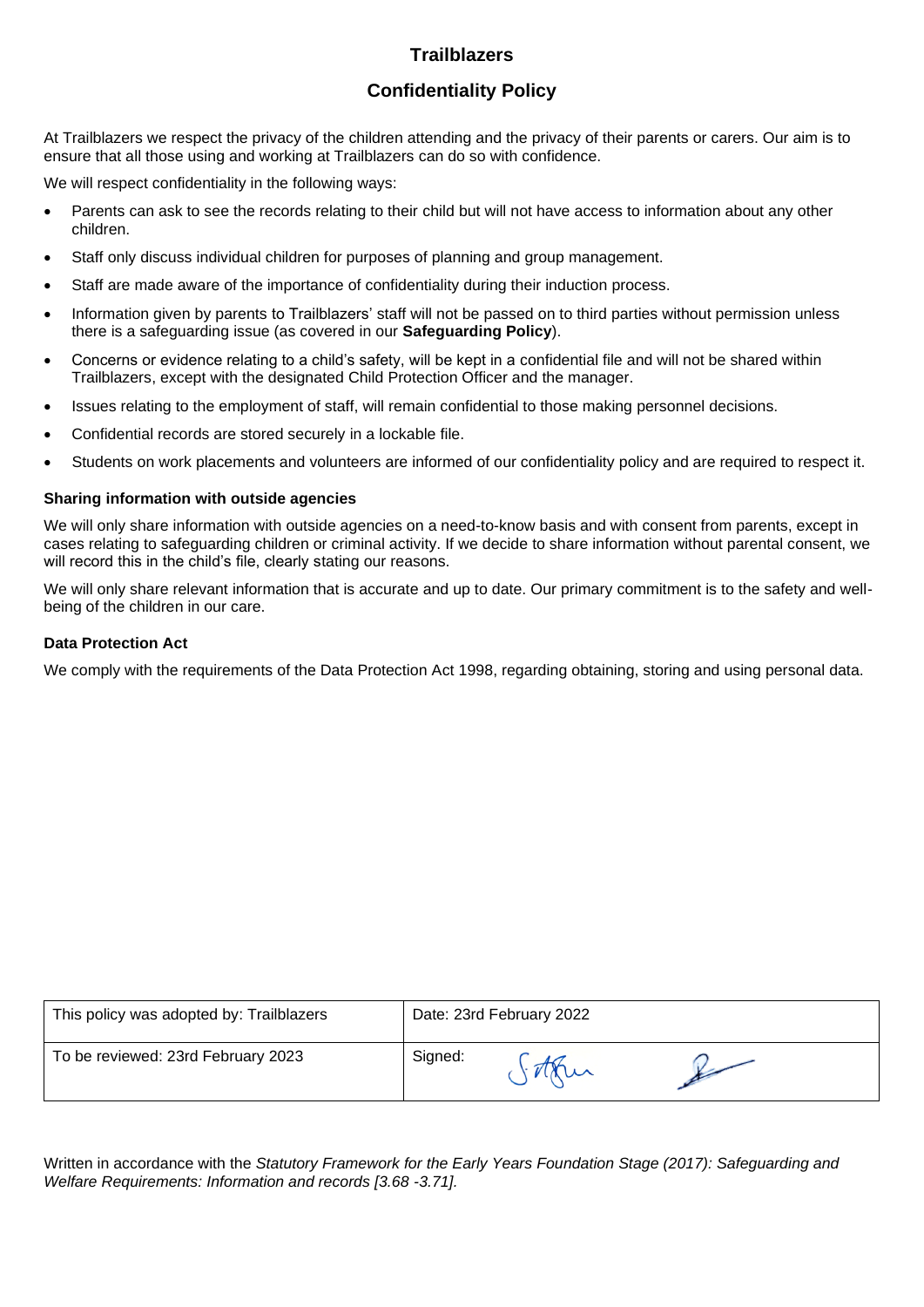# **Data Protection Policy**

At Trailblazers we respect the privacy of the children attending and the privacy of their parents or carers, as well as the privacy of our staff. Our aim is to ensure that all those using and working at Trailblazers can do so with confidence that their personal data is being kept secure.

Our lead person for data protection is Clare Robinson. The lead person ensures that Trailblazers meets the requirements of the GDPR, liaises with statutory bodies when necessary, and responds to any subject access requests.

# **Confidentiality**

Within Trailblazers we respect confidentiality in the following ways:

- We will only ever share information with a parent about their own child.
- Information given by parents to Trailblazers' staff about their child will not be passed on to third parties without permission unless there is a safeguarding issue (as covered in our **Safeguarding Policy**).
- Concerns or evidence relating to a child's safety, will be kept in a confidential file and will not be shared within Trailblazers, except with the designated Child Protection Officer and the manager.
- Staff only discuss individual children for purposes of planning and group management.
- Staff are made aware of the importance of confidentiality during their induction process.
- Issues relating to the employment of staff, whether paid or voluntary, will remain confidential to those making personnel decisions.
- All personal data is stored securely in a lockable file .
- Students on work placements and volunteers are informed of our Data Protection policy and are required to respect it.

# **Information that we keep**

The items of personal data that we keep about individuals are documented in a file. The file is reviewed annually to ensure that any new data types are included.

*Children and parents:* We hold only the information necessary to provide a childcare service for each child. This includes child registration information, medical information, parent contact information, attendance records, incident and accident records and so forth. Our lawful basis for processing this data is fulfilment of our contract with the child's parents. Our legal condition for processing any health-related information about a child, is so that we can provide appropriate care to the child. Once a child leaves our care, we retain only the data required by statutory legislation and industry best practice, and for the prescribed periods of time. Electronic data that is no longer required is deleted and paper records are disposed of securely.

*Staff:* We keep information about employees in order to meet HMRC requirements, and to comply with all other areas of employment legislation. Our lawful basis for processing this data is to meet our legal obligations. Our legal condition for processing data relating to an employee's health is to meet the obligations of employment law. We retain the data after a member of staff has left our employment for the periods required by statutory legislation and industry best practice, then it is deleted or destroyed as necessary.

## **Sharing information with third parties**

We will only share child information with outside agencies on a need-to-know basis and with consent from parents, except in cases relating to safeguarding children, criminal activity, or if required by legally authorised bodies (eg Police, HMRC, etc). If we decide to share information without parental consent, we will record this in the child's file, clearly stating our reasons.

We will only share relevant information that is accurate and up to date. Our primary commitment is to the safety and wellbeing of the children in our care.

## **Subject access requests**

- Parents/carers can ask to see the information and records relating to their child, and/or any information that we keep about themselves.
- Staff and volunteers can ask to see any information that we keep about them.
- We will make the requested information available as soon as practicable and will respond to the request within one month at the latest.
- If our information is found to be incorrect or out of date, we will update it promptly.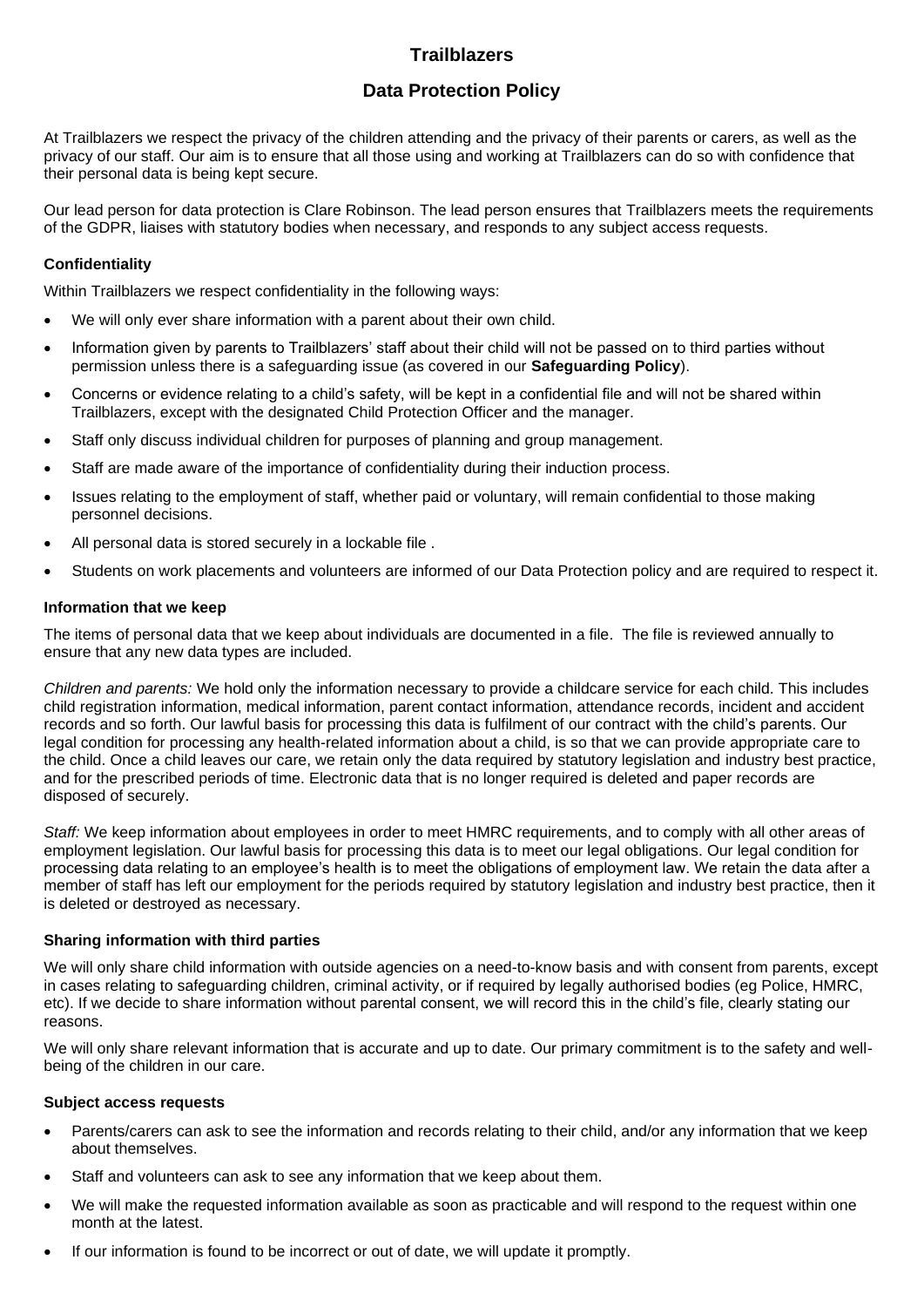- Parents /carers can ask us to delete data, but this may mean that we can no longer provide care to the child as we have a legal obligation to keep certain data. In addition, even after a child has left our care we have to keep some data for specific periods so won't be able to delete all data immediately.
- Staff and volunteers can ask us to delete their data, but this may mean that we can no longer employ them as we have a legal obligation to keep certain data. In addition, even after a staff member has left our employment, we have to keep some data for specific periods so won't be able to delete all data immediately.
- If any individual about whom we hold data has a complaint about how we have kept their information secure, or how we have responded to a subject access request, they may complain to the Information Commissioner's Office (ICO).

#### **GDPR**

We comply with the requirements of the General Data Protection Regulation (GDPR), regarding obtaining, storing and using personal data.

| This policy was adopted by: Trailblazers | Date: 23rd February 2022 |  |  |
|------------------------------------------|--------------------------|--|--|
| To be reviewed: 23rd February 2023       | Signed:                  |  |  |

Written in accordance with the *Statutory Framework for the Early Years Foundation Stage (2017): Safeguarding and Welfare Requirements: Information and records [3.68 -3.71].*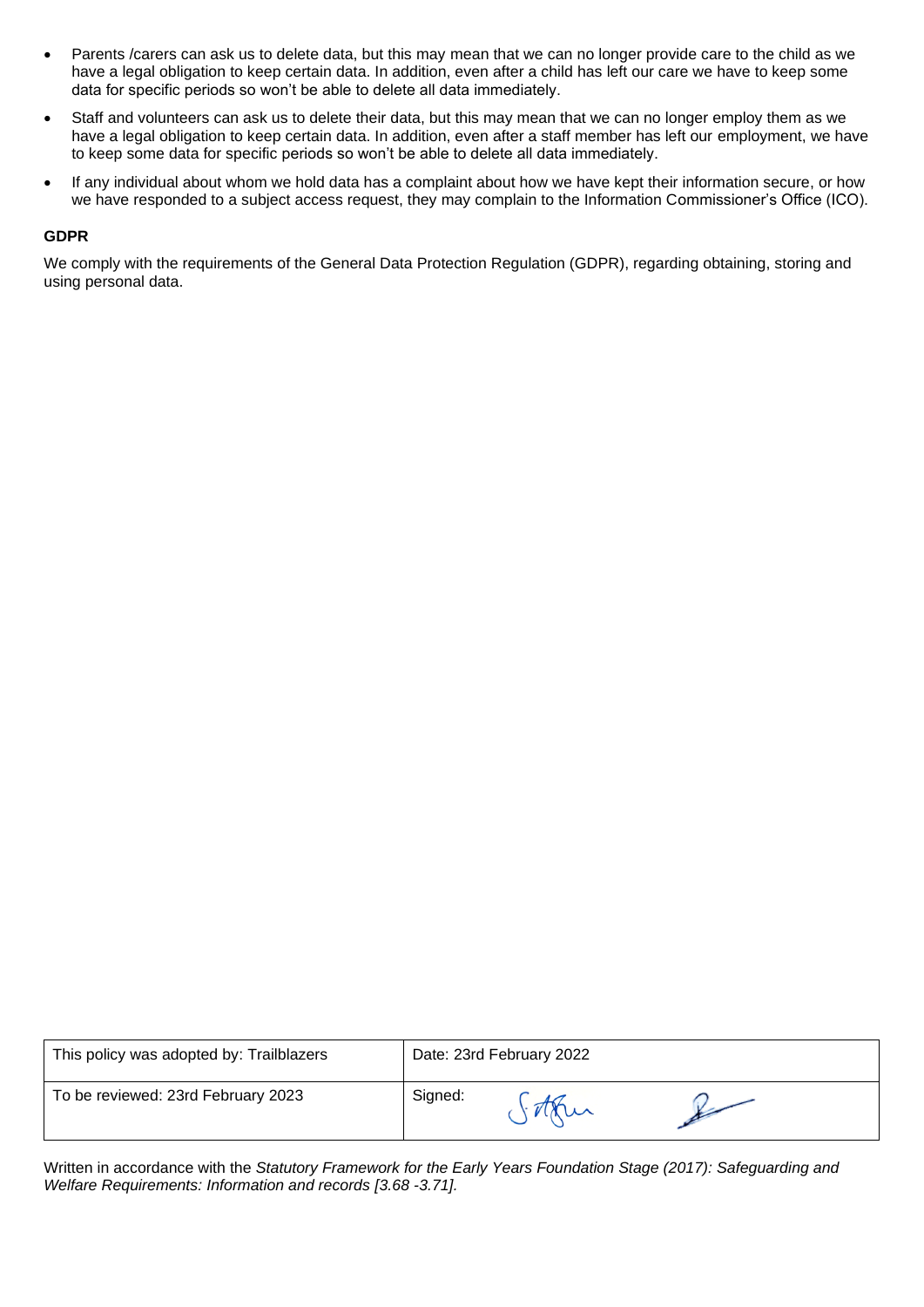# **Emergency Evacuation/Closure Procedure**

Trailblazers will make every effort to keep open, but in exceptional circumstances, we may need to close at short notice. Possible reasons for emergency closure include:

- Serious weather conditions
- Heating system failure
- Burst water pipes
- Fire or bomb scare/explosion
- Death of a member of staff or child
- Assault on a staff member or child
- Serious accident or illness

In the event of an emergency, our primary concern will be to ensure that both children and staff are kept safe. If it is necessary to evacuate the building, the following steps will be taken:

- If appropriate the manager or session supervisor will contact the emergency services.
- All children will be escorted from the building to the assembly point (playground) using the nearest safe exit.
- No attempt will be made to collect personal belongings, or to re-enter the building after evacuation.
- A nominated member of staff will check the premises and will collect the register (including emergency contact details) providing that this does not put anyone at risk.
- Before leaving the building, the nominated person will close all accessible doors and windows, if it is safe to do so.
- The register will be taken, and all children and staff accounted for.
- If any person is missing from the register, the emergency services will be informed immediately.
- The manager will contact parents to collect their children. If the register is not available, the manager will use the emergency contacts list (which is kept off site).
- All children will be supervised until they are safely collected.
- If after every attempt, a child's parent or carers cannot be contacted, Trailblazers will follow its **Uncollected Child** procedure.

If Trailblazers must close, even temporarily, or operate from alternative premises, as a result of the emergency, we will notify Ofsted.

Ofsted's address is: Ofsted, Piccadilly Gate, Store Street, Manchester M1 2WD Telephone: 0300 123 1231

| This policy was adopted by: Trailblazers | Date: 23rd February 2022 |  |  |
|------------------------------------------|--------------------------|--|--|
| To be reviewed: 23rd February 2023       | Signed:                  |  |  |

Written in accordance with the *Statutory Framework for the Early Years Foundation Stage (2017): Safeguarding and Welfare Requirements: Safety and suitability of premises, environment and equipment [3.55]*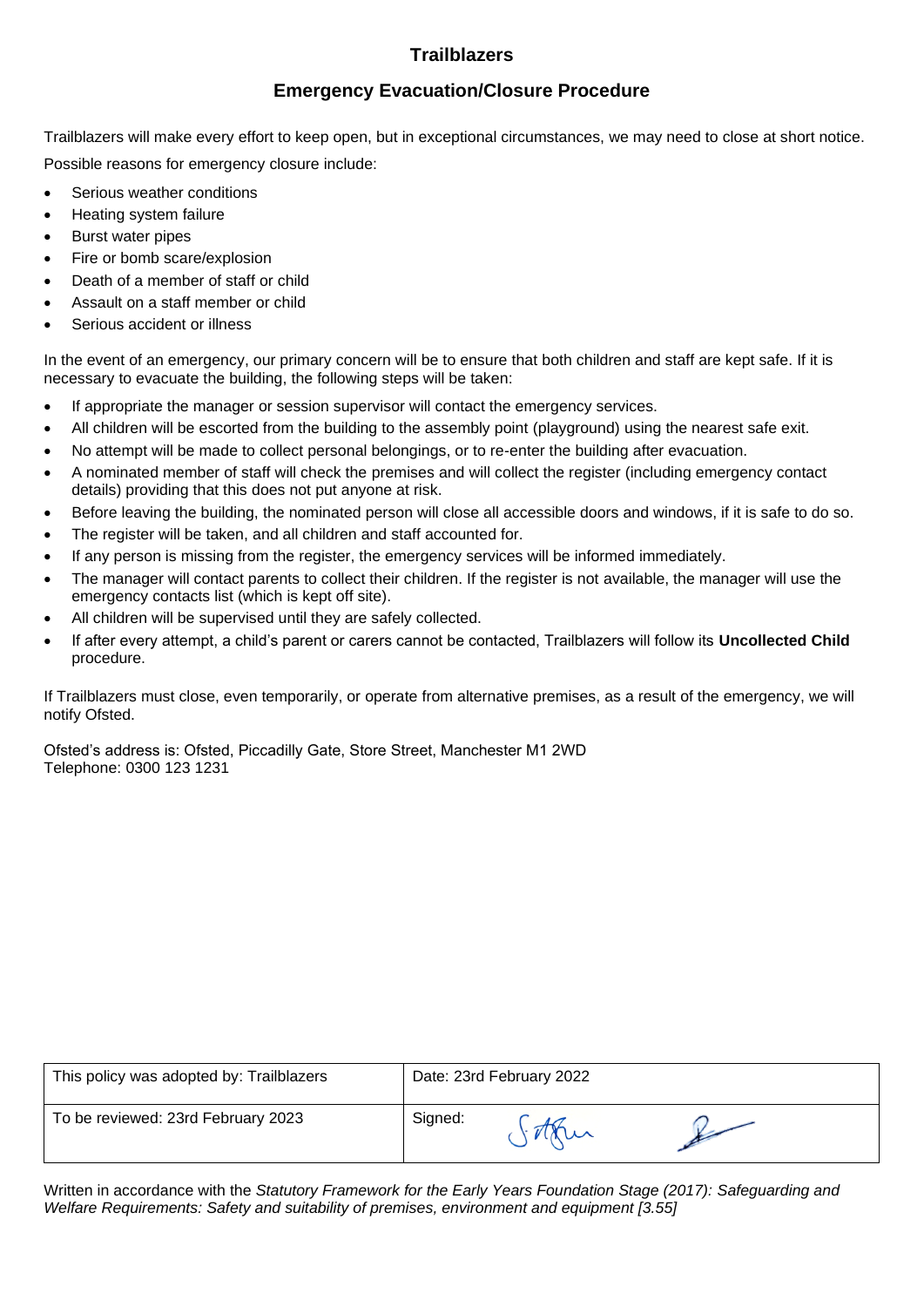# **Trailblazers Environmental Policy**

Trailblazers is committed to the protection of the environment through reducing pollution, emissions and waste.

As part of the induction process, and through staff meetings and training, our staff will be informed about reducing the use of raw materials, supplies and energy.

We raise the children's awareness of environmental issues through discussions, projects and day-to-day activities within the club.

Children and staff follow Trailblazers 'eco code':

- We re-use and recycle our waste material, and the recycling bins are easily accessible to staff and children.
- We switch off lights when not in use and fit the lights with energy saving bulbs where possible.
- We turn off electrical equipment at the power source when not in use.
- We turn off taps after use and do not waste water.
- We do not drop litter.

| This policy was adopted by: Trailblazers |         | Date: 23rd February 2022 |  |
|------------------------------------------|---------|--------------------------|--|
| To be reviewed: 23rd February 2023       | Signed: |                          |  |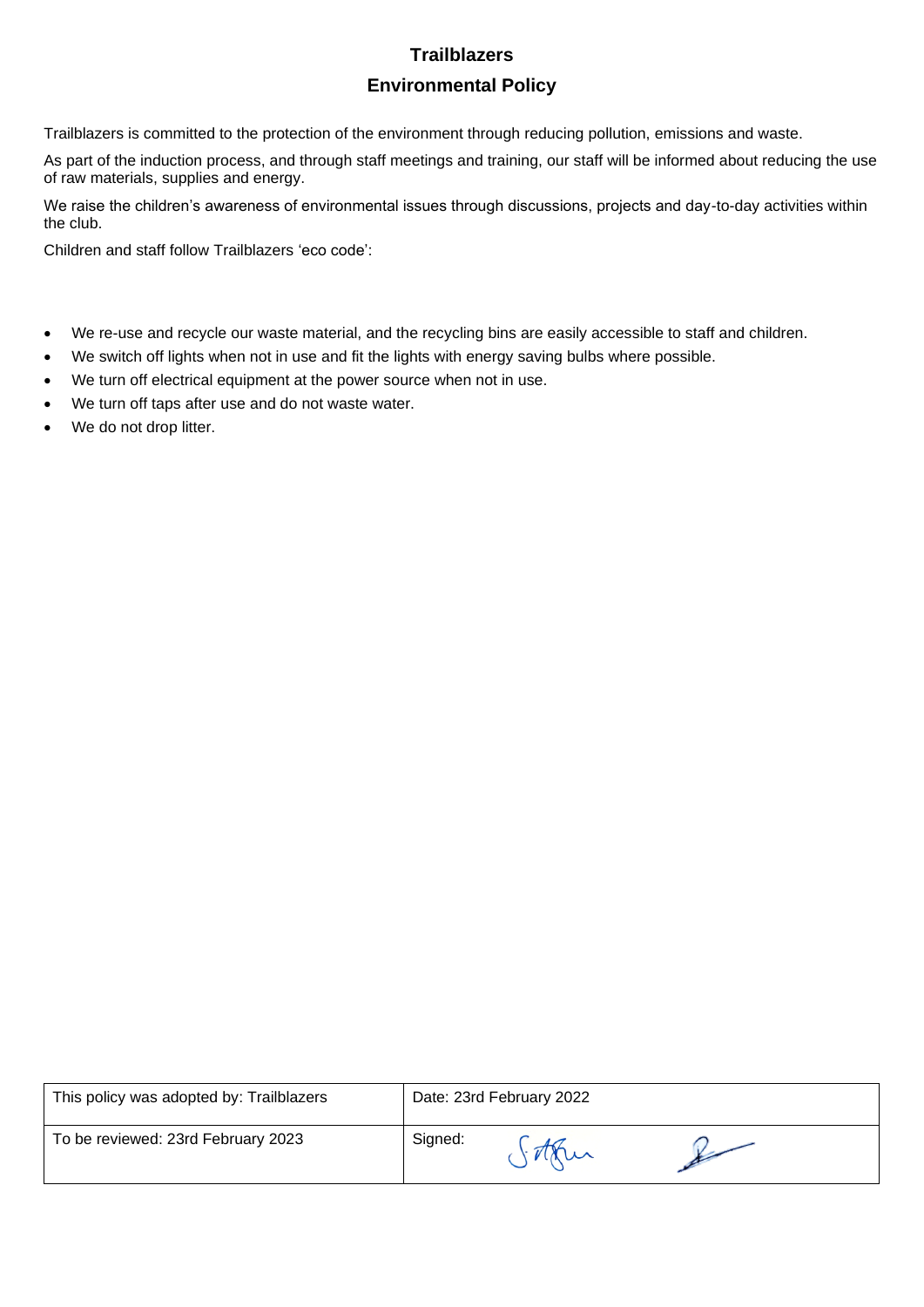# **Trailblazers Equalities Policy**

At Trailblazers we will ensure that we provide a safe and caring environment, free from discrimination, for everyone in our community including children with additional needs.

To achieve our objective of creating an environment free from discrimination and welcoming to all, Trailblazers will:

- Respect the different racial origins, religions, cultures and languages in a multi-ethnic society so that each child is valued as an individual without racial or gender stereotyping.
- Not discriminate against children on the grounds of disability, sexual orientation, class, family status or HIV/Aids status.
- Strive to ensure that children feel good about themselves and others, by celebrating the differences which make us all unique individuals.
- Ensure that its services are available to all parents/carers and children in the local community.
- Ensure that Trailblazers' recruitment policies and procedures are open, fair and non-discriminatory.
- Work to fulfil all the legal requirements of the Equality Act 2010.
- We will monitor and review the effectiveness of our inclusive practice by conducting an Inclusion Audit on an annual basis.

**Challenging inappropriate attitudes and practices -** We will challenge inappropriate attitudes and practices by engaging children and adults in discussion, by displaying positive images of race and disability, and through our staff modelling anti-discriminatory behaviour at all times.

**Racial harassment -** Trailblazers will not tolerate any form of racial harassment. We will challenge racist and discriminatory remarks, attitudes and behaviour from the children at Trailblazers, from staff and from any other adults on our premises (e.g. parents/carers collecting children).

**Promoting equal opportunities -** Trailblazers' Equal Opportunities Named Coordinator (ENCO) is Clare Robinson. The ENCO is responsible for ensuring that:

- Staff receive relevant and appropriate training
- The **Equalities policy** is consistent with current legislation and guidance
- Appropriate action is taken wherever discriminatory behaviour, language or attitudes occur.

**Children with additional needs -** Trailblazers recognises that some children have additional needs or physical disabilities that require particular support and assistance. We will assess the individual needs of each child in consultation with their parents prior to their attending Trailblazers and will make reasonable adjustments to ensure that children can access our services and are made to feel welcome.

Where one-to-one support is required, we will assist parents in accessing the funding required to provide the additional care.

**Special Educational Needs Coordinator –** Trailblazers' Special Educational Needs Coordinator (SENCO) is Sarah Brown. The SENCO will:

- Manage the provision for children with special educational needs or physical disabilities.
- Be fully trained and experienced in the care and assessment of such children.

All members of staff will assist the SENCO in caring for children with additional needs or physical disabilities.

| This policy was adopted by: Trailblazers | Date: 23rd February 2022 |   |  |
|------------------------------------------|--------------------------|---|--|
| To be reviewed: 23rd February 2023       | Signed:                  | u |  |

Written in accordance with the *Statutory Framework for the Early Years Foundation Stage (2017): Safeguarding and Welfare requirements: Equal opportunities [3.67], Information for parents and carers [3.73], and Child protection [3.7].*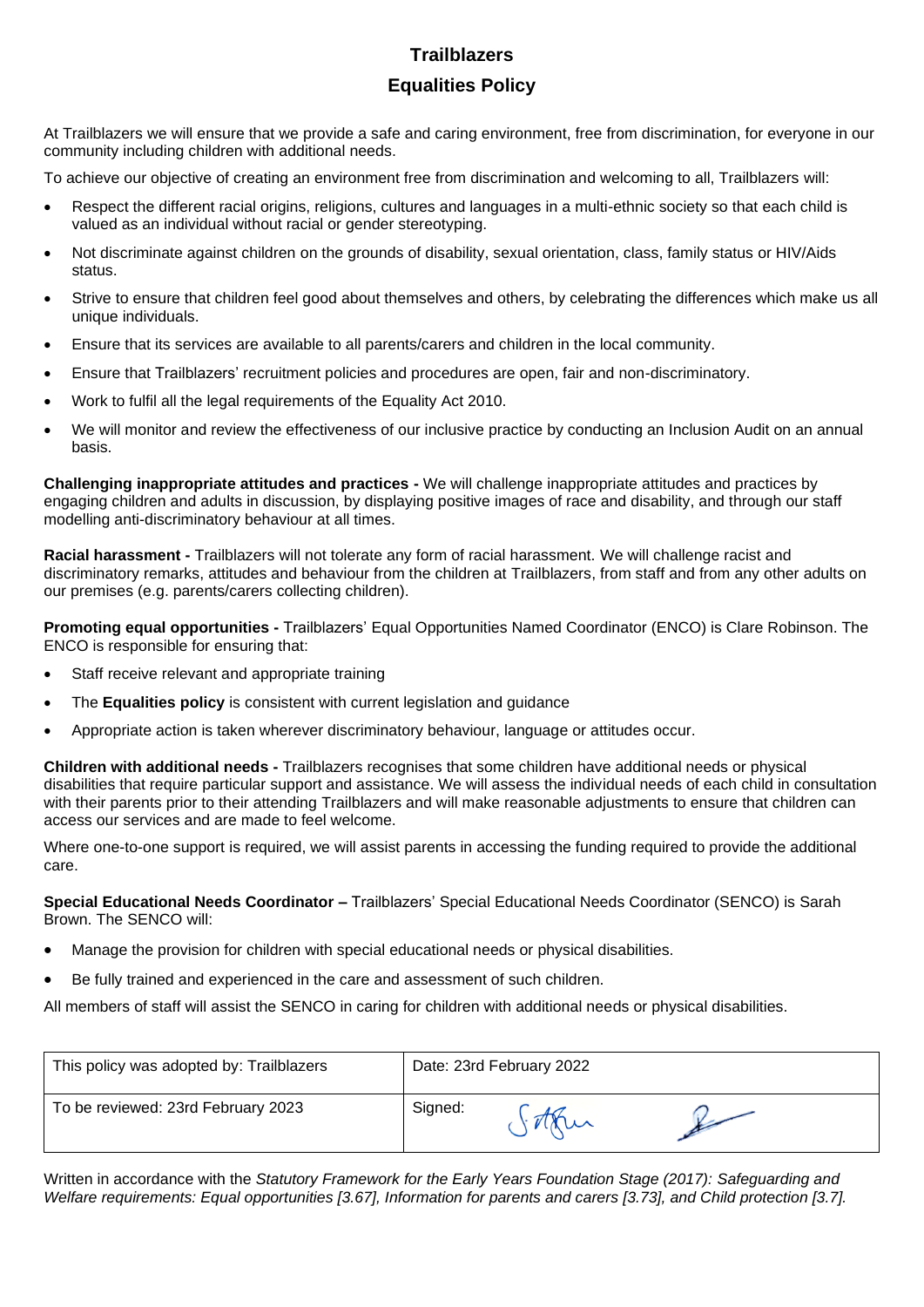# **Fire Safety and Risk Assessment**

Trailblazers understands the importance of fire safety. To this end:

- Staff are aware of the location of all fire exits, the fire assembly point and where fire safety equipment is stored.
- Children are introduced to the fire safety procedures during their settling in period and through regular fire drills.
- Fire drills are conducted at least once a month or whenever new staff or children join Trailblazers.
- All children are shown the location of fire exits and the fire assembly point.
- Fire doors and fire exits are clearly marked, are not obstructed at any time and are easily opened from the inside.
- Fire doors are kept closed at all times but never locked.
- Fire extinguishers, fire alarms and smoke alarms are regularly tested in accordance with manufacturer's guidance, by the school.
- All fire drills are recorded in the **Fire Drill Log**.
- Trailblazers has notices explaining the fire procedures which are positioned next to every fire exit.

# **Fire prevention**

Trailblazers will take all steps possible to prevent fires occurring by:

- Ensuring that power points are not overloaded with adaptors.
- Ensuring that Trailblazers' No Smoking policy is always observed.
- Checking for frayed or trailing wires.
- Checking that fuses are replaced safely.
- Unplugging all equipment before leaving the premises.
- Storing any potentially flammable materials safely.

# **In the event of a fire**

- A member of staff will raise the alarm and call the emergency services.
- The children will immediately be escorted out of the building to the assembly point using the nearest marked exit.
- No attempt will be made to collect personal belongings, or to re-enter the building after evacuation.
- The premises will be checked by the Fire Safety Officer and the register will be collected, providing that it is safe to do so.
- The Fire Safety Officer will close all doors and windows to prevent the spread of fire when they leave the building if it is safe to do so.
- The register will be taken, and all children and staff accounted for.
- If anyone is missing from the register, the emergency services will be informed.
- If the register is not available, the manager will use the emergency contacts list (which is kept off the premises) to contact parents or carers.
- If the Fire Safety Officer is not present at the time of the incident, the manager will assume responsibility or nominate a replacement member of staff.

# **Responsibilities of the Fire Safety Officer**

Trailblazers' Designated Fire Safety Officers are Rachel Dupres-Leonard and Heather Whyte. The Fire Safety Officers are responsible for carrying out the fire safety risk assessment and for ensuring that all staff are made aware of fire safety procedures during their Induction period.

The Regulatory Reform (Fire Safety) Order 2005 requires that a fire safety risk assessment is undertaken for the workplace based on The Department of Communities and Local Government's 5 step guide: https://www.gov.uk/government/uploads/system/uploads/attachment\_data/file/14899/fsra-5-step-checklist.pdf

The risk assessment should cover:

- Identifying potential fire risks
- Identifying people at risk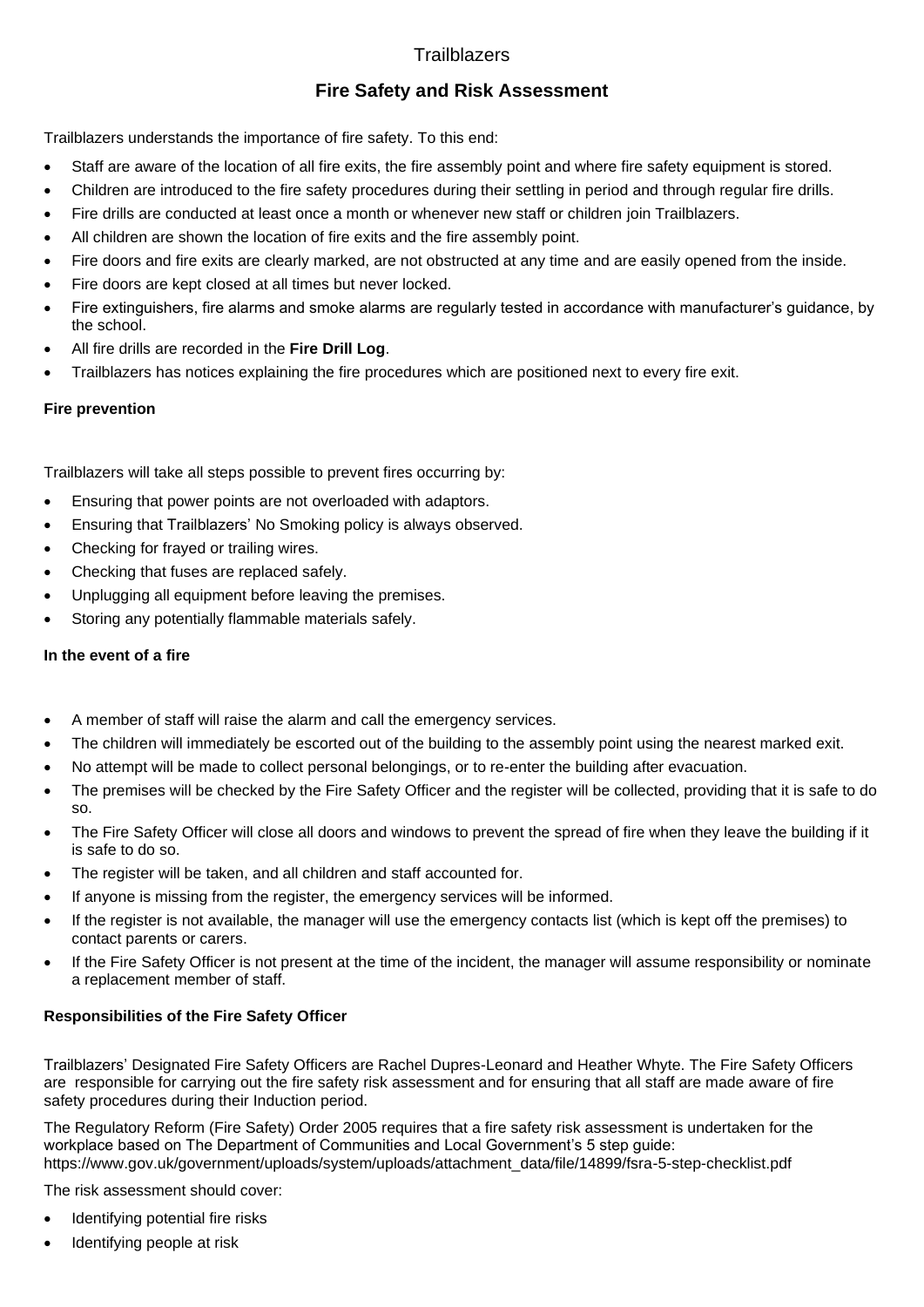- Evaluating the risks arising from the hazards identified and the means of minimising those risks
- Recording the hazards, preparing a fire prevention plan and sharing these with other members of staff
- Reviewing the fire safety risk assessment on a regular basis.

The Fire Safety Officer should liaise with the local Fire and Rescue Service for further advice and should ensure that Emergency Contact details are recorded at the front of the register and a copy stored off premises.

| This policy was adopted by: Trailblazers | Date: 23rd February 2022 |  |
|------------------------------------------|--------------------------|--|
| To be reviewed: 23rd February 2023       | Signed:<br>$\sim$        |  |

Written in accordance with the *Statutory Framework for the Early Years Foundation Stage (2017): Safeguarding and Welfare Requirements: Safety and suitability of premises, environment and equipment [3.55]*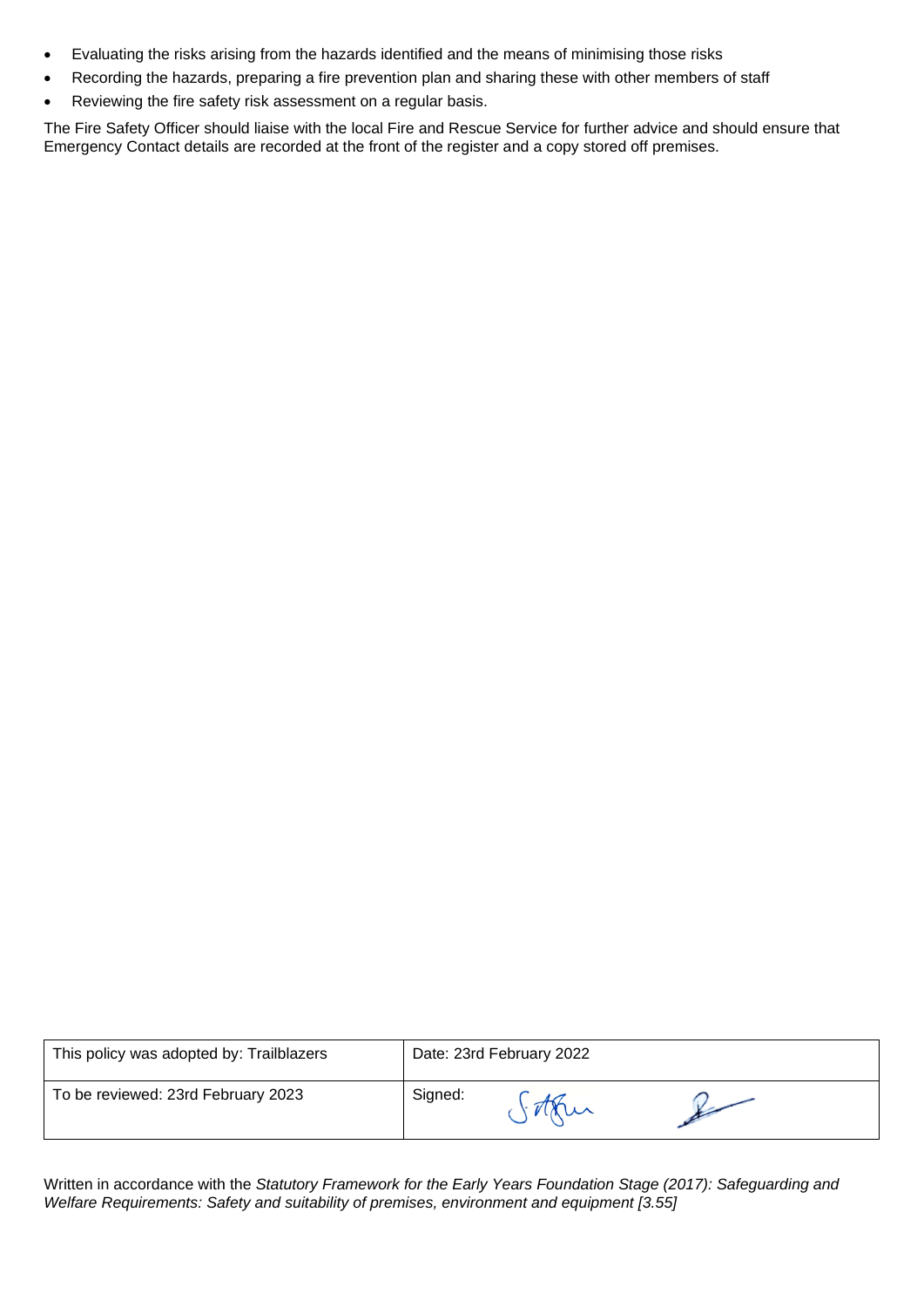# **Food Safety Policy**

Trailblazers is committed to ensuring that safe and healthy practises around the storage, preparation and service of food are followed at all times. Staff involved in food handling and preparation have to meet high standards of personal hygiene. Any member of staff showing signs of infection or ill health will not be permitted to handle food.

Trailblazers follows the guidelines set out in 'Safer Food, Better Business' (FSA) and is registered as a food business with our local authority. We are regularly inspected by Environmental Health to ensure that health and hygiene standards are being met.

All staff involved in food handling have received food handling and hygiene training. When preparing food, staff follow the requirements of current food hygiene legislation, including:

- Always washing hands with anti-bacterial soap and hot water before and after handling food and using the toilet
- Using clean, disposable cloths
- Using the correct colour coded chopping boards (e.g. red for raw meat)
- Not being involved in food preparation if they are unwell
- Removing jewellery, especially rings, watches and bracelets, before preparing food
- Covering spots or sores on the hands and arms with a waterproof dressing
- Keeping fingernails short, clean, and free from varnish.

## **Food storage**

All foods are stored according to safe food handling practices and at a correct temperature, to prevent the growth of food poisoning organisms and to ensure that food quality is maintained.

Fridge temperatures are checked and recorded on a daily basis as part of our daily environment checks. If it is noted that there are temperature fluctuations that are not explained by simple user error (eg failure to close the fridge properly), a new fridge will be purchased.

# **Cleaning**

- The fridge is cleaned thoroughly, with warm, soapy water, on a weekly basis.
- Food is checked for freshness anything past the use by date will be disposed of.
- Freezers are defrosted and cleaned once a month.
- All food preparation surfaces are wiped clean after use with anti-bacterial cleaner and disposable cloths.
- All chopping boards are cleaned after use with warm soapy water, anti-bacterial cleaner and then thoroughly rinsed.
- Appropriate controls are implemented to reduce the risk of cross contamination.

| This policy was adopted by: Trailblazers | Date: 23rd February 2022 |  |  |
|------------------------------------------|--------------------------|--|--|
| To be reviewed: 23rd February 2023       | Signed:                  |  |  |

Written in accordance with the *Statutory Framework for the Early Years Foundation Stage (2017): Safeguarding and Welfare Requirements: Food and drink [3.48].*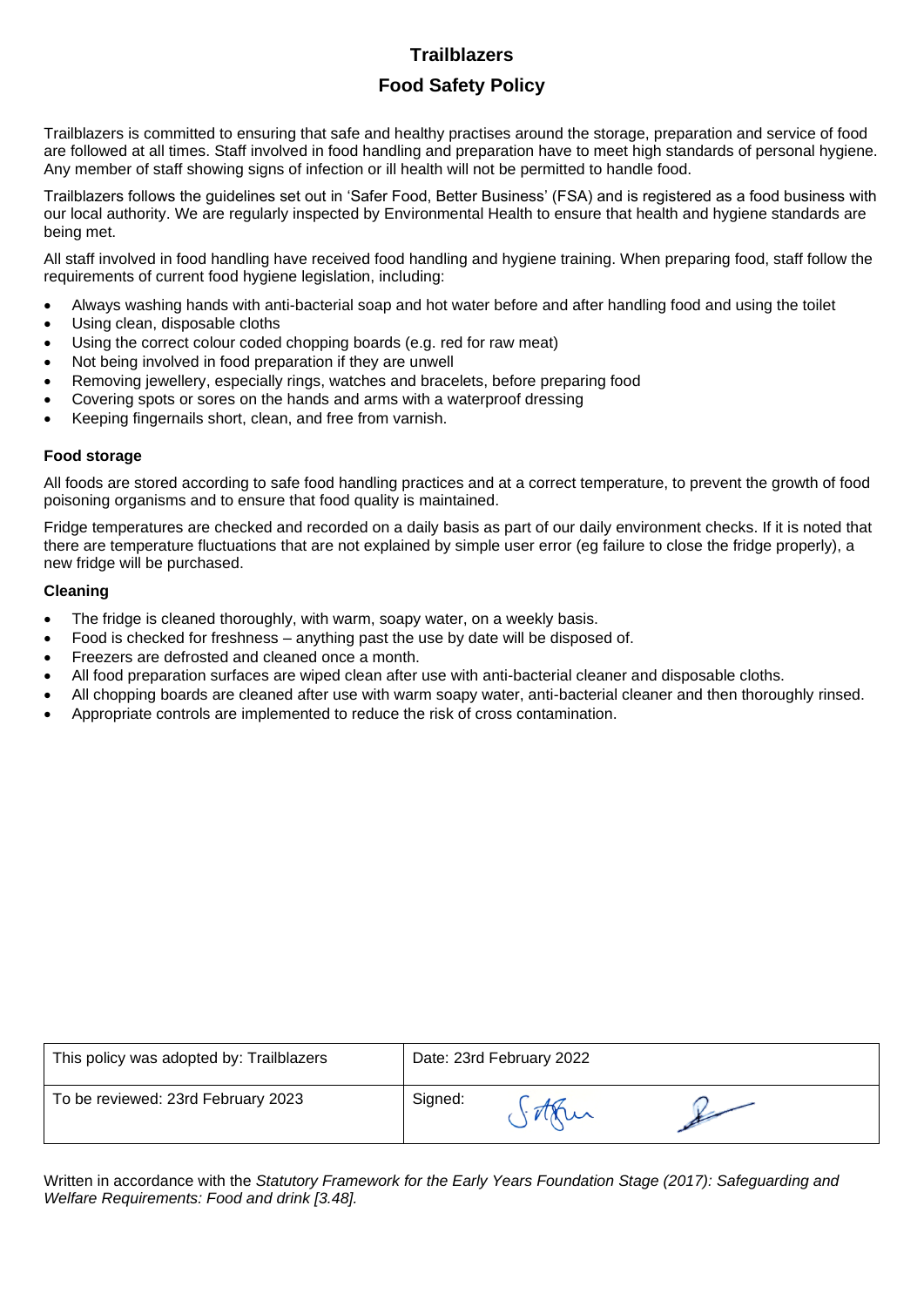# **Health and Safety Policy**

Trailblazers considers health and safety to be of utmost importance. We comply with The Health and Safety at Work Act 1974 and the Workplace (Health, Safety and Welfare) Regulations 1992 at all times.

The Club has appropriate insurance cover, including employer's liability insurance and public liability insurance.

Each member of staff follows Trailblazers' **Health and Safety** policy and is responsible for:

- Maintaining a safe environment
- Taking reasonable care for the health and safety of themselves and others attending Trailblazers
- Reporting all accidents and incidents which have caused injury or damage or may do so in the future
- Undertaking relevant health and safety training when required to do so by the manager.

Any member of staff who disregards safety instructions or recognised safe practices will be subject to disciplinary procedures.

# **Responsibilities of the registered person**

The registered person for the setting holds ultimate responsibility and liability for the safe operation of Trailblazers. The registered person will ensure that:

- They nominate a Health and Safety Officer. The designated health and safety officer is Clare Robinson. Health and Safety At work poster is displayed (poster is available here:<http://www.hse.gov.uk/pubns/books/lawposter.htm> )
- All staff receive information on health and safety matters, and receive training where necessary
- The **Health and Safety** policy and procedures are reviewed regularly
- Staff understand and follow health and safety procedures
- Resources are provided to meet Trailblazers' health and safety responsibilities
- All accidents, incidents and dangerous occurrences are properly reported and recorded. This includes informing Ofsted, child protection agencies and the Health and Safety Executive under RIDDOR (Reporting of Injuries, Diseases and Dangerous Occurrences Regulations 1995) where appropriate.
- All reported accidents, incidents and dangerous occurrences are reviewed, so that preventative measures can be taken.

## **Responsibilities of the manager**

Trailbalzers' manager is responsible for ensuring that at each session:

- Premises are clean, well lit, adequately ventilated and maintained at an appropriate temperature
- The premises are used by and solely available to Trailblazers during opening hours
- All Trailblazers' equipment is safely and securely stored
- Children are only allowed in the kitchen if properly supervised (eg for a cooking activity)
- A working telephone is available on the premises at all times
- Chemicals and cleaning materials are stored appropriately, and in accordance with COSHH data sheets.
- External pathways are cleared in severe weather
- Daily environment checks are carried out in accordance with our **Risk Assessment** policy.

## **Security**

Children are not allowed to leave Trailblazers' premises during the session unless prior permission has been given by the parents (for example, to attend other extra-curricular activities).

During Trailblazers sessions all external doors are kept locked, with the exception of fire doors which are alarmed. Staff monitor the entrances and exits to the premises throughout the session.

All visitors to Trailblazers must sign the **Visitor Log** and give the reason for their visit. Visitors will never be left alone with the children.

Security procedures will be regularly reviewed by the manager, in consultation with staff and parents.

## **Toys and equipment**

All furniture, toys and equipment are kept clean, well maintained and in good repair. We select toys, equipment and resources with care, and we carry out risk assessments before the children are allowed to use them. Broken toys and equipment are disposed of promptly.

We ensure that any flammable equipment is stored safely.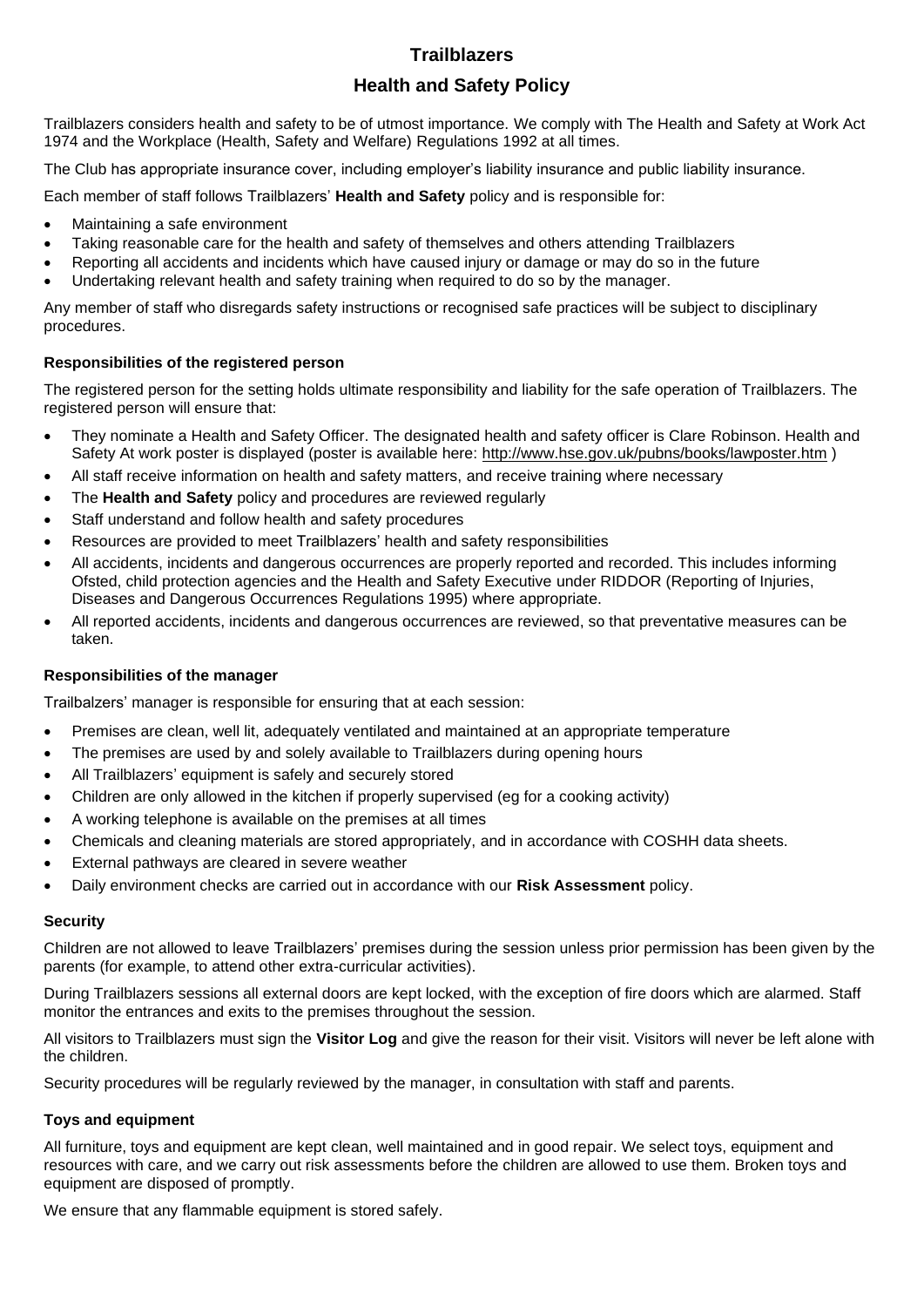# **Food and personal hygiene**

Staff at Trailblazers maintain high standards of personal hygiene and take all practicable steps to prevent and control the spread of infection.

- A generally clean environment is maintained at all times.
- Toilets are cleaned daily and soap and hand drying facilities are always available.
- Staff are trained in food hygiene and follow appropriate guidelines.
- Waste is disposed of safely and all bins are kept covered.
- Staff ensure that children wash their hands before handling food or drink and after using the toilet.
- Cuts and abrasions (whether on children or staff) are kept covered.

# **Dealing with body fluids**

Spillages of blood, vomit, urine and faeces will be cleaned up immediately in accordance with our **Intimate Care** policy.

#### **Staffing levels**

Staff ratios and levels of supervision are always appropriate to the number, ages and abilities of the children present, and to the risks associated with the activities being undertaken. A minimum of two members of staff are on duty at any time.

#### **Related policies**

See also our related policies: **Illness and Accidents**, **Emergency Evacuation**, **Healthy Eating**, **Safeguarding**, **Administering Medication**, **Risk Assessment**, **Manual Handling, Fire Safety**, and **Intimate Care, Visitor**.

| This policy was adopted by: Trailblazers |         | Date: 23rd February 2022 |  |
|------------------------------------------|---------|--------------------------|--|
| To be reviewed: 23rd February 2023       | Signed: |                          |  |

Written in accordance with the *Statutory Framework for the Early Years Foundation Stage (2017): Safeguarding and Welfare Requirements: Safety and suitability of premises, environment and equipment [3.54-3.64].*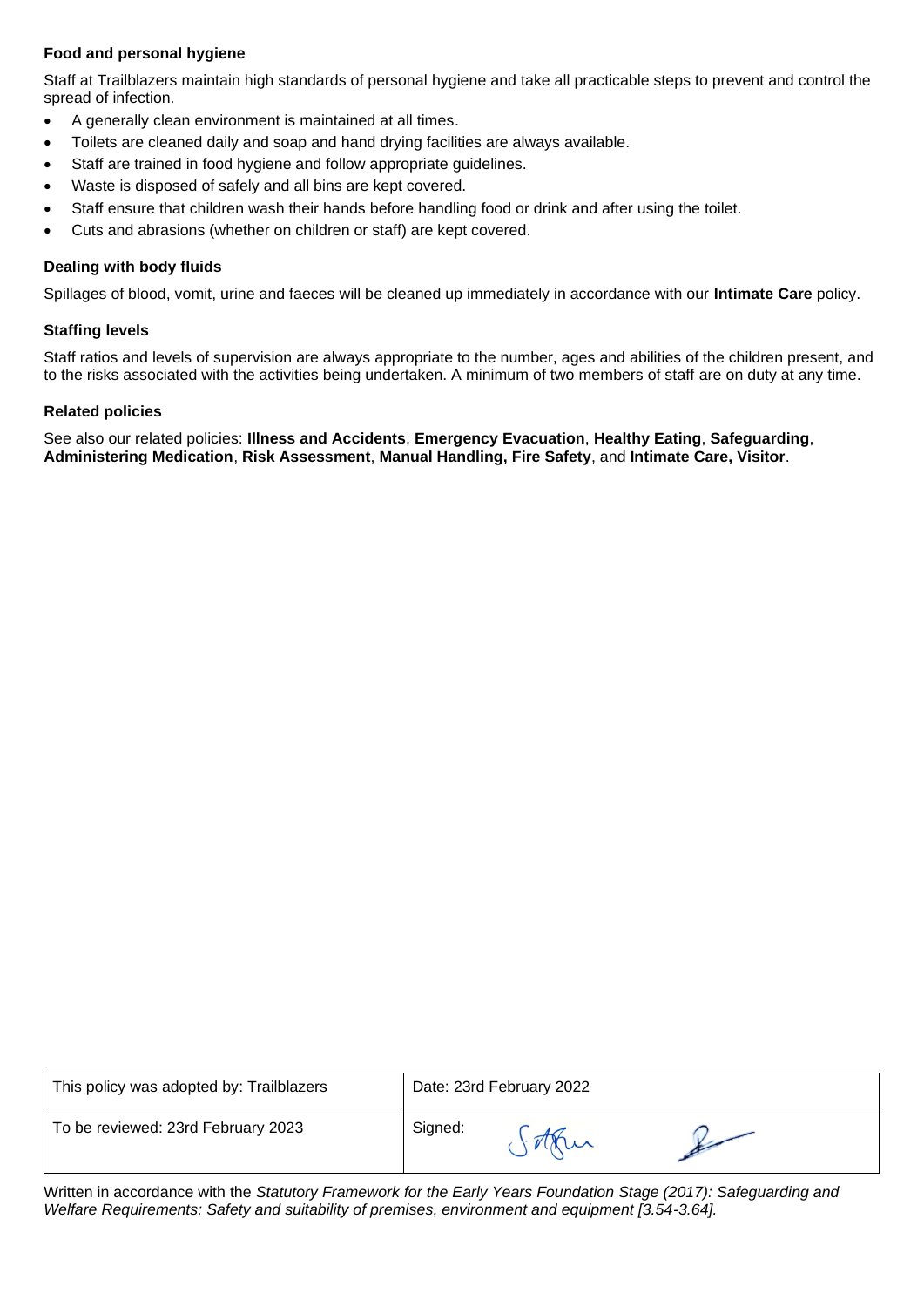# **Healthy Eating Policy**

Trailblazers provides healthy, nutritious and balanced food and drinks. Food and drink are safely prepared with regard to the dietary and religious requirements of the children in our care. We ask parents to notify us regarding any special dietary requirements or allergies when they register their child.

Information regarding food allergies is recorded on the Allergy Information Board which is visible to staff whilst food is being prepared.

Trailblazers promotes healthy eating and leads by example. Staff responsible for food preparation, handling and storage have received appropriate training.

- We provide suitable healthy snacks for all the children.
- All children are given plenty of time to eat.
- Fresh drinking water is available at all times.
- Fresh fruit is available at all sessions.
- Withholding food is never used as a form of punishment.
- Staff discuss with children the importance of a balanced diet where appropriate.
- Trailblazers does not regularly provide sweets for children.
- We limit access to fatty or sugary foods.
- Children are never forced to eat or drink anything against their will.

| This policy was adopted by: Trailblazers | Date: 23rd February 2022 |  |  |
|------------------------------------------|--------------------------|--|--|
| To be reviewed: 23rd February 2023       | Signed:                  |  |  |

Written in accordance with the *Statutory Framework for the Early Years Foundation Stage (2017): Safeguarding and Welfare Requirements: Food and drink [3.47-3.48].*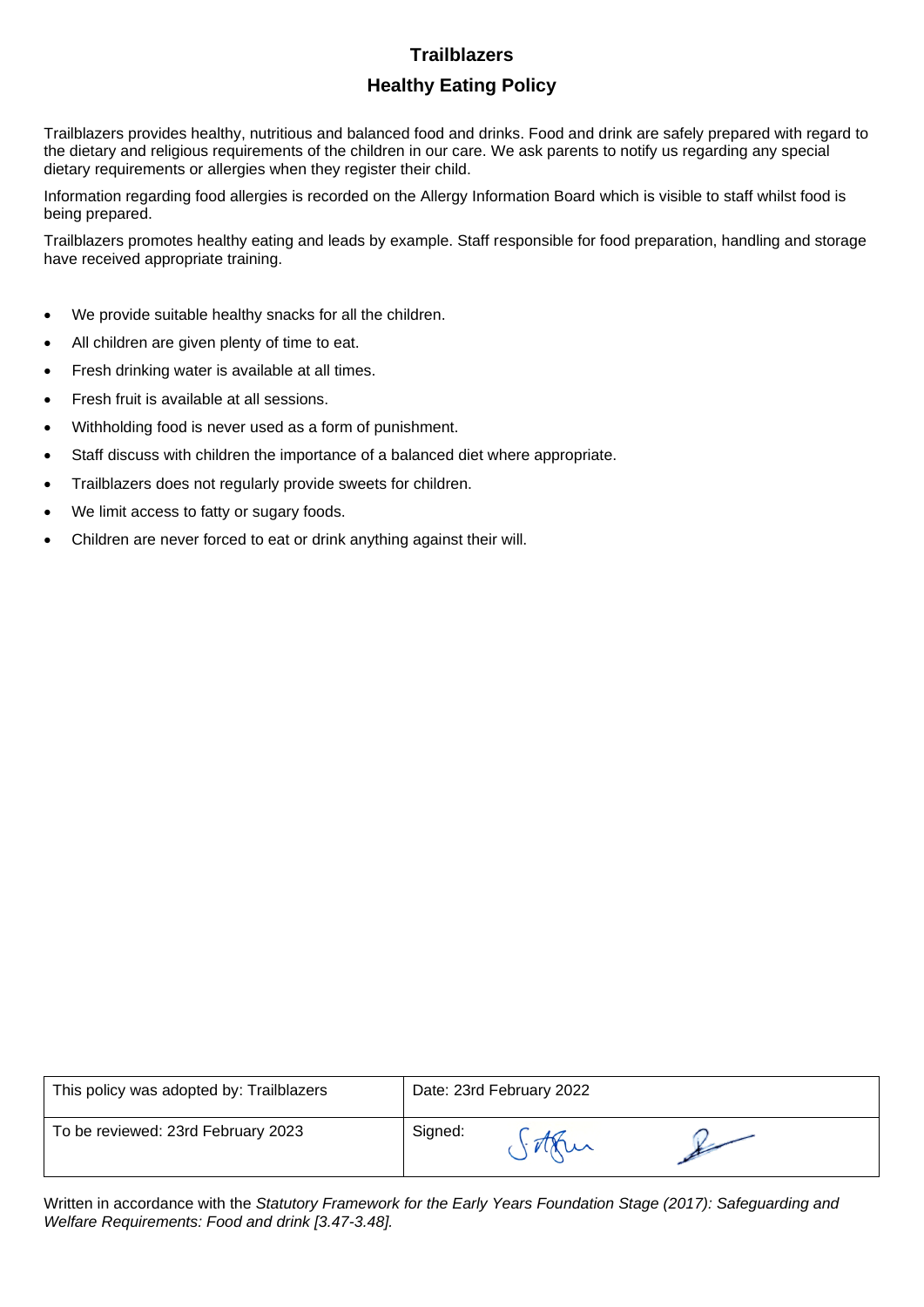# **Illness and Accidents**

At Trailblazers we will deal promptly and effectively with any illnesses or injuries that occur while children are in our care. We take all practical steps to keep staff and children safe from communicable diseases.

All parents or carers must complete the **Medical Form** when their child joins Trailblazers, requesting permission for emergency medical treatment for their child in the event of a serious accident or illness.

We will record any accidents or illnesses, together with any treatment given, on an **Incident Record** or **Accident Record** sheet as appropriate, which the parent or carer will be asked to sign when they collect the child.

Trailblazers cannot accept children who are ill. If any children are ill when they first arrive at Trailblazers, we will immediately notify their parents or carers to come and collect them. Any children who have been ill should not return to Trailblazers until they have fully recovered, or until after the minimum exclusion period has expired (see table at the end of this policy).

#### **First aid**

Trailblazers' designated First Aiders are Rachel Dupres-Leonard and Heather Whyte. The designated First Aiders have a current first aid certificate and has attended a 12-hour paediatric first aid course, which complies with the requirements of Annex A of the EYFS. First aid training will be renewed every three years. To ensure that there is a qualified first aider present and available at all times when Trailblazers is running, other members of staff will also receive first aid training. We will take into account the number of children and layout of the premises to ensure that first aiders are able to respond quickly to any incident.

The location of the first aid box and a list of qualified first aiders are clearly displayed at Trailblazers. The designated First Aider regularly checks the contents of the first aid box to ensure that they are up to date, appropriate for children and comply with the Health and Safety (First Aid) Regulations 1981.

The manager will ensure that a first aid kit is taken on all outings and that at least one member of staff on the outing holds a current paediatric first aid certificate.

# **Procedure for a minor injury or illness**

The first aider at the session will decide upon the appropriate action to take if a child becomes ill or suffers a minor injury.

- If a child becomes ill during a session, the parent or carer will be asked to collect the child as soon as possible. The child will be kept comfortable and will be closely supervised while awaiting collection.
- If a child complains of illness which does not impair their overall wellbeing, the child will be monitored for the rest of the session and the parent or carer will be notified when the child is collected.
- If a child suffers a minor injury, first aid will be administered, and the child will be monitored for the remainder of the session. If necessary, the child's parent will be asked to collect the child as soon as possible.

#### **Procedure for a major injury or serious illness**

In the event of a child becoming seriously ill or suffering a major injury, the first aider at the session will decide whether the child needs to go straight to hospital or whether it is safe to wait for their parent or carer to arrive.

- If the child needs to go straight to hospital, we will call an ambulance and a member of staff will go to the hospital with the child. The staff member will take a copy of the child's **Medical Form** with them and will consent to any necessary treatment (as approved by the parents on the **Medical Form**).
- We will contact the child's parents or carers with all urgency, and if they are unavailable, we will call the other emergency contacts that we have on file for the child.
- After a major incident the manager and staff will review the events and consider whether any changes need to be made to Trailblazers' policies or procedures.
- We will notify Ofsted and child protection agencies in the event of any serious accident or injury to a child in our care as soon as reasonably possible and within 14 days at the latest.
- We will notify HSE under RIDDOR in the case of a death or major injury on the premises (eg broken limb, amputation, dislocation, etc – see the HSE website for a full list of reportable injuries).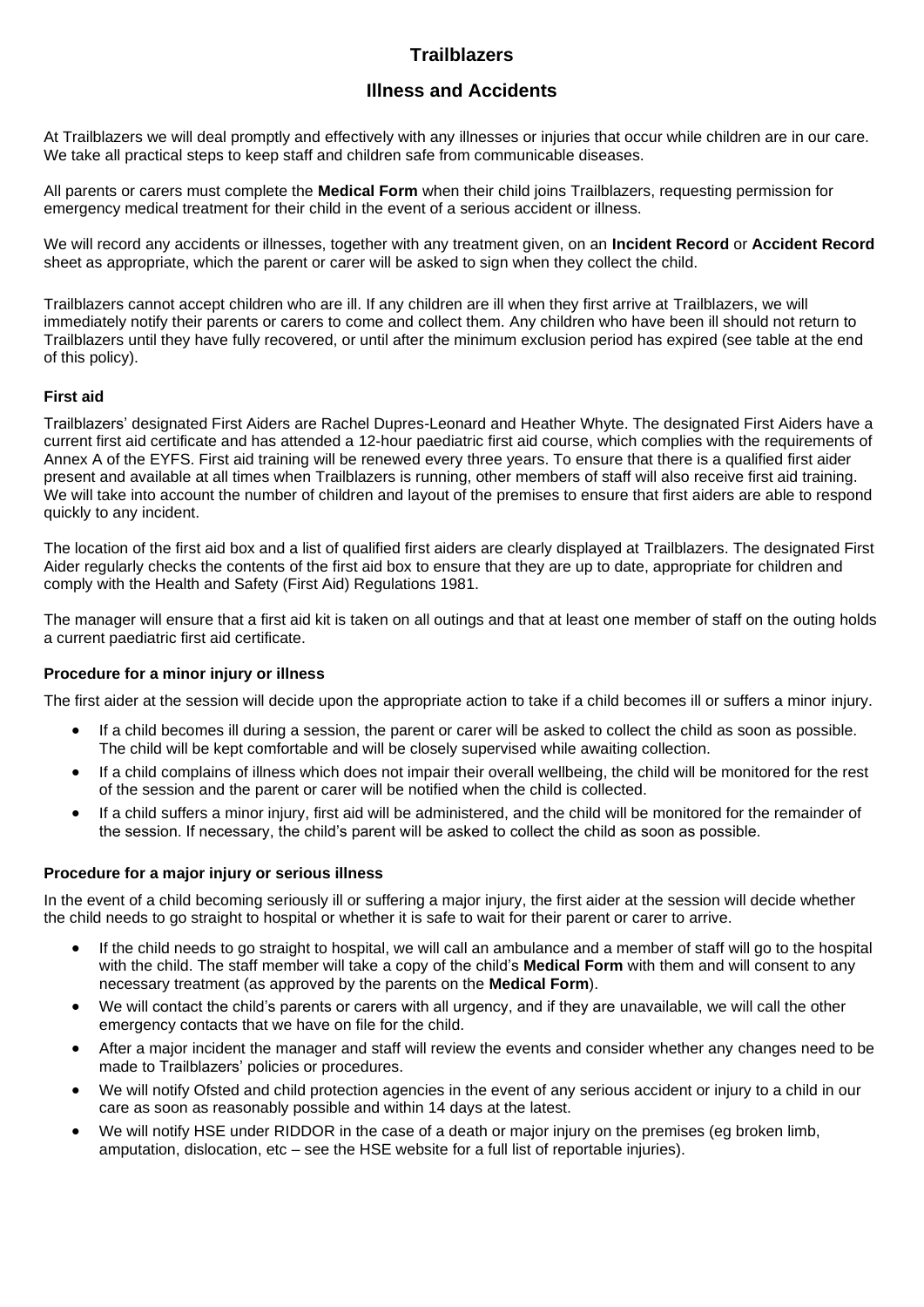# **Communicable diseases and conditions**

If a case of head lice is found at Trailblazers, the child's parents or carers will be discreetly informed when they collect the child. Other parents will be warned to check their own children for head lice, but care will be taken not to identify the child affected.

If an infectious or communicable disease is detected on Trailblazers' premises, we will inform parents and carers as soon as possible.

If there is an incident of food poisoning affecting two or more children looked after at Trailblazers, the Manager will inform Ofsted as soon as possible and within 14 days at the latest.

If there is an outbreak of a notifiable disease at Trailblazers, we will inform the local health protection unit, HSE under RIDDOR (if appropriate), and Ofsted.

#### **Useful contacts**

Health Protection Unit: 0344 225 3861 Ofsted: 0300 123 1231 RIDDOR Incident Contact Unit: 0845 300 99 23

| This policy was adopted by: Trailblazers | Date: 23rd February 2022 |  |  |
|------------------------------------------|--------------------------|--|--|
| To be reviewed: 23rd February 2023       | Signed:                  |  |  |

Written in accordance with the *Statutory Framework for the Early Years Foundation Stage (2017): Safeguarding and Welfare Requirements: Staff Qualifications, Training, Support and Skills [3.25], Accident or injury [3.50-3.51], Food and drink [3.49] and Annex A: Criteria for effective PFA training, [p36].*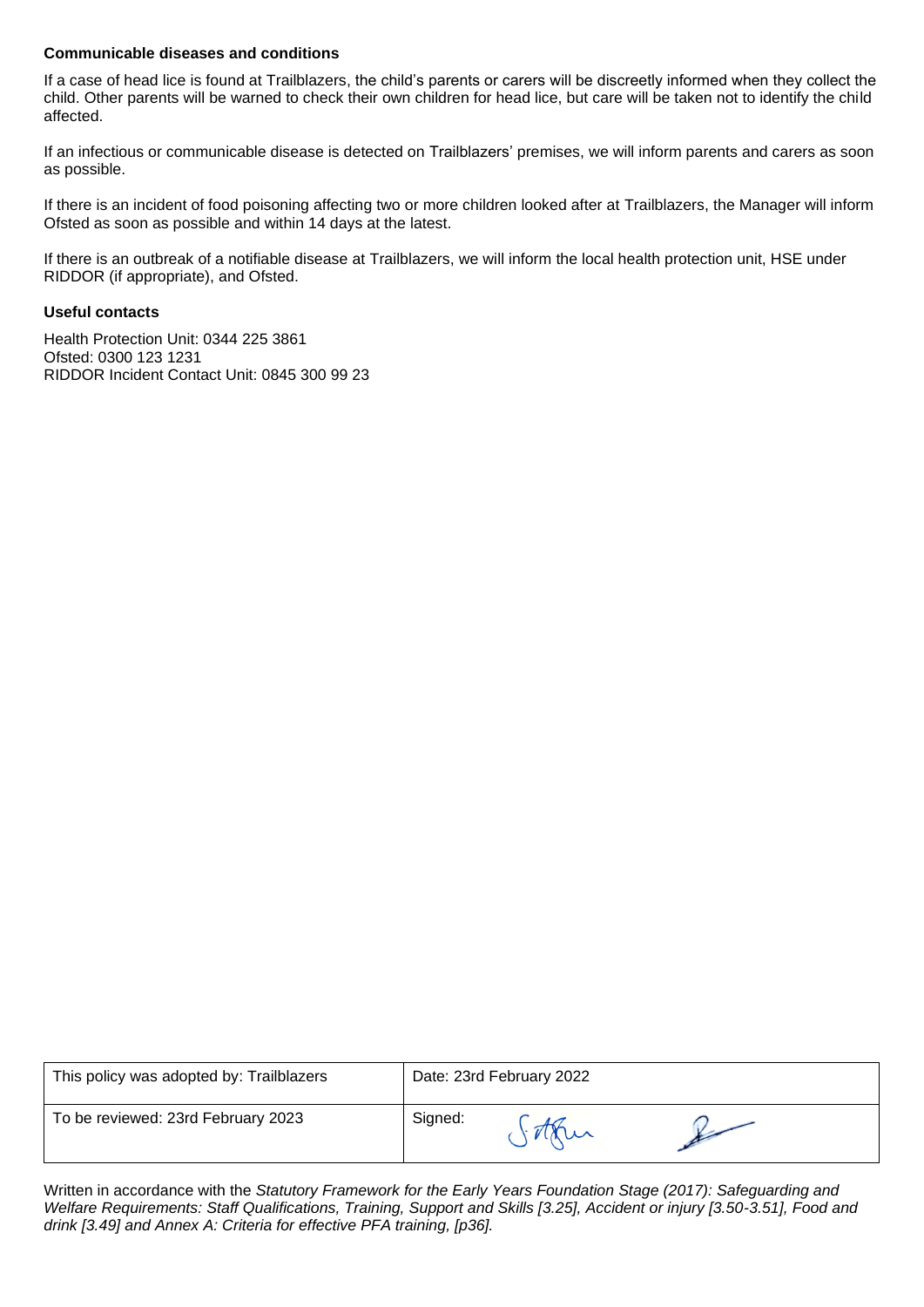# **Minimum exclusion periods for infectious conditions and diseases**

| <b>Disease/Condition</b>                                               | <b>Exclusion period</b>                                                                           |
|------------------------------------------------------------------------|---------------------------------------------------------------------------------------------------|
| <b>Chicken Pox</b>                                                     | Until all vesicles (spots) have crusted over                                                      |
| <b>Cold Sores</b>                                                      | None. Avoid contact with sores                                                                    |
| Conjunctivitis                                                         | None                                                                                              |
| Diphtheria*                                                            | Exclusion always necessary, consult local Health<br><b>Protection Team</b>                        |
| Diarrhoea and Vomiting                                                 | 48 hours after last episode of diarrhoea or vomiting                                              |
| <b>Glandular Fever</b>                                                 | None                                                                                              |
| Gastro-enteritis, E. Coli, Food<br>Poisoning, Salmonella and Dysentery | 48 hours after last episode of diarrhoea - further<br>exclusion may be required for some children |
| Hand, Foot and Mouth disease                                           | WNone                                                                                             |
| Hepatitis A*                                                           | Until 7 days after onset of jaundice                                                              |
| Hepatitis B* and C*                                                    | None                                                                                              |
| High temperature                                                       | 24 hours                                                                                          |
| <b>HIV/AIDS</b>                                                        | None                                                                                              |
| Impetigo                                                               | Until lesions are crusted and healed, or 48 hours after<br>starting antibiotic treatment          |
| Influenza                                                              | Until recovered                                                                                   |
| Measles*                                                               | 4 days from onset of rash                                                                         |
| Meningitis*                                                            | Until recovered                                                                                   |
| Molluscum Contagiosum                                                  | None                                                                                              |
| Mumps*                                                                 | 5 days from onset of swollen glands                                                               |
| Pediculosis (lice)                                                     | None                                                                                              |
| Pertussis* (Whooping cough)                                            | 5 days from commencing antibiotic treatment or 21 days<br>from the onset if antibiotics not given |
| Ringworm                                                               | Exclusion not usually required                                                                    |
| Rubella* (German Measles)                                              | 4 days from onset of rash                                                                         |
| <b>Scabies</b>                                                         | Until first treatment has been given                                                              |
| Scarlet fever*                                                         | 24 hours after starting antibiotic treatment                                                      |
| Slapped Check, Fifth Disease                                           | None (once rash has developed)                                                                    |
| Threadworms                                                            | None                                                                                              |
| <b>Tonsillitis</b>                                                     | None                                                                                              |
| Tuberculosis*                                                          | <b>Consult local Health Protection Team</b>                                                       |
| Typhoid*, Paratyphoid*                                                 | 48 hours after last episode of diarrhoea - further<br>exclusion may be required for some children |
| Warts (including Verruca)                                              | None. Verruca sufferers should keep feet covered                                                  |

\* Denotes a notifiable disease.

If in any doubt contact local health services for further information.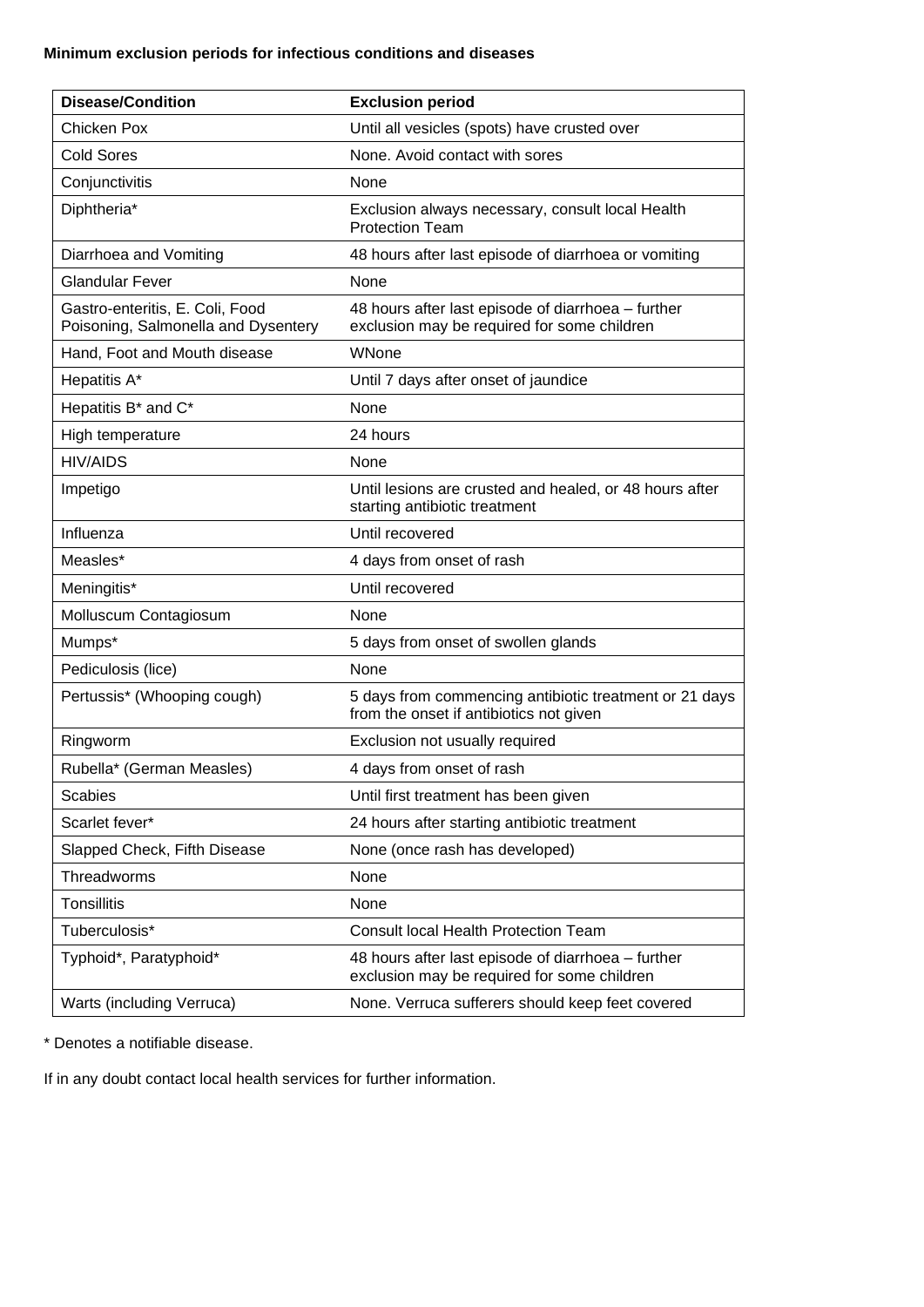#### **Safe Internet Use**

Trailblazers recognises that the internet is a useful resource for both staff and children, for purposes of research, homework and entertainment. However, it must be used with care to ensure that children are kept safe from exposure to harmful material, in accordance with the EYFS safeguarding and welfare requirements and the Prevent Duty.

#### **Parental permission**

Children will only be allowed to access the internet at Trailblazers if their parent or carer has given written permission.

Upon registration, every parent is required to sign the letter below:-

# *USE OF ICT SUITE*

*As you will be aware, we offer the children who attend Trailblazers the opportunity to make use of the School's ICT Suite facilities under the supervision of one of our senior colleagues. We hire the suite and computers from TDJS in order to provide, what we consider to be, an important and integral part of our overall package. Used correctly the computer is an essential tool in the education and relaxation of pupils from year 3 to year 6.*

*The software is firewall protected in accordance with Department of Education guidelines and requirements. This protection is constantly monitored and up-dated by both the Head Teacher and her ICT co-ordinator. We believe that despite the best efforts of TDJS management, the very nature of computers means that control of the available software is, in essence, a catch-up operation.*

We undertake to exercise due diligence, however, is must be noted that we are obviously unable to guarantee complete *internet security. We remain committed to offering ICT facilities to our attendees. However, anyone who abuses their privileges by causing offence or discomfort to their peers by viewing unsuitable material will be permanently excluded from the Suite. To avoid any misunderstandings, we have decided that it would be prudent to obtain parental permission*  for their child's use of the ICT facilities. This will be an 'opt-in' process. Therefore, only children whose parents have *formally recorded approval of their attendance will be allowed access to the ICT Suite.*

*Please respond by signing this letter and returning it to us. Non- response will be taken as an 'opt-out.'*

*Thank you for taking time to address this issue.*

*Clare Robinson and Sarah Brown Partners of Trailblazers*

| I give permission for my child | to use the ICT Suite whilst at |
|--------------------------------|--------------------------------|
| Trailblazers.                  |                                |

*SIGNED \_\_\_\_\_\_\_\_\_\_\_\_\_\_\_\_\_\_\_\_\_\_\_\_\_\_\_\_\_\_\_\_\_\_\_\_\_\_\_\_\_\_\_\_\_\_\_\_\_\_\_\_*

## **Guidelines for children**

A printed copy of the **SMART** guidelines is kept in the ICT Suite. The guidelines are explained to any children wishing to access the internet:

- **Safe:** Keep safe by not giving out personal information such as name, email, phone number, address, or school name – to people who you don't trust online.
- **Meeting:** Never agree to meet anyone you have only met online unless your parent or carer is with you.
- **Accepting:** Do not accept emails or instant messages, or open files, images or texts from people you don't know. They can contain viruses or nasty messages.
- **Reliable:** Not all the information found on the Internet is reliable and people you meet online won't always be telling the truth.
- **Tell:** Tell a member of staff or your parents if someone or something you encounter online makes you feel uncomfortable.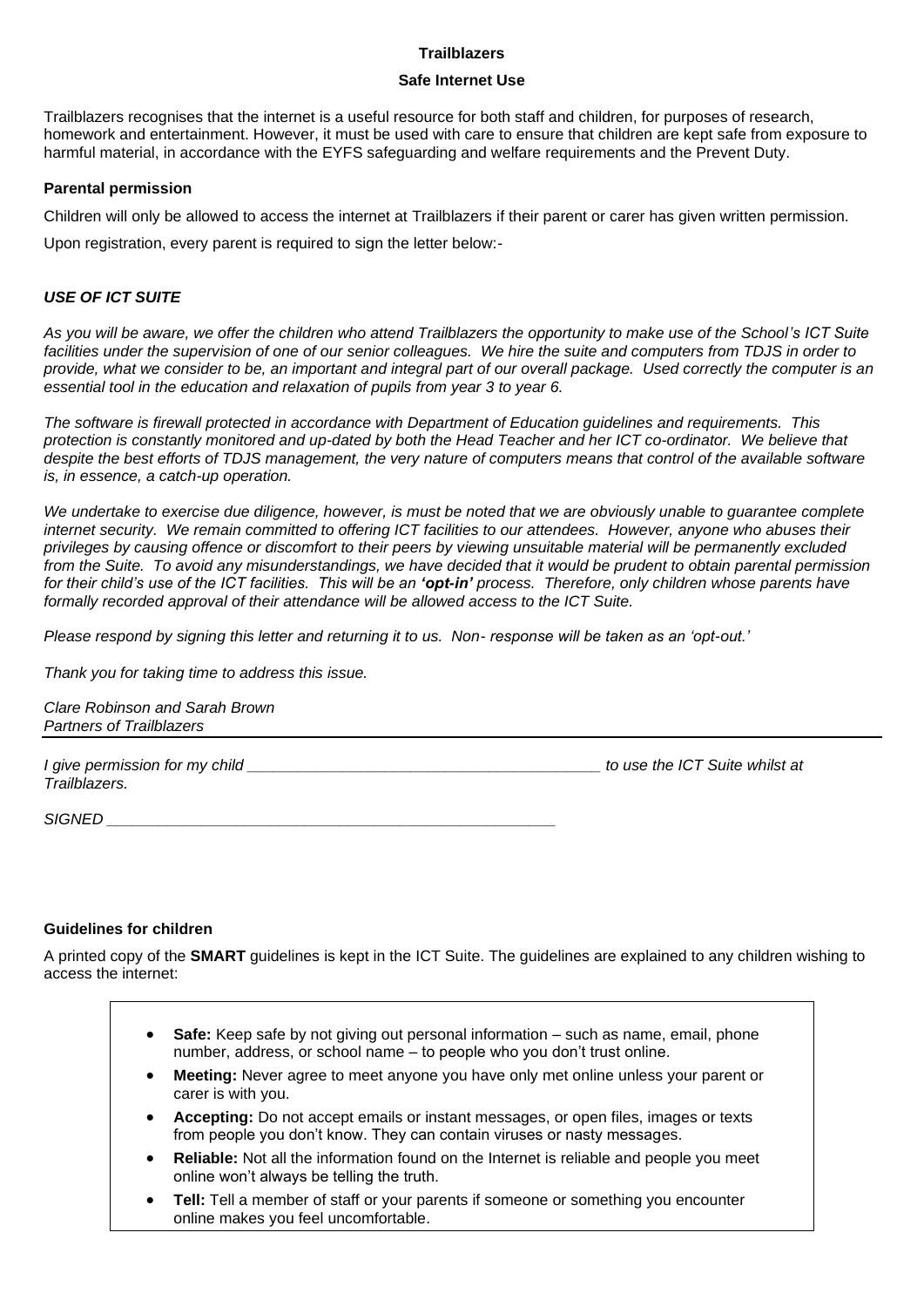# **Protecting children**

We have put in place the following safeguards to keep children safe whilst accessing the internet during Trailblazers sessions:

- A risk assessment has been undertaken.
- Parental controls have been activated on all computers accessible to children:
	- o Google SafeSearch Filtering is turned on
	- o YouTube is blocked
- The computers are located so that the screens can easily be seen from the rest of the room.
- Staff keep a close eye on children and the sites that they are accessing when they use the internet.
- The computers have an up to date virus checker and firewall installed.
- The computers' browser histories are regularly checked to monitor which sites are being accessed. All staff and children are informed of this fact.

If, despite the safeguards that Trailblazers has put in place, a child encounters harmful material on the internet, or receives inappropriate messages, or experiences online bullying, whilst using the computers, the management will be informed, and the incident will be noted on an Incident Record. The child's parent will be asked to sign the Incident Record. The management will investigate how to prevent a reoccurrence of the incident.

If staff at Trailblazers become aware that a child is deliberately attempting to access sites containing sexual, extremist or otherwise inappropriate material, or has been shown such material by a third party, they will complete a "Logging a concern" form and refer the matter to Mrs Clare Robinson, the designated Child Protection Officer, in accordance with our Safeguarding Children Policy.

# **Related policies**

See also: **Safeguarding Children Policy, Social Media Policy**.

| This policy was adopted by: Trailblazers | Date: 23rd February 2022 |  |
|------------------------------------------|--------------------------|--|
| To be reviewed: 23rd February 2023       | Signed:                  |  |

Written in accordance with the *Statutory Framework for the Early Years Foundation Stage (2017): Safeguarding and Welfare Requirements: Introduction [3.2]; Child Protection [3.6-3.7].*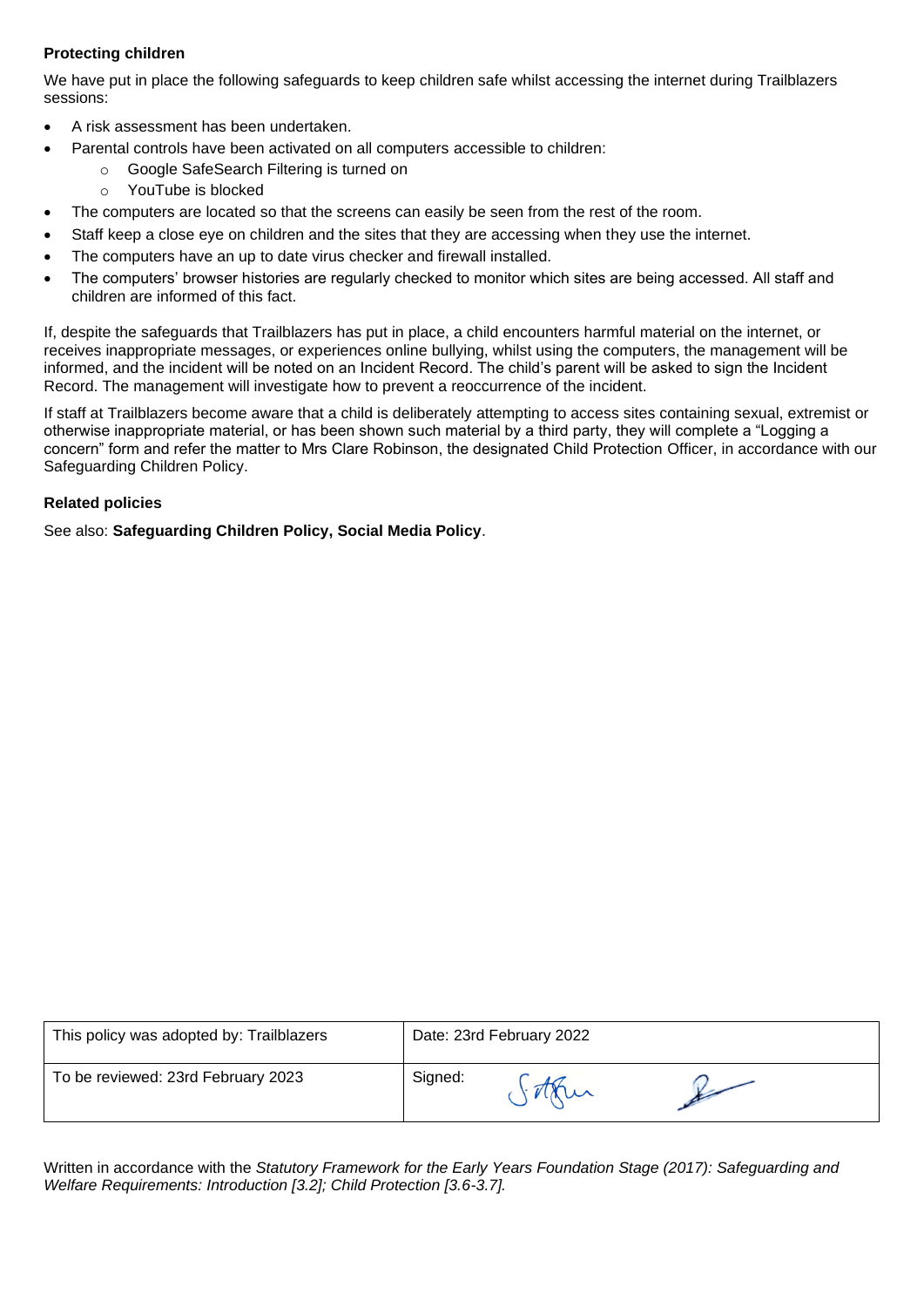# **Intimate Care**

When providing intimate care, we will ensure that the child's safety, dignity and privacy are maintained at all times.

'Intimate care' covers any task that involves the washing, touching or carrying out a procedure to intimate personal areas and is associated with bodily functions and personal hygiene, including, toileting, washing, dressing, and menstrual care.

Staff at Trailblazers who provide intimate care will do so in a professional manner. Staff are aware of safeguarding issues and will have relevant training (eg: health and safety, child protection, manual handling) before providing intimate care. No child should suffer distress or pain as a result of receiving intimate care.

Staff will work in partnership with parents or carers to provide care appropriate to the needs of the individual child and together will produce a care plan. The care plan will set out:

- What care is required
- Number of staff needed to carry out the task (if more than one person is required, reasons will be documented)
- Additional equipment required
- Child's preferred means of communication (eg verbal, visual)
- Child's level of ability what tasks they are able to carry out by themselves

# *Best practice*

When intimate care is given, the member of staff will explain to the child each task that is carried out, and the reasons for it. Staff will encourage children to do as much for themselves as they can.

If a child requires intimate care on a regular basis, it is good practice for two members of staff to share the care between them. In this way the child is less likely to become overly dependent on a single member of staff, and to become distressed if their usual carer is occasionally unavailable. However, parents' views on the number of staff providing personal care to their child must also be taken into consideration - some children may simply be unable to cope with more than one carer.

We have policies in place that promote safe recruitment, as well as having sound staff supervision, safeguarding and intimate care procedures; together these ensure that, should a child need consistent care from one member of staff, the child's safety and well-being will not be compromised.

## Protecting children

Staff are familiar with guidance from the Local Safeguarding Children Board. Trailblazers' procedures reflect the guidance in *Working Together to Safeguard Children (2015)* and staff are familiar with the *What To Do If You're Worried A Child Is Being Abused* flowchart from this document.

If a member of staff is concerned about any physical changes to a child, such as marks, bruises, soreness etc, they will inform the manager or the Club's designated child protection officer immediately. The procedures set out in the **Safeguarding Children** policy will be implemented.

Should a child become unhappy about being cared for by a particular member of staff, the manager will investigate and record any findings. These will be discussed with the child's parents or carers in order to resolve the issue. If necessary, the manager will seek advice from outside agencies.

If a child makes an allegation against a member of staff, the procedure set out in the **Safeguarding Children** policy will be followed.

# **Dealing with blood and body fluids**

Blood, vomit, urine and faeces will be cleaned up immediately and disposed of safely by double bagging the waste and removing it from the premises. When they are dealing with body fluids, staff will wear personal protective clothing (disposable plastic gloves and aprons) and will wash themselves thoroughly afterwards. Soiled children's clothing will be bagged to go home – staff will not rinse it. Children will be kept away from the affected area until the incident has been dealt with fully.

Staff at Trailblazers will maintain high standards of personal hygiene and will take all practicable steps to prevent and control the spread of infection.

| This policy was adopted by: Trailblazers | Date: 23rd February 2022 |
|------------------------------------------|--------------------------|
| To be reviewed: 23rd February 2023       | Signed:                  |

Written in accordance with the *Statutory Framework for the Early Years Foundation Stage (2017): Safeguarding and Welfare Requirements: Special educational needs [3.67], Child protection [3.6]and Suitable people [3.9-3.13].*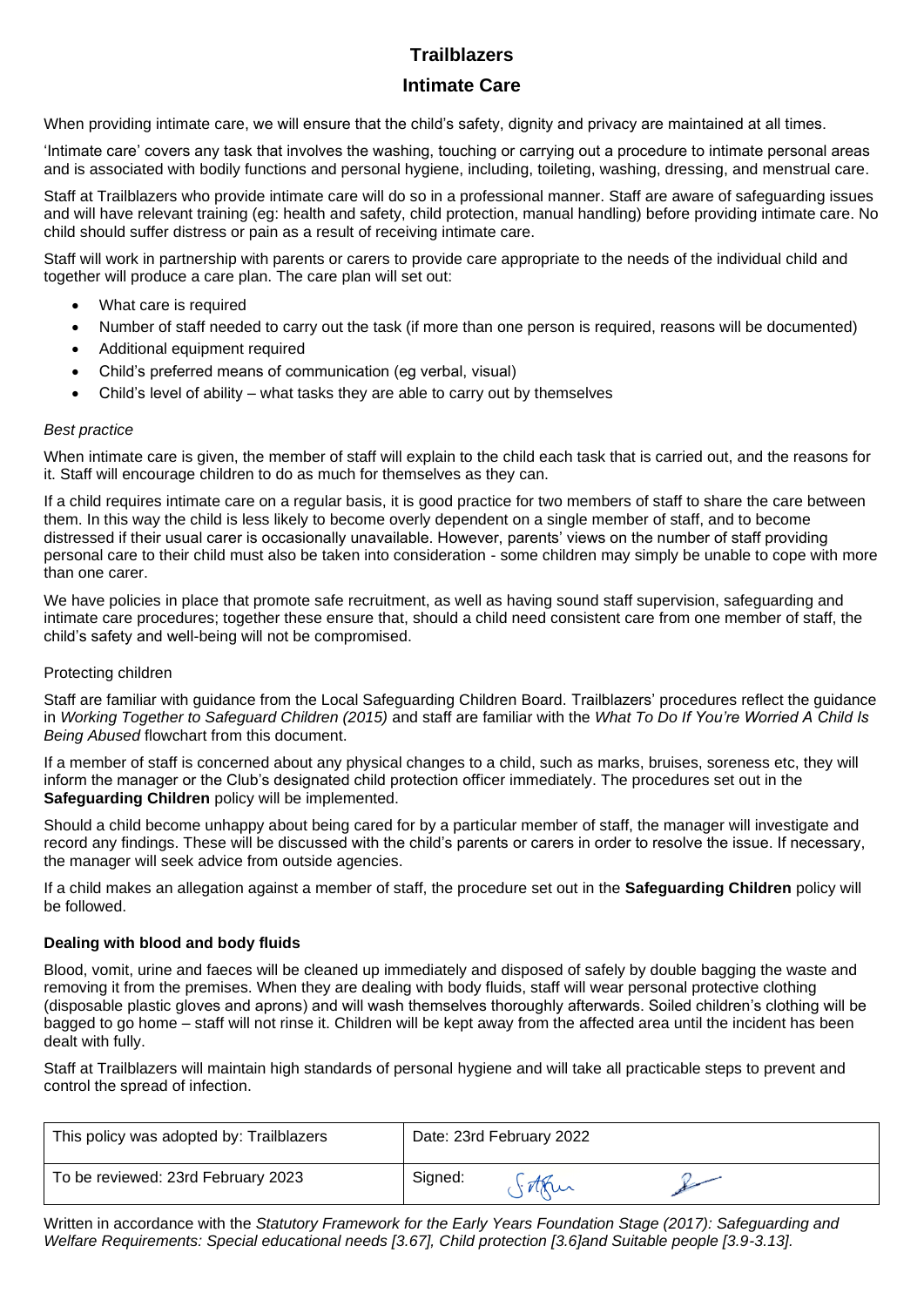# **Involving Parents and Carers Policy**

At Trailblazers we recognise the importance of working in partnership with parents and carers to ensure that every child is happy, healthy and safe whilst in our care.

We therefore aim to keep parents and carers fully informed of policies, events and activities at Trailblazers, by sharing information with them, answering questions and addressing any concerns, and by encouraging them to participate in the life of Trailblazers.

We do our best to keep parents informed about Trailblazers by:

- Inviting parents to visit Trailblazers before their children start.
- Giving all parents a copy of our **Club Handbook,** which outlines how the club operates and includes contact details.
- We also give parents a copy of our **Behaviour Management** policy.
- Making all of our policies available at Trailblazers, in the lobby, for parents to consult whenever they like.
- Producing a regular newsletter to keep parents up to date with news, events, new staff, changes to fees, etc
- We actively welcome parents and invite their input into Trailblazers in the following ways:
- We collect information from parents which will help their child to settle at Trailblazers (via the **Registration** and **Medical** forms).
- We involve parents in settling their children in at Trailblazers (in accordance with our **Child Induction** policy).
- We consult fully with parents to establish the care requirements for children with additional needs.
- We greet all parents when they arrive to collect their children, and exchange any relevant information (eg any accidents, participation in today's activities, etc).
- We can be contacted at all times, even out of Trailblazers' hours, via telephone and email (see our **Club Handbook** for contact information).
- All of our staff wear name badges so that children and parents can easily identify them.
- We obtain parental permission for photographs.
- We can arrange for parental discussions with staff outside of Trailblazers' hours if necessary.
- We respect parents' input and opinions by responding promptly and appropriately to any complaints, in line with our **Complaints** policy.

| This policy was adopted by: Trailblazers | Date: 23rd February 2022 |  |  |
|------------------------------------------|--------------------------|--|--|
| To be reviewed: 23rd February 2023       | Signed:                  |  |  |

Written in accordance with the *Statutory Framework for the Early Years Foundation Stage (2017): Learning and Development Requirements [1.1 and Footnote 5, p7]; Areas of Learning and Development [1.10]; Safeguarding and Welfare Requirements [3.27]; Before/after school care and holiday provision [3.40]*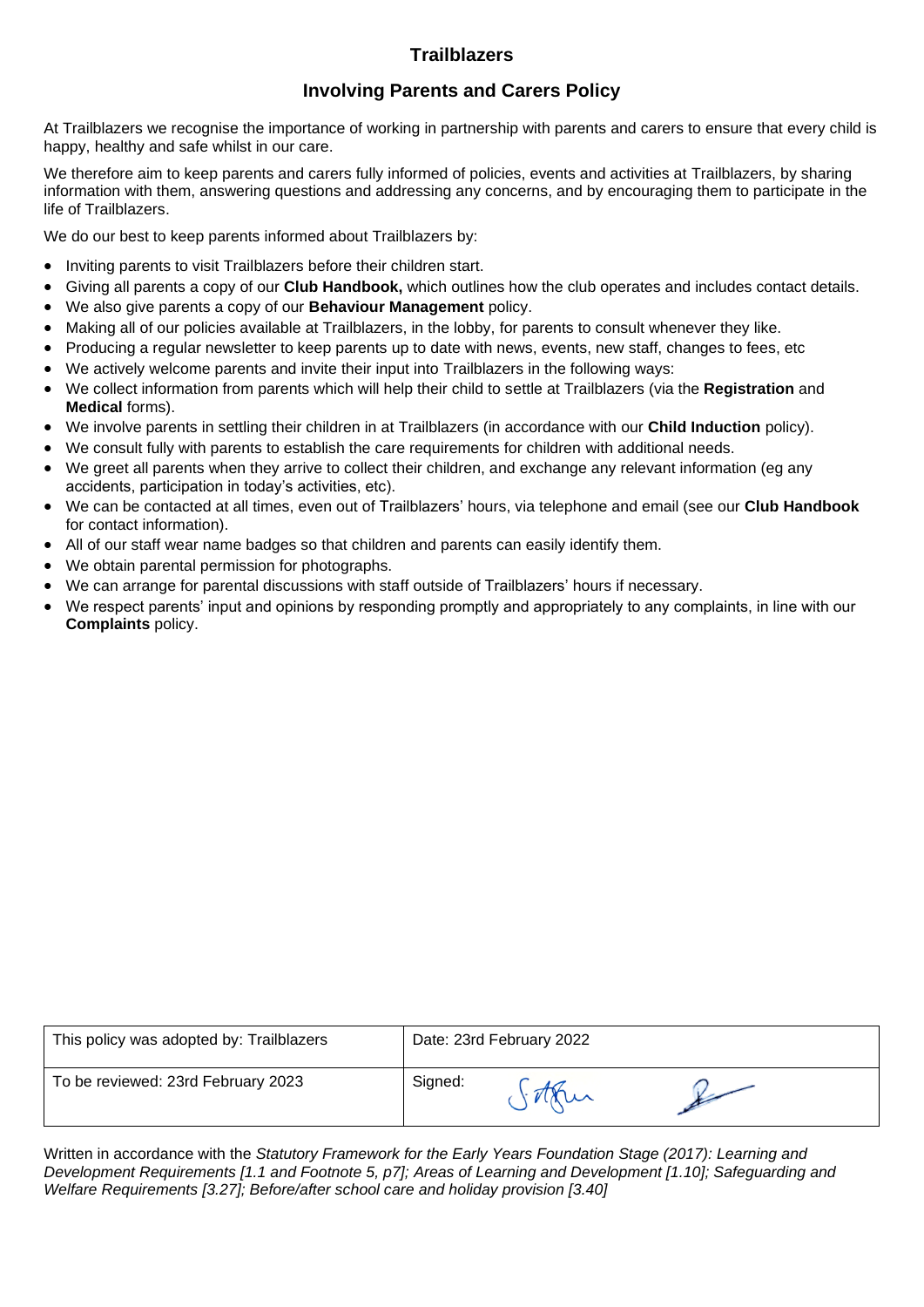# **Manual Handling Policy**

Manual handling is one of the major causes of absence through injury in the workplace. At Trailblazers we work with our staff, provide training, and undertake risk assessments in order to eliminate hazardous manual handling activities as far as possible.

This policy is written with reference to the *Health and Safety at Work Act 1974*, which places a duty on employers "to ensure so far as is reasonably practicable, the health, safety and welfare of its employees", and to the *Manual Handling Operations Regulations 1992 (as amended)*.

# **Procedure**

In order to limit the risk of injury from manual handling operations, Trailblazers will:

- Eliminate hazardous manual handling activities, as far as is reasonably practicable
- Assess the risks associated with any manual handling activities that cannot be avoided.

The purpose of the risk assessment is to reduce the risk of injury to the lowest possible levels, and should consider:

- The task
- The load
- The individual undertaking the task
- The working environment.

The main manual handling hazard at Trailblazers is likely to be the setting-up and clearing-away of equipment. It may be necessary to seek the assistance of an additional member of staff in order to minimise the risk of injury, for example when carrying tables and other heavy or bulky items.

# **Employee's duties**

It is the responsibility of all staff at Trailblazers to:

- Not put their own health and safety or that of others at risk by carrying out unsafe manual handling activities
- Report to the Manager any problems which may affect their ability to undertake manual handling activities, including physical and medical conditions (eg pregnancy, back problems).

## **In summary**

- **Avoid** Whenever possible, avoid manual handling situations.
- **Assess** If avoidance is not possible, make a proper assessment of the hazard and risks.
- **Reduce** Reduce the risk of injury by defining and implementing a safe system of work.
- **Review** Review your systems regularly, to monitor the overall effectiveness of the policy

| This policy was adopted by: Trailblazers | Date: 23rd February 2022 |  |  |
|------------------------------------------|--------------------------|--|--|
| To be reviewed: 23rd February 2023       | Signed:                  |  |  |

Written in accordance with the *Statutory Framework for the Early Years Foundation Stage (2017): Safeguarding and Welfare Requirements: Staff Qualifications, training, support and skills [3.20]*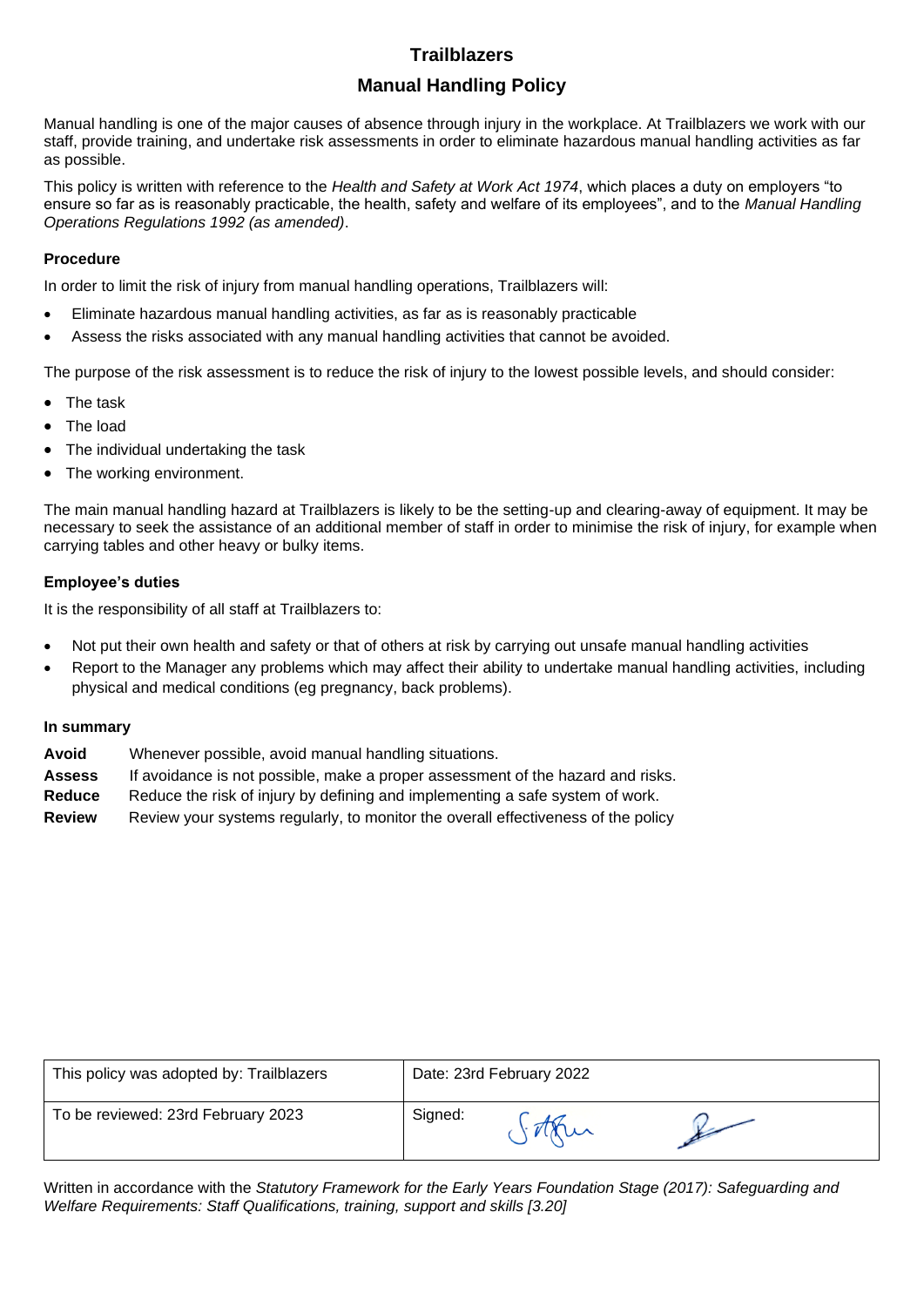# **Trailblazers Missing Child Procedure**

At Trailblazers we are always alert to the possibility that children can go missing during sessions. To minimise the risk of this happening staff will carry out periodic head counts, particularly when transporting children between locations (eg walking from the music lodge and joining an activity elsewhere).

If a child cannot be located, the following steps will be taken:

- All staff will be informed that the child is missing.
- Staff will conduct a thorough search of the premises and surrounding area.
- After 10 minutes the police will be informed. The manager will then contact the child's parents or carers.
- Staff will continue to search for the child whilst waiting for the police and parents to arrive.
- We will maintain as normal a routine as possible for the rest of the children at the Club.
- The manager will liaise with the police and the child's parent or carer.

The incident will be recorded in the **Incident Log**. A review will be conducted regarding this and any other related incidents along with relevant policies and procedures. We will identify and implement any changes as necessary.

If the police or Social Care were involved in the incident, we will also inform Ofsted.

# **Useful numbers**

Police: 01483 571212 Social Care: 0300 470 9100 Ofsted: 0300 123 1231

| This policy was adopted by: Trailblazers | Date: 23rd February 2022 |  |  |
|------------------------------------------|--------------------------|--|--|
| To be reviewed: 23rd February 2023       | Signed:                  |  |  |

Written in accordance with the *Statutory Framework for the Early Years Foundation Stage (2017): Safeguarding and Welfare Requirements: Information for parents and carers [3.73] .*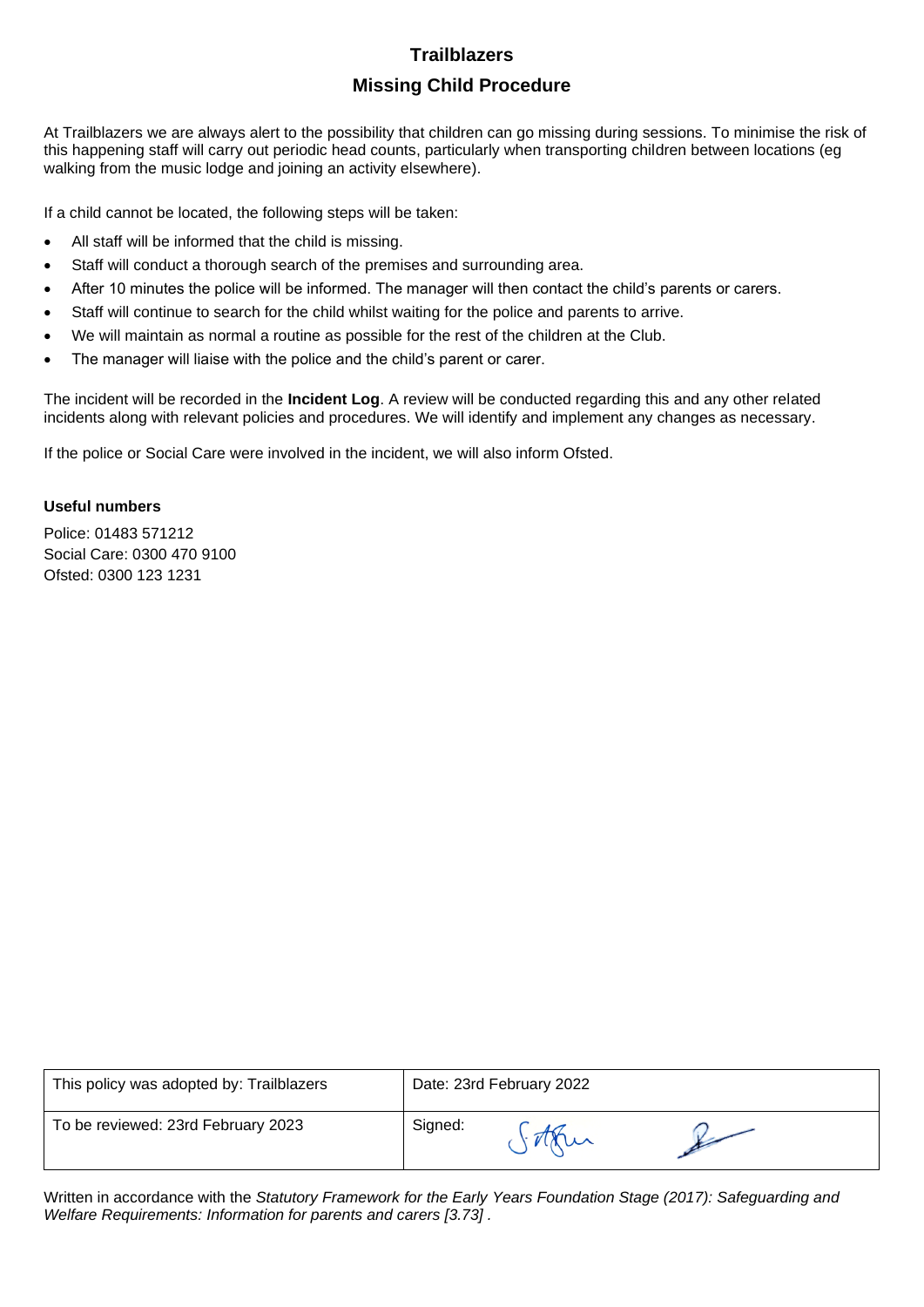# **Mission Statement**

Trailblazers aims to provide high quality childcare within a warm and welcoming environment. The individuality of each child in our care will be respected and nurtured.

# **Aims and objectives**

Trailblazers aims to:

- ❖ Offer an inclusive service, accessible to all children in the community
- ❖ Ensure each child feels happy, safe and secure, allowing them to learn and develop freely in a play centred environment
- ❖ Encourage children to take responsibility for themselves and their actions
- ❖ Encourage children to develop positive attitudes and respect for themselves and others, in an environment free from bullying and discrimination
- ❖ Provide a wide range of resources and equipment which can be used under safe and supervised conditions
- ❖ Offer a programme of activities which meets the needs of each child, promoting their physical, intellectual, emotional and social development, enabling them to become confident, independent and co-operative individuals
- ❖ Work in partnership with parents to provide high quality play and care
- ❖ Review and evaluate our services to ensure that we continue to meet the needs of children in our care and those of their parents or carers
- ❖ Keep parents and carers informed about changes in the administration of Trailblazers and to listen and respond to their views and concerns
- ❖ Communicate effectively with parents and carers, and to discuss experiences, progress and any difficulties that may arise
- ❖ Employ experienced, well trained staff and offer them appropriate support
- ❖ Comply with the Children's Act 1989, the Childcare Act 2006, and all other relevant legislation
- ❖ Work in partnership with Elmbridge Borough Council.

| This policy was adopted by: Trailblazers | Date: 23rd February 2022 |  |  |
|------------------------------------------|--------------------------|--|--|
| To be reviewed: 23rd February 2023       | Signed:                  |  |  |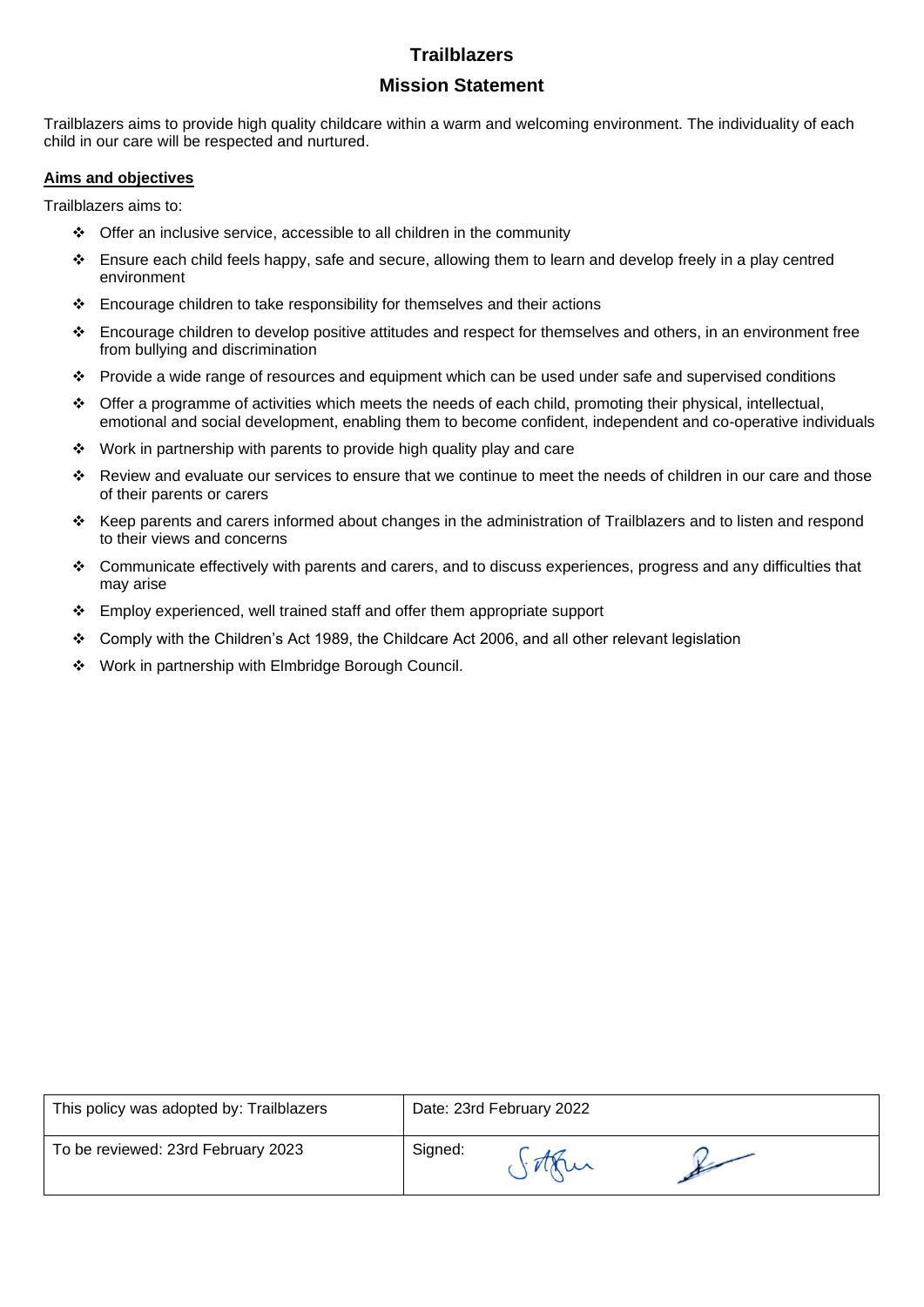# **Trailblazers Mobile Phone Policy**

Trailblazers fosters a 'culture of safety' in which the children and staff are protected from abuse, harm, and distress. We therefore have a clear policy on the acceptable use of mobile phones that is understood and adhered to by everyone: staff, children and parents. Abiding by the terms of Trailblazers' mobile phone policy ensures that we all:

- Protect children from harm and abuse
- Prevent staff from being subject to false allegations
- Help staff remain focused on the care of children
- Work in an open and transparent environment.

# **Staff use of mobile phones**

Personal mobile phones belonging to members of staff are kept on their person during working hours.

If a member of staff needs to make an **urgent** personal call, they can use their own mobile phone, once they have advised the supervisor of their intentions. Cover will be arranged for the children whilst the phone call is taking place, in a private area.

Under no circumstances may staff use their personal mobile phones to take photographs at Trailblazers during working hours.

# **Children's use of mobile phones**

Whilst we understand that some children have mobile phones, under no circumstances are they permitted to use their phone, in accordance with school rules. The rules are exactly the same during school hours as they are at Trailblazers.

Trailblazers does not accept any responsibility for loss or damage to mobile phones brought to Trailblazers by the children.

Children must not use their mobile phone AT ALL, whilst at Trailblazers.

## **Visitors' use of mobile phones**

In the interest of safeguarding we ask all parents and visitors not to use their phones or other mobile devices on club premises. Taking of photographs by parents or visitors is **strictly prohibited**.

# **Related policies**

See also: **Safeguarding Children policy**.

| This policy was adopted by: Trailblazers |         | Date: 23rd February 2022 |  |
|------------------------------------------|---------|--------------------------|--|
| To be reviewed: 23rd February 2023       | Signed: |                          |  |

Written in accordance with the *Statutory Framework for the Early Years Foundation Stage (2017): Safeguarding and Welfare requirements: Child Protection [3.4].*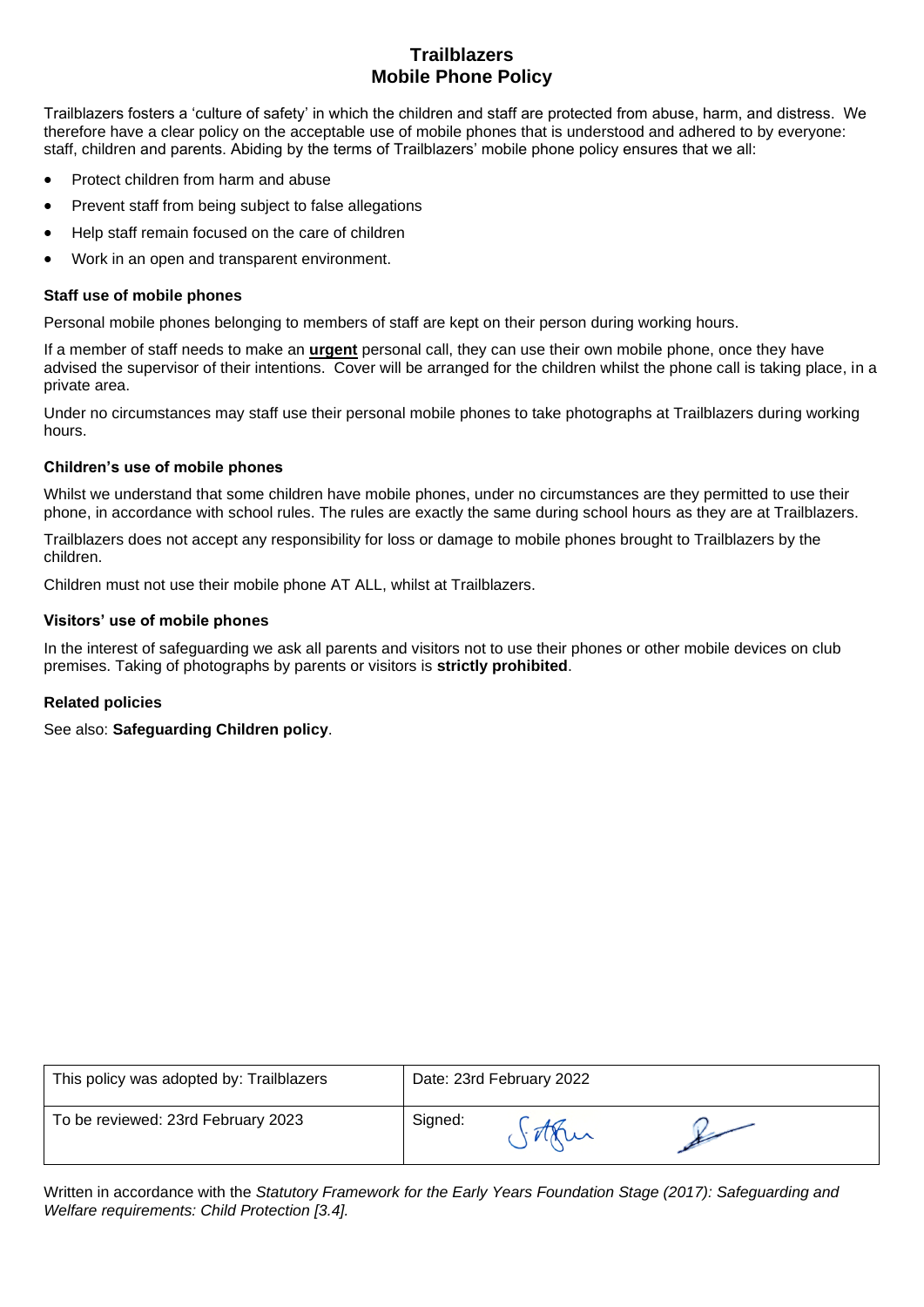# **Trailblazers No Platform Policy**

Trailblazers is committed to providing a safe and caring environment, where children are free from discrimination and protected from abuse, harm and radicalisation. As part of this commitment we aim to ensure that neither Trailblazers sessions nor our premises are used to promote extremist beliefs or discriminatory views.

# **Key principles**

Trailblazers will not allow its sessions nor its premises to be used:

- To promote or express extremist ideological, religious or political views
- To promote or express discriminatory views in relation to the protected characteristics cited in the Equality Act 2010
- For any reason by an organisation that is proscribed by the Home Secretary under The Terrorism Act 2000.

## **Definition of terms**

*Premises:* The room, space or building used by Trailblazers while it is running a session.

*Extremist views*: Extremism is defined in the Prevent Strategy as "vocal or active opposition to fundamental British values including democracy, the rule of law, individual liberty and mutual respect and tolerance of different faiths and beliefs. We also include in our definition of extremism, calls for the death of members of the armed forces, whether in this country or overseas."

*Protected characteristics*: The characteristics protected under The Equality Act 2010 are:

- Age
- **Disability**
- Gender reassignment
- Marriage and civil partnership
- Pregnancy and maternity
- Race
- Religion and belief
- Sex
- Sexual orientation

*Proscribed organisations*: A list of proscribed organisations can be downloaded here: https://www.gov.uk/government/publications/proscribed-terror-groups-or-organisations--2

## **Related policies**

# See also: **Equalities policy**, **Safeguarding policy**

| This policy was adopted by: Trailblazers |         | Date: 23rd February 2022 |  |
|------------------------------------------|---------|--------------------------|--|
| To be reviewed: 23rd February 2023       | Signed: |                          |  |

Written in accordance with the *Statutory Framework for the Early Years Foundation Stage (2017): Child protection [3.7].*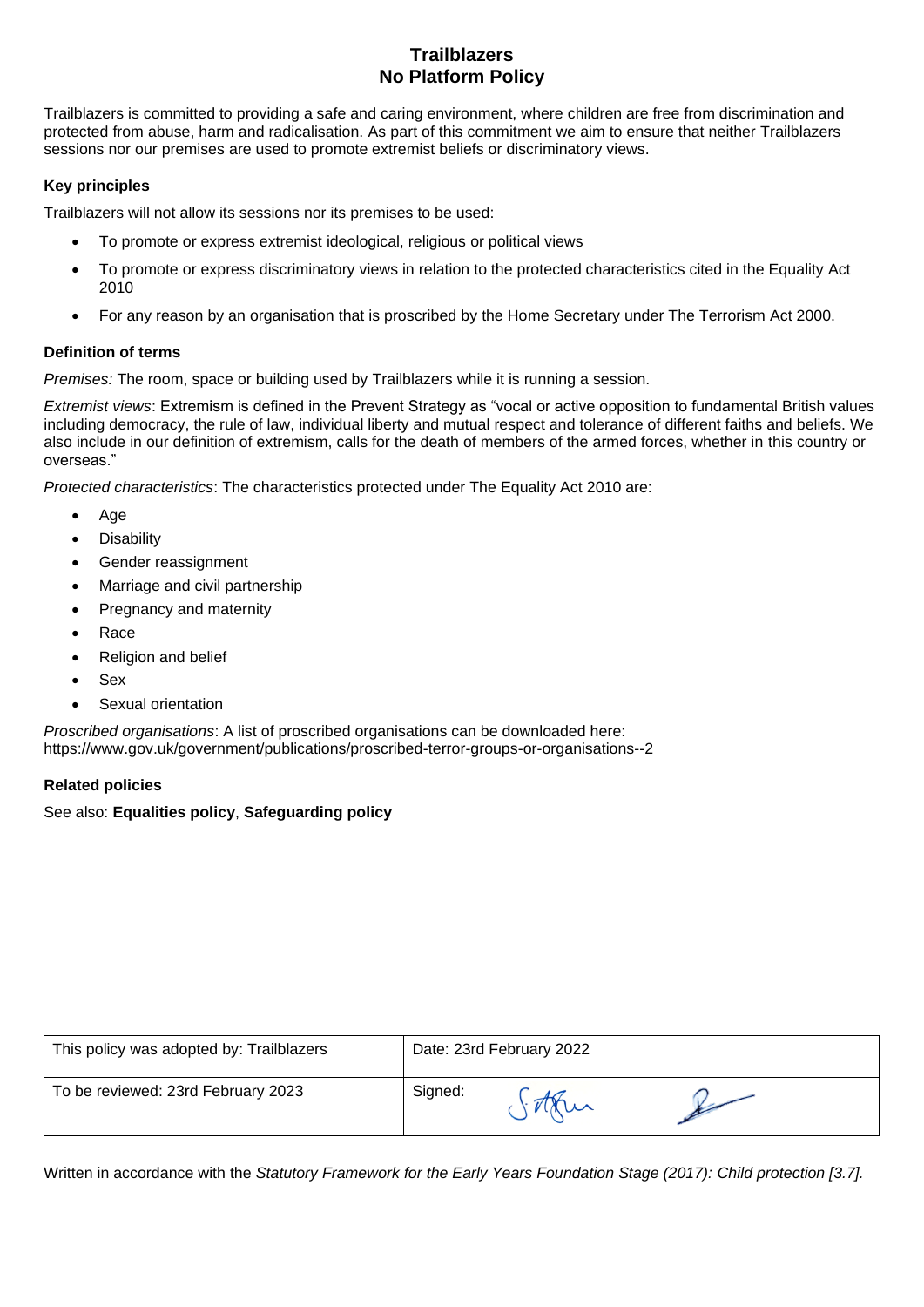# **Trailblazers Pandemic Flu Policy**

Trailblazers recognises the importance of advanced planning in order to maintain services and limit the spread of pandemic flu within our setting.

Flu is a viral infection, spread from person to person by close contact. Symptoms may include:

| Sudden fever     | Limb and joint pain        |
|------------------|----------------------------|
| Sudden cough     | Diarrhoea or stomach upset |
| Headache         | Sore throat                |
| <b>Tiredness</b> | Runny nose                 |
| Chills           | Sneezing                   |
| Aching muscles   | Loss of appetite           |

Any child who becomes ill with symptoms which could be pandemic flu while at Trailblazers will be isolated from the other children until the child can be collected by his or her parents. Trailblazers will remain open but parents and staff will be informed, especially those in high-risk groups.

Any children or staff who are experiencing symptoms of pandemic flu should stay away from Trailblazers until all symptoms have passed and they feel well.

## **Infection control**

#### **The flu virus is spread by:**

- **Infected people passing the virus to others through large droplets when coughing, sneezing, or even talking within a close distance (one metre or less).**
- Direct contact with an infected person: for example, if you shake or hold their hand, and then touch your own mouth, eyes or nose without first washing your hands.
- Touching objects (eg door handles, light switches) that have previously been touched by an infected person, then touching your own mouth, eyes or nose without first washing your hands. The virus can survive longer on hard surfaces than on soft or absorbent surfaces.

We will limit the risk of catching or spreading the flu virus at Trailblazers by:

- Regular hand-washing
- Minimising contact between our hands and mouth/nose
- Covering nose and mouth when coughing or sneezing; using a tissue when possible, and disposing of the tissue promptly and carefully (bag it and bin it)
- Encouraging the children at Trailblazers to follow the guidance above
- Instructing staff to remain at home if they display any relevant symptoms or sending them home if they first display symptoms while at work.

At Trailblazers we will promote infection control through the methods above, and in addition we will:

- Ensure that adequate supplies of cleaning materials are available within Trailblazers
- Dispose of waste promptly and hygienically
- Clean hard surfaces (e.g. door handles) with sanitizer regularly
- Provide tissues and suitable facilities for their disposal.

#### **Closure**

The latest scientific advice is that closing individual settings is of limited benefit in stopping the spread of the disease. However, there may be some occasions when we will have to consider temporarily closing Trailblazer because we have too few unaffected staff to run sessions safely. If this occurs the manager will contact the headteacher for further support and guidance.

Trailblazers will also have to close if advised to do so by the local authority in the interest of safeguarding the children in our care.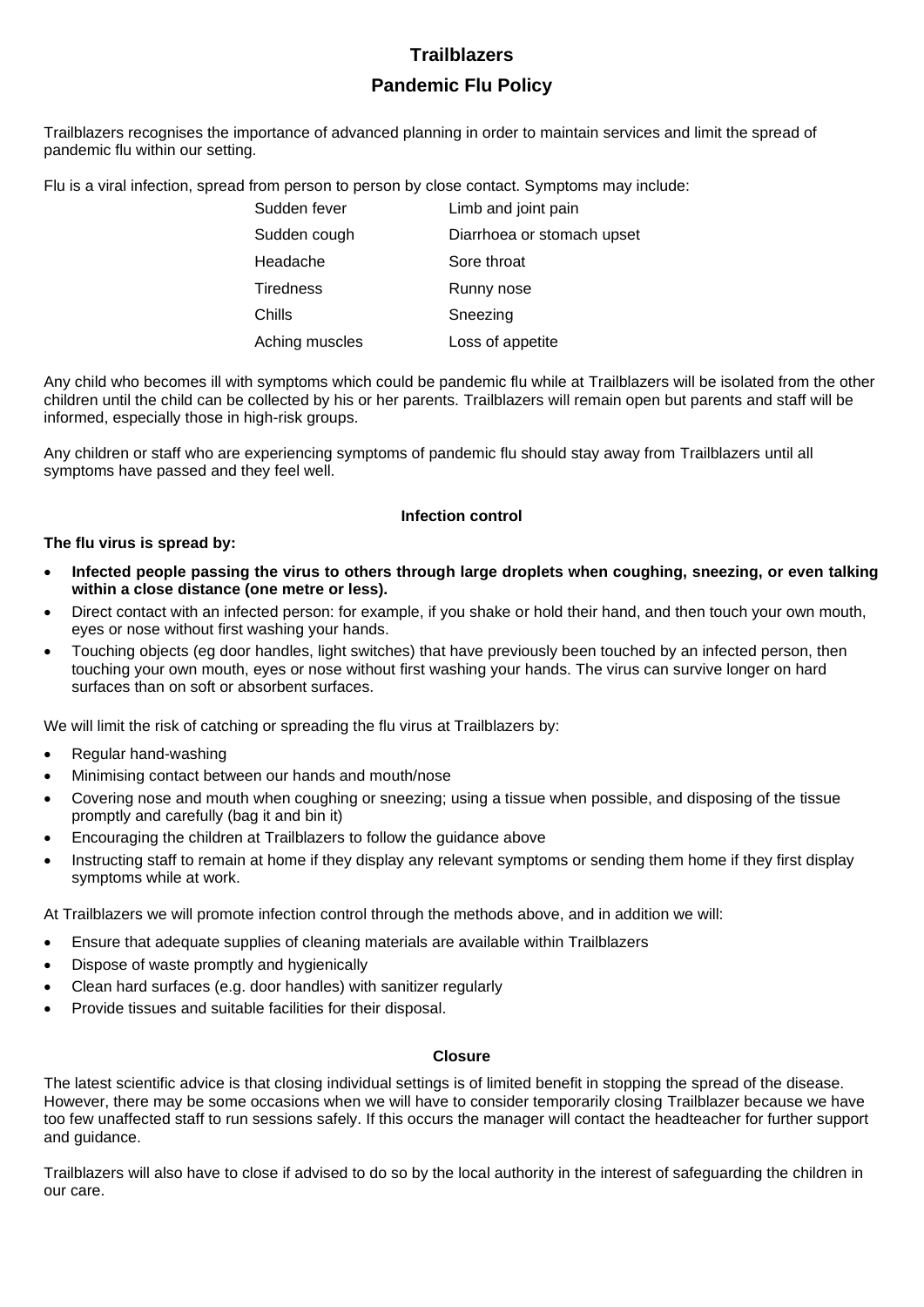In the event of closure, the manager will notify parents or carers as soon as possible. The manager will also inform the local childcare information service as well as other relevant parties, e.g. feeder schools, other users of shared premises, etc. The manager will also notify Ofsted of the closure.

## **Advance planning**

In preparation for dealing with a pandemic disease, Trailblazers will ensure that all contact details for staff, children and parents are up to date.

We will prepare letters of notification for parents and staff, so that they can be distributed as soon as an outbreak occurs.

We will endeavour to build a bank of relief or supply staff who are able to provide cover should staffing levels fall below the required legal minimums. Any relief staff will be DBS checked at the time of joining our team, so that they are legally able to work with children should the situation arise.

Trailblazers will regularly update its information regarding pandemic diseases, by checking the latest guidance from DfE and the local authority and will inform parents and staff of any changes to our emergency plans.

#### **Useful contacts**

Early Years or Childcare Service: **0300 123 4097** Ofsted: 0300 123 1231 Health Protection Team (HPT): 0344 225 3861

| This policy was adopted by: Trailblazers |         | Date: 23rd February 2022 |  |
|------------------------------------------|---------|--------------------------|--|
| To be reviewed: 23rd February 2023       | Signed: |                          |  |

Written in accordance with the *Statutory Framework for the Early Years Foundation Stage (2017): Safeguarding and Welfare Requirements: Health [3.44].*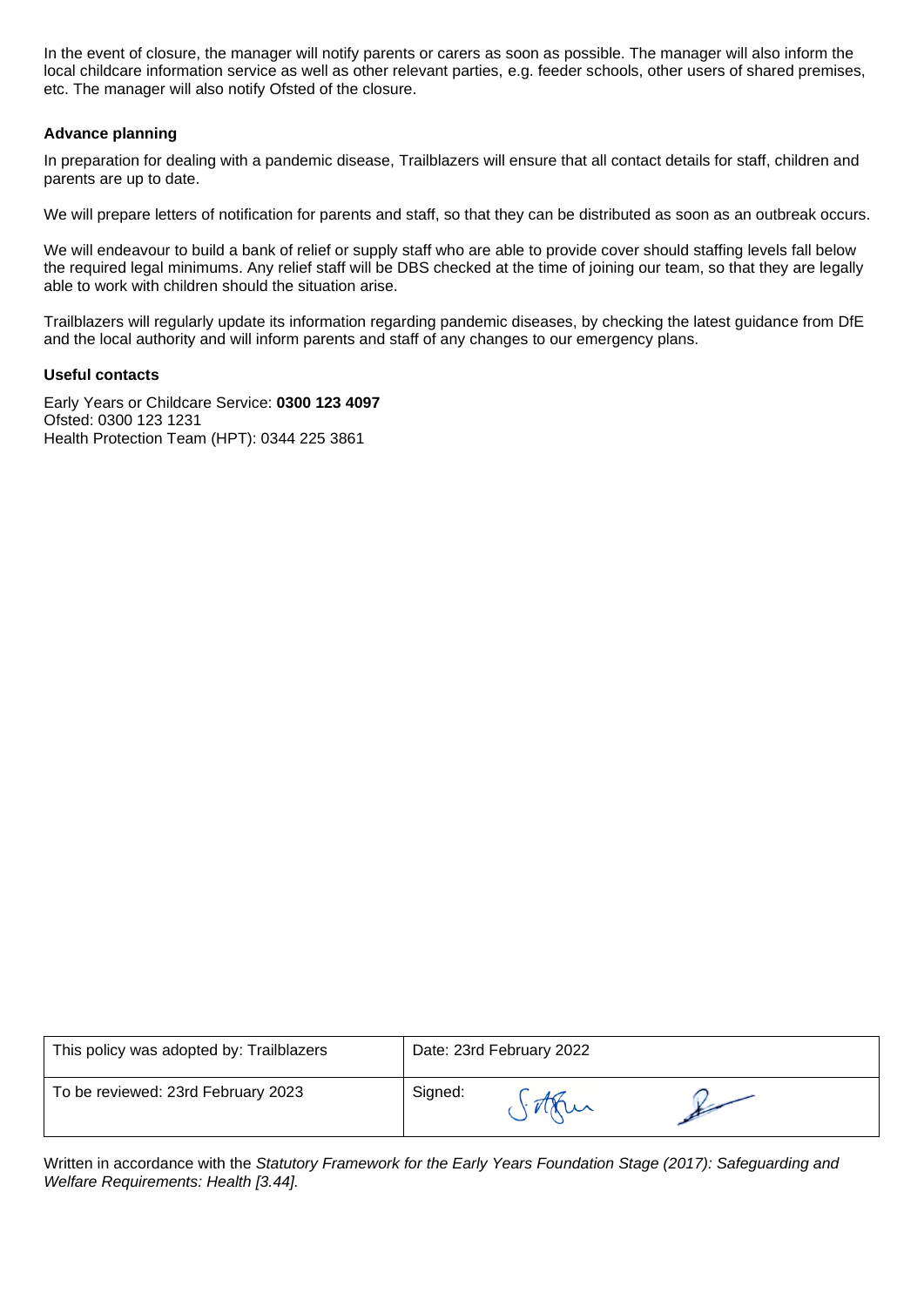# **Participation Policy**

At Trailblazers we believe that actively promoting the participation of children in the decision-making process creates a sense of partnership and benefits everyone at Trailblazers: children, staff and parents. We therefore involve the children whenever decisions are made that affect them.

We follow the principles set out in Articles 12 and 13 of the *United Nations Convention on the Rights of the Child* which state that:

- A child's opinion should be taken into account in anything that affects them.
- Children should have information disseminated in a way that enables them to make choices and decisions.

Involving and consulting children helps them to develop new skills such as negotiation, sharing, and understanding the perspectives of others. It helps them to understand how decisions are made and shows them that their opinions are important. At Trailblazers we actively consult the children and encourage them to participate in making decisions about the running of Trailblazers through:

- Asking questions and paying full attention to the child's response, listening to what they are saying verbally (or through use of visual aids) and also observing their body language
- Group discussions
- Regular questionnaires and gathering other feedback on activities

The age and maturity of each child, together with the type of the decision being made, determine the extent and nature of their involvement, however, the basic assumption is always that children will be involved.

We make sure that we act on any consultation with the children so that they can see that their input has had visible outcomes. If children suspect that the consultation is just window-dressing they will disengage from the process.

At Trailblazers the children have the opportunity to participate and make decisions on a day-to-day basis, including, but not limited to:

- Choosing freely what type of play to engage in
- Choosing what snacks to eat
- Selecting new equipment for the club
- Using our resource library to select toys or activities that are not already set out
- Conducting risk assessments

| This policy was adopted by: Trailblazers | Date: 23rd February 2022 |
|------------------------------------------|--------------------------|
| To be reviewed: 23rd February 2023       | Signed:                  |

Written in accordance with the *Statutory Framework for the Early Years Foundation Stage (2017): Learning and Development Requirements [1.8]* and *Child protection [3.7].*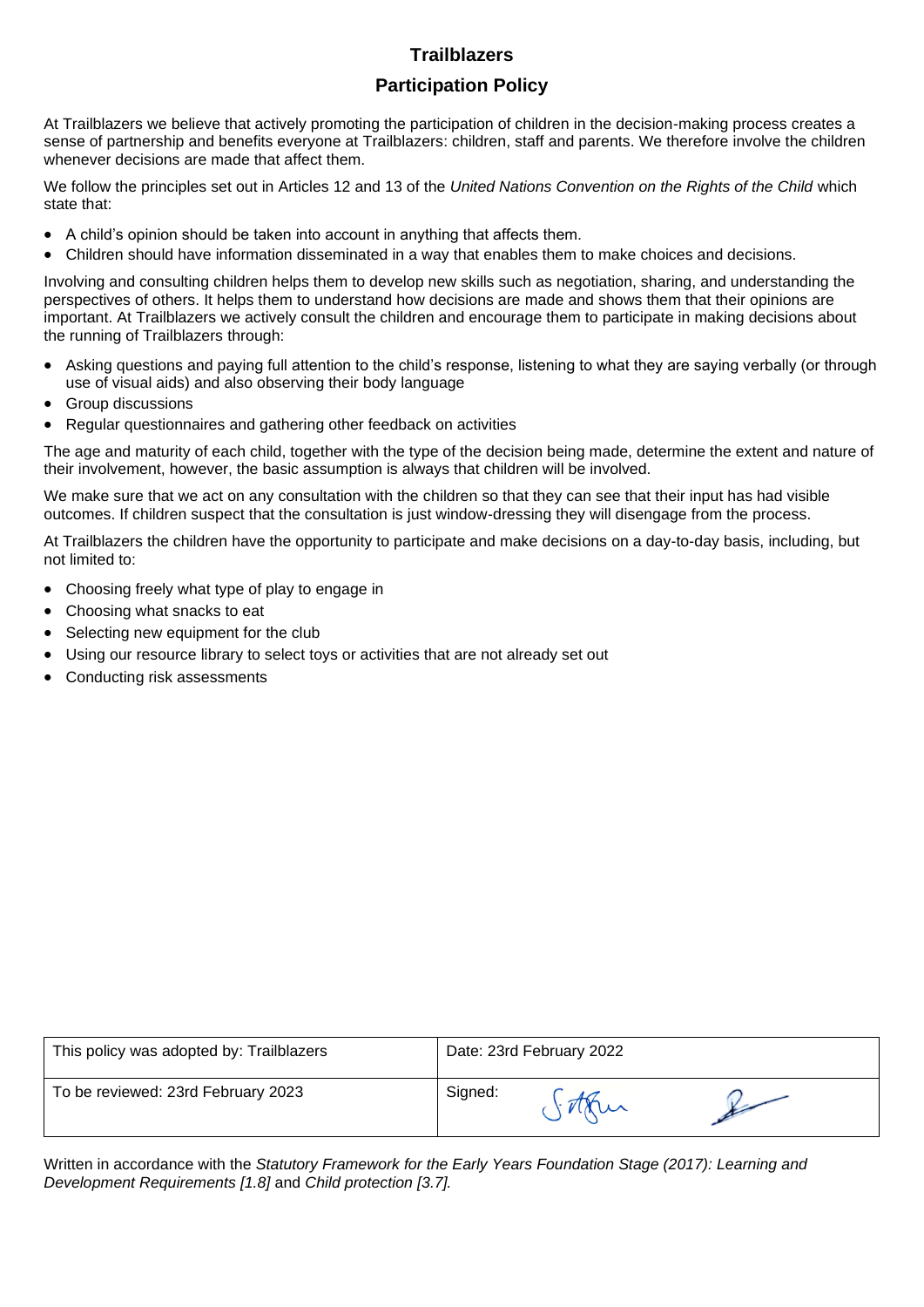# **Play Policy**

All children are entitled to play; it is intrinsic to their quality of life and an important part of how they learn and enjoy themselves.

According to the *Statutory Framework for the Early Years Foundation Stage (2017)*, "Play is essential for children's development, building their confidence as they learn to explore, to think about problems, and relate to others. Children learn by leading their own play and by taking part in play which is guided by adults."

At Trailblazers we recognise the importance of play to a child's development and follow the Playwork Principles. As play workers we support and facilitate play, and do not seek to control or direct it. We will never force children to participate in play but allow children to initiate and direct the experience for themselves.

# **Facilitating play**

We support and facilitate play by:

- Providing an environment which is safe and suitable for playing in.
- Setting up Trailblazers so that activities are ready before the children arrive.
- Providing a range of equipment, resources and activities on a daily basis, and keeping a record of these to ensure that varied play opportunities are offered
- Encouraging children to request additional or alternative equipment as they choose, and if a request has to be refused, explaining why.
- Not expecting children to be occupied at all times.
- Making outdoor play available every day, unless the weather is particularly bad.
- Involving children in planning activities, to reflect their own interests and ideas.
- Planning activities that enable children to develop their natural curiosity and imagination.
- Allowing children freedom of creative expression, particularly in artistic or creative play.
- Intervening in play only when necessary: to reduce risks of accident or injury, or to encourage appropriate social skills.
- Warning children in advance when an activity or game is due to end.

## **Play areas and equipment**

- All indoor and outdoor play areas are checked, and risk assessed before the children arrive in accordance with our **Risk Assessment** policy.
- Trailblazers keeps an inventory of resources and equipment, which is updated regularly and reviewed to identify where any additional resources are required.
- Children are involved in selecting additional equipment and resources for use at Trailblazers.
- The resources used at Trailblazers promote positive images of different ethnic backgrounds, religions, and abilities, in line with our **Equalities** policy.

| This policy was adopted by: Trailblazers | Date: 23rd February 2022 |
|------------------------------------------|--------------------------|
| To be reviewed: 23rd February 2023       | Signed:                  |

Written in accordance with the *Statutory Framework for the Early Years Foundation Stage (2017): Learning and Development requirements [1.1 footnote 5; 1.8]; Safeguarding and Welfare Requirements: Safety and Suitability of Premises, Environment and Equipment [3.64]*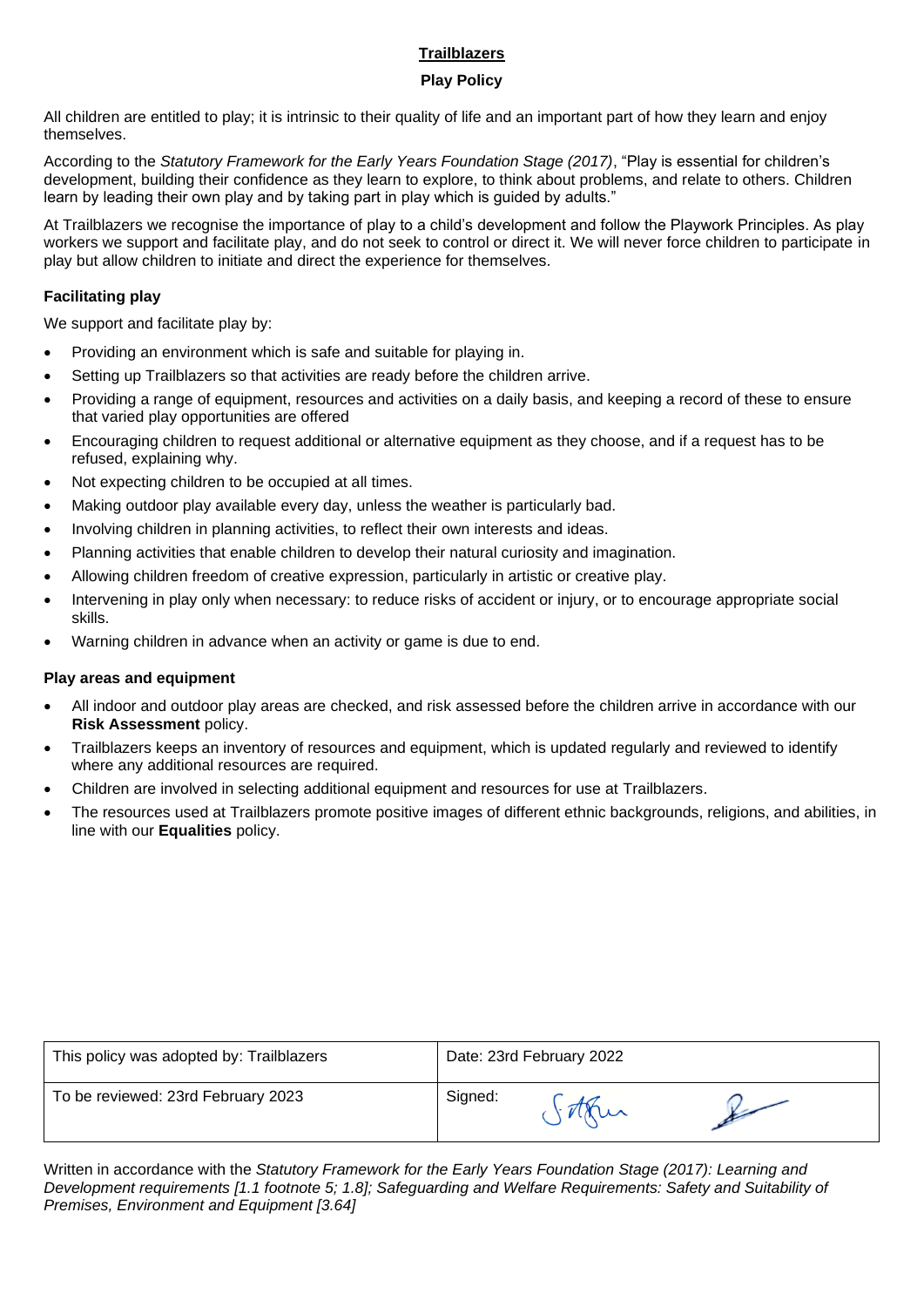# **Risk Assessment Policy**

Trailblazers uses its risk assessment systems to ensure that Trailblazers is a safe and secure place for children and staff. All staff are expected to undertake risk assessments as part of their routine tasks.

In line with current health and safety legislation and the *Statutory Framework for the Early Years Foundation Stage*, Trailblazers will carry out regular risk assessments and take appropriate action to deal with any hazards or risks identified. It is the responsibility of the manager to ensure that risk assessments are conducted, monitored and acted upon.

Risk assessments will be carried out:

- whenever there is any change to equipment or resources
- when there is any change to the Club's premises
- when the particular needs of a child necessitates this
- when we take the children on an outing or visit.

Not all risk assessments need to be written down. Staff will decide, in consultation with the manager, which risk assessments need to be formally recorded. However, risk assessments related to employment and the working environment will be always be recorded in writing so that staff can refer to them.

If changes are required to Trailblazers' policies or procedures as a result of the risk assessment, the manager will update the relevant documents and inform all staff.

#### **Daily checks**

If a member of staff discovers a hazard during the course of a session, they will make the area safe (e.g. by cordoning it off) and then notify the manager. The manager will ensure that any actions needed to mitigate the immediate hazard have been taken and will implement measures to prevent the incident from recurring.

#### **Recording dangerous events**

The manager will record all accidents and dangerous events on the **Incident** or **Accident Record** sheets as soon as possible after the incident. If the incident affected a child, the record will be kept on the child's file. Trailblazers will monitor **Incident** and **Accident Records** to see whether any pattern to the occurrences can be identified.

## **Related policies**

See our related policies: **Fire Safety and Risk Assessment**, **Health and Safety**, and **Manual Handling**.

| This policy was adopted by: Trailblazers | Date: 23rd February 2022 |
|------------------------------------------|--------------------------|
| To be reviewed: 23rd February 2023       | Signed:                  |

Written in accordance with the *Statutory Framework for the Early Years Foundation Stage (2017): Safeguarding & Welfare Requirements: Safety & suitability of premises, environment & equipment [3.64]*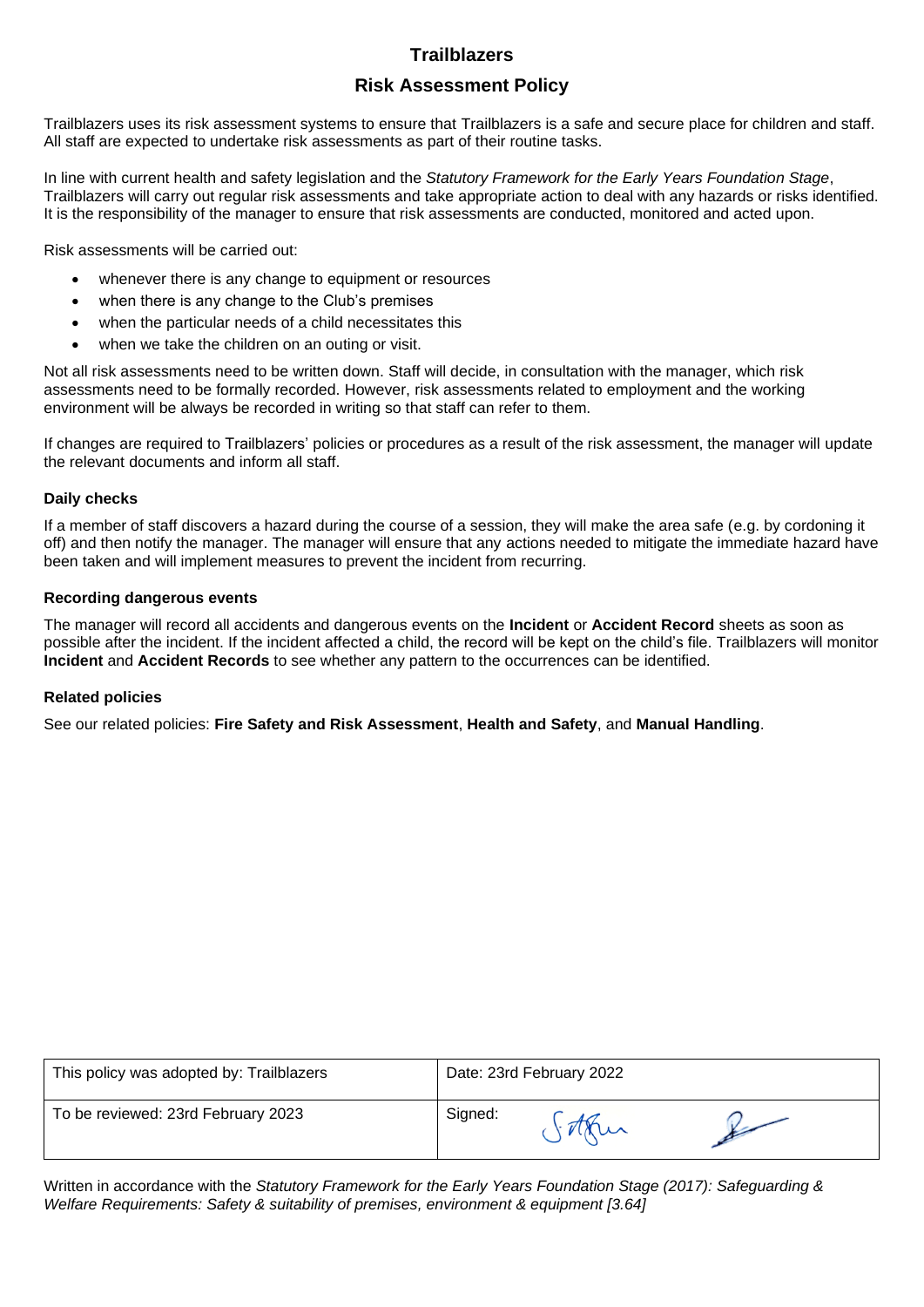# **Trailblazers Safe Recruitment Policy**

Trailblazers uses safe recruitment practices to ensure that all people working with the children in our care are safe and qualified to do so. When recruiting paid staff or volunteers we will follow the procedures set out below.

# **Advertising the vacancy**

We will advertise all vacancies, and any job advertisements will include a statement about our commitment to safeguarding children.

# **Initial enquiry**

Upon enquiring about a vacancy, we will send potential candidates:

- a job description
- a person specification
- an application form
- a copy of Trailblazers' **Safeguarding Children** policy.

The application form includes:

- instructions that the application form must be completed by hand
- a declaration that all information is correct
- a section under the Rehabilitation of Offenders Act that asks if the applicant has been awaiting a verdict, convicted, or cautioned or received a court order or warning for any offence that may affect their suitability for working with children
- a request for the contact details of two referees one of which should be the last employer; (if this is the candidate's first job, their course tutor is a suitable alternative)

All applicants must submit a hand-written application form by the closing date. We will only accept CVs if they are accompanied by our standard application form completed as required.

## **Interview procedure**

We will notify all candidates selected for interview by letter. All candidates will be asked to bring to the following items to the inteview:

- proof of identity, eg passport, driving licence or birth certificate
- proof of address, eg recent utility bill (not mobile phone) or bank statement
- proof of qualifications, ie the relevant certificates
- for non-British nationals, proof of the right to work in the UK (as required by the Asylum and Immigration Act)

The interview will be conducted by at least two interviewers. All candidates will be asked the same set of questions. We will then ask additional questions about any other issues that arise from their application form. For example, the interviewers will follow up on any gaps in the candidate's employment history rigorously and ensure that they are satisfied with the explanation given, undertaking additional checks if necessary.

All candidates will also be asked to participate in a session with the children for an hour so that they can be observed interacting with the staff and children. When we have interviewed and observed all candidates, we will make our final selection.

## **Appointing a new member of staff**

When we have selected the successful candidate, we will:

- send him or her a written offer, which will clearly state that it is subject to the receipt of suitable references, full sight of a satisfactory enhanced DBS certificate and their written confirmation that they are not disqualified from working with children.
- contact both referees for a reference, including asking them if they have any child protection concerns about the candidate.
- initiate an enhanced DBS check for the candidate, or if the candidate is subscribed to the DBS Update Service, review their current DBS certificate and check their status online
- ask the candidate to complete a health questionnaire
- notify any unsuccessful interviewees.

We will also take photocopies of the new member of staff's qualification certificates and proof of identity and keep these on file.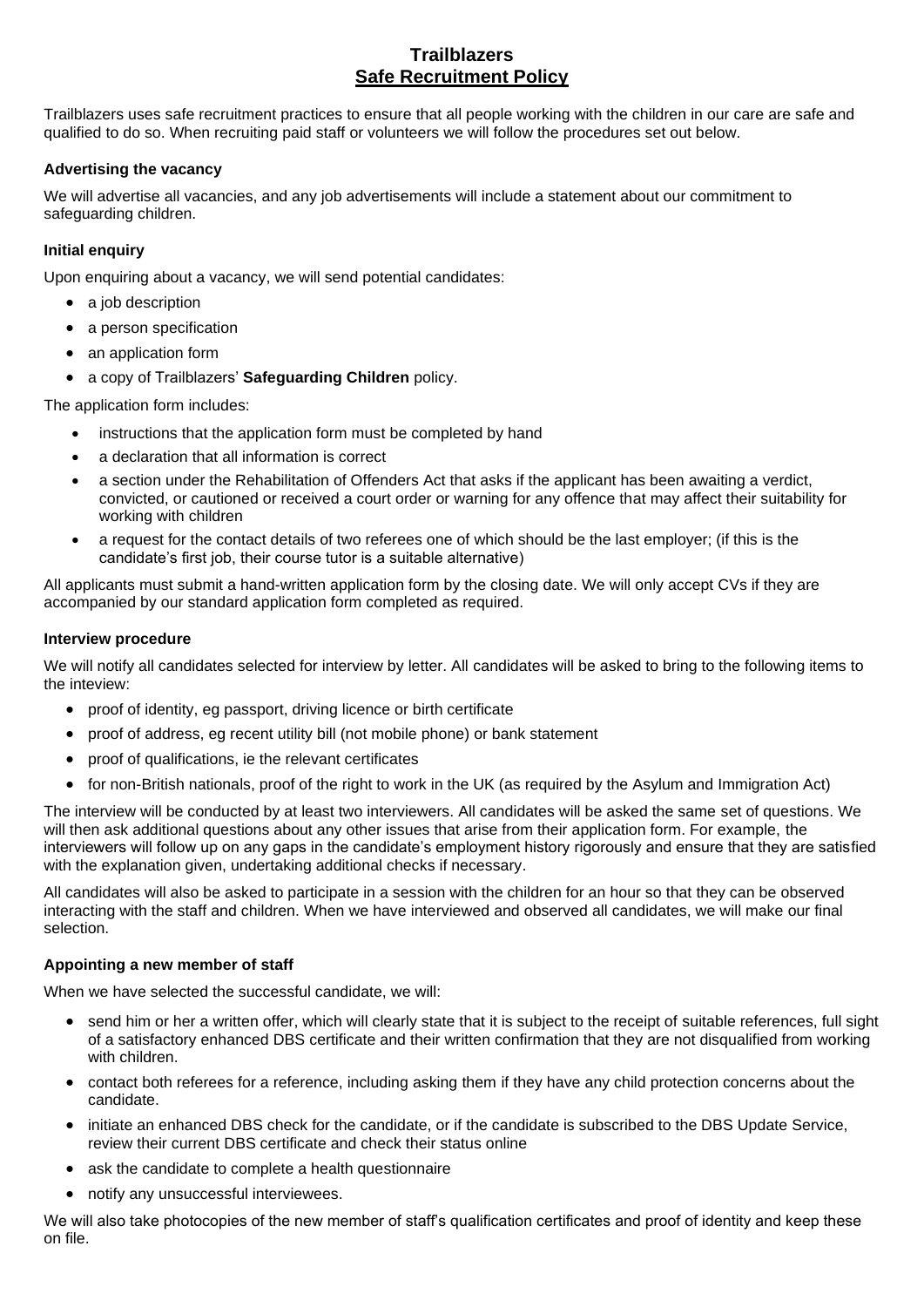When a new member of staff starts work at Trailblazers we will give him or her:

- our terms and conditions, and get them to sign their contract; a copy of their contract will be kept on file
- all our policies, and ensure that they sign a policy confirmation form to confirm that they have read and understood them; the signed form will be kept on file.

We will conduct a full induction and orientation programme with all new members of staff as set out in our **Staff Induction policy**.

#### **DBS checks**

We will obtain enhanced DBS disclosures for all staff, students and volunteers who will work unsupervised with the children on a regular basis, or who have access to children's information, including members of the management committee. If candidates have subscribed to the DBS Update Service, we will carefully review their current DBS certificate and then check their status online. If there has been a change in their status since their last DBS certificate was issued we will obtain a new DBS disclosure for them. Additional criminal records checks will be made for anyone who has lived abroad.

New staff will only be allowed to work *unsupervised* with children when we have had full sight of a satisfactory DBS certificate for them.

If we decide to allow a new member of staff to begin work pending the completion of their DBS check, we will complete a written risk assessment first and they will *not be allowed unsupervised access* to the children until we have seen and reviewed their DBS certificate.

When we appoint a member of staff we will keep a record of the date and number of their DBS disclosure on our **Central DBS Record**. We will update the DBS checks for all staff every 3 years.

#### **Disqualification**

Trailblazers will not employ staff or volunteers who have been convicted of an offence or have been subject to an order that disqualifies them from registration under section 75 of the Childcare Act 2006. All new staff must sign a declaration that they are not disqualified when they commence employment and all existing staff must sign the declaration annually to confirm that their status has not changed. If a member of staff becomes disqualified, we will terminate their employment and notify Ofsted.

#### **Immigration status**

The management is aware of Asylum and Immigration Act requirements and will check the eligibility of all new starters to work in the UK. Candidates are expected to provide documents confirming their status, usually a driving licence, passport, and NI number.

| This policy was adopted by: Trailblazers | Date: 23rd February 2022 |
|------------------------------------------|--------------------------|
| To be reviewed: 23rd February 2023       | Signed:                  |

Written in accordance with the *Statutory Framework for the Early Years Foundation Stage (2017): Safeguarding and Welfare Requirements: Suitable people [3.9-3.18]; Staff qualifications, training, support and skills [3.20-3.26].*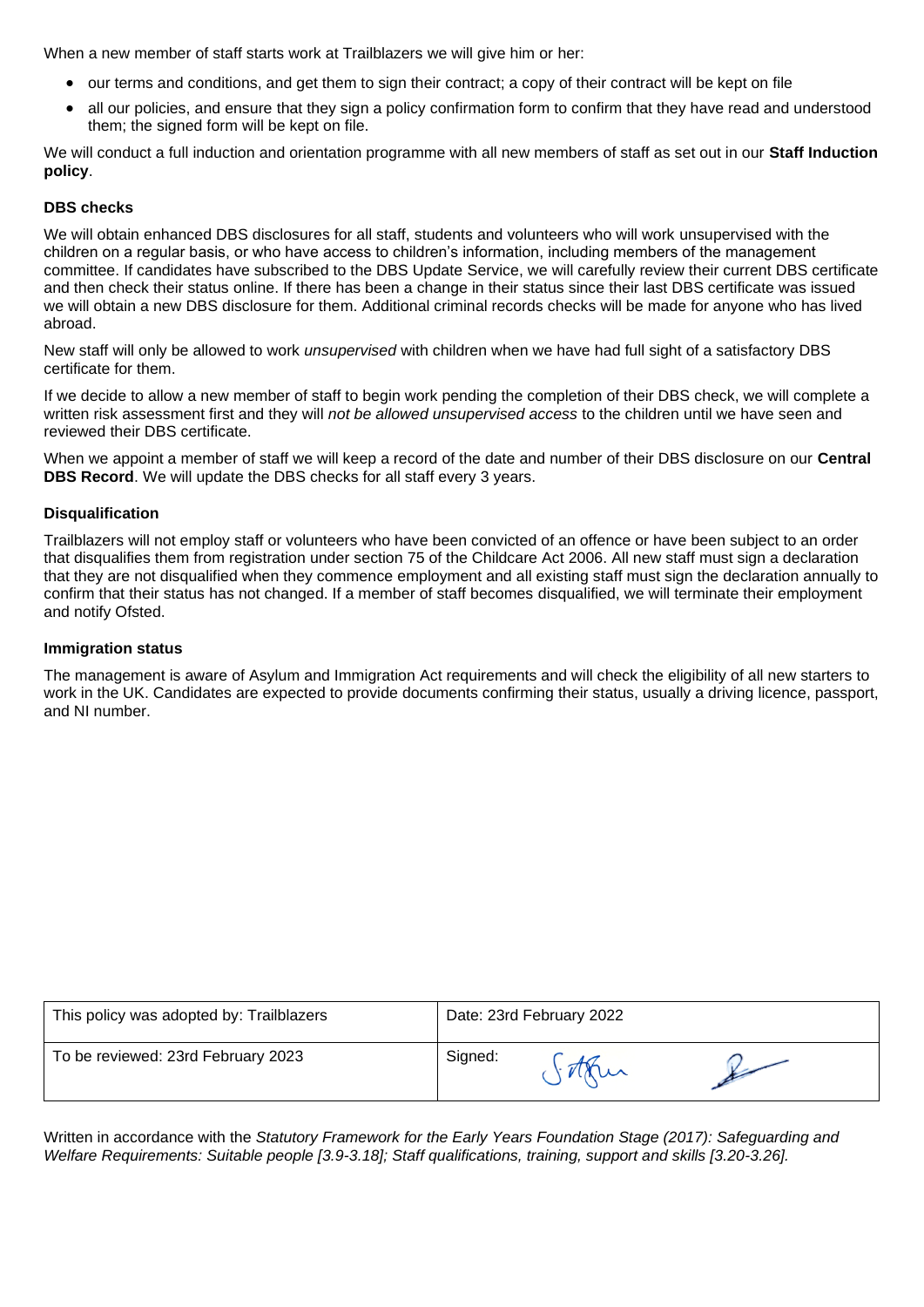# **Trailblazers Safeguarding Policy**

Trailblazers is committed to building a 'culture of safety' in which the children in our care are protected from abuse, harm and radicalisation.

Trailblazers will respond promptly and appropriately to all incidents or concerns regarding the safety of a child that may occur. Trailblazers' child protection procedures comply with all relevant legislation and with guidance issued by the Local Safeguarding Children Board (LSCB).

There is a Child Protection Officer (CPO) available at all times whilst Trailblazers is in session. The CPO coordinates child protection issues and liaises with external agencies (eg Social Care, LSCB and Ofsted).

Trailblazers' designated CPO is Clare Robinson. The Deputy / on-call CPO is Sarah Brown.

# **Child abuse and neglect**

Child abuse is any form of physical, emotional or sexual mistreatment or lack of care that leads to injury or harm. An individual may abuse or neglect a child directly, or by failing to protect them from harm. Some forms of child abuse and neglect are listed below.

- **Emotional abuse** is the persistent emotional maltreatment of a child so as to cause severe and persistent adverse effects on the child's emotional development. It may involve making the child feel that they are worthless, unloved, or inadequate. Some level of emotional abuse is involved in all types of maltreatment of a child, though it may occur alone.
- **Physical abuse** can involve hitting, shaking, throwing, poisoning, burning, drowning, suffocating or otherwise causing physical harm to a child. Physical harm may be also caused when a parent or carer feigns the symptoms of, or deliberately causes, ill health to a child.
- **Sexual abuse** involves forcing or enticing a child to take part in sexual activities, whether or not the child is aware of what is happening. This can involve physical contact, or non-contact activities such as showing children sexual activities or encouraging them to behave in sexually inappropriate ways.
- **Neglect** is the persistent failure to meet a child's basic physical and emotional needs. It can involve a failure to provide adequate food, clothing and shelter, to protect a child from physical and emotional harm, to ensure adequate supervision or to allow access to medical treatment.

# *Signs of child abuse and neglect*

Signs of possible abuse and neglect may include:

- significant changes in a child's behaviour
- deterioration in a child's general well-being
- unexplained bruising or marks
- comments made by a child which give cause for concern
- reasons to suspect neglect or abuse outside the setting, eg in the child's home, or that a girl may have been subjected to (or is at risk of) female genital mutilation, or that the child may have witnessed domestic abuse
- inappropriate behaviour displayed by a member of staff, or any other person. For example, inappropriate sexual comments, excessive one-to-one attention beyond the requirements of their role, or inappropriate sharing of images.

## *If abuse is suspected or disclosed*

When a child makes a disclosure to a member of staff, that member of staff will:

- reassure the child that they were not to blame and were right to speak out
- listen to the child but not question them
- give reassurance that the staff member will take action
- record the incident as soon as possible (see *Logging an incident* below).

If a member of staff witnesses or suspects abuse, they will record the matter straightaway using the "**Logging a concern"** form. If a third party expresses concern that a child is being abused, we will encourage them to contact Social Care directly. If they will not do so, we will explain that Trailblazers is obliged to and the incident will be logged accordingly.

## **Peer-on-peer abuse**

Children are vulnerable to abuse by their peers. Peer-on-peer abuse is taken seriously by staff and will be subject to the same child protection procedures as other forms of abuse. Staff are aware of the potential uses of information technology for bullying and abusive behaviour between young people.

Staff will not dismiss abusive behaviour as normal between young people. The presence of one or more of the following in relationships between children should always trigger concern about the possibility of peer-on-peer abuse: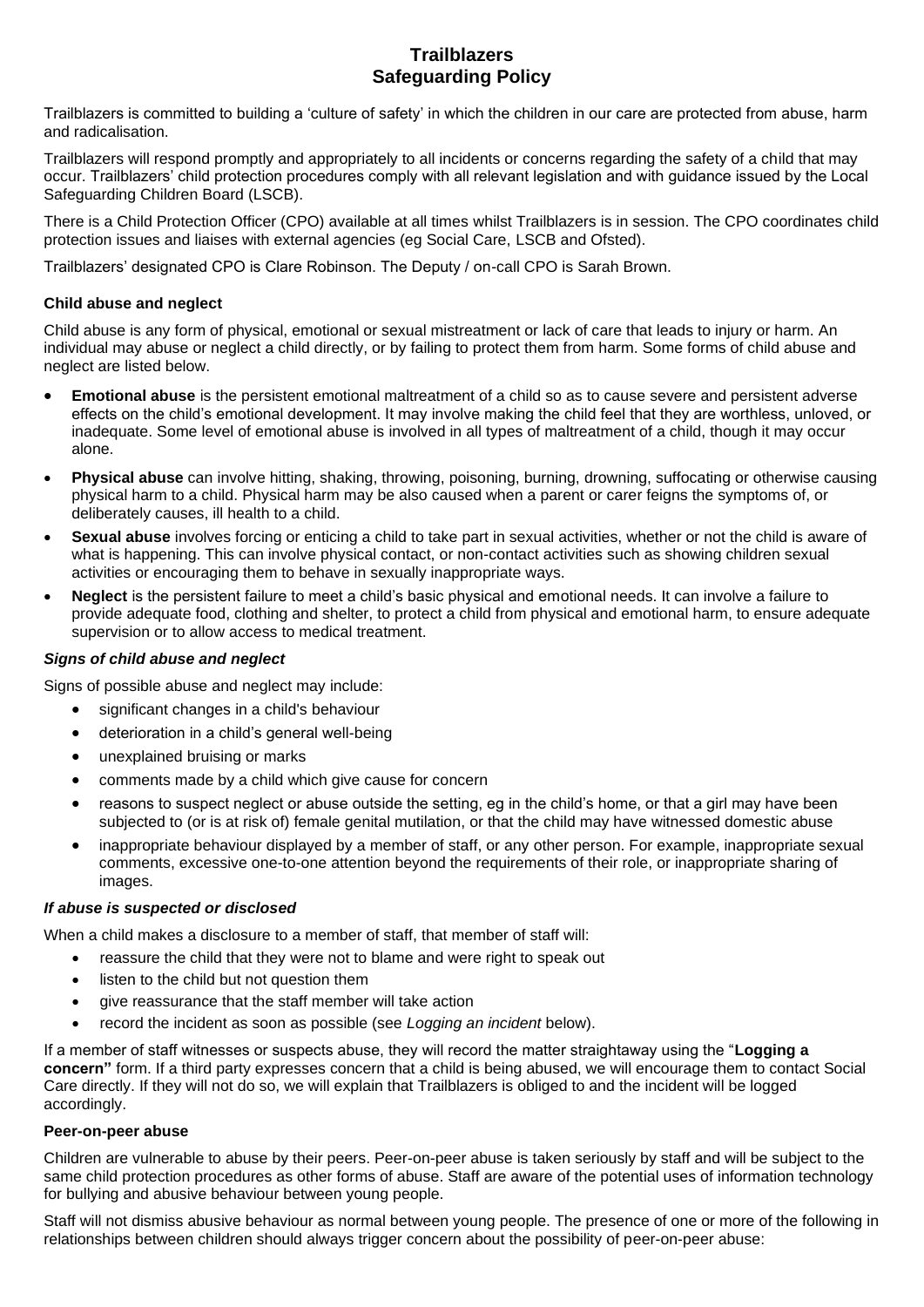- Sexual activity (in primary school-aged children) of any kind, including sexting
- One of the children is significantly more dominant than the other (eg much older)
- One of the children is significantly more vulnerable than the other (eg in terms of disability, confidence, physical strength)
- There has been some use of threats, bribes or coercion to ensure compliance or secrecy.

# *If peer-on-peer abuse is suspected or disclosed*

We will follow the same procedures as set out above for responding to child abuse.

# **Extremism and radicalisation**

All childcare settings have a legal duty to protect children from the risk of radicalisation and being drawn into extremism. There are many reasons why a child might be vulnerable to radicalisation, eg:

- feeling alienated or alone
- seeking a sense of identity or individuality
- suffering from mental health issues such as depression
- desire for adventure or wanting to be part of a larger cause
- associating with others who hold extremist beliefs

# *Signs of radicalisation*

Signs that a child might be at risk of radicalisation include:

- changes in behaviour, for example becoming withdrawn or aggressive
- claiming that terrorist attacks and violence are justified
- viewing violent extremist material online
- possessing or sharing violent extremist material

If a member of staff suspects that a child is at risk of becoming radicalised, they will record any relevant information or observations on a "**Logging a concern"** form and refer the matter to the CPO.

# **Logging a concern**

All information about the suspected abuse or disclosure, or concern about radicalisation, will be recorded on the **"Logging a concern"** form as soon as possible after the event. The record should include:

- date of the disclosure, or the incident, or the observation causing concern
- date and time at which the record was made
- name and date of birth of the child involved
- a factual report of what happened. If recording a disclosure, you must use the child's own words
- name, signature and job title of the person making the record.

The record will be given to Trailblazers' CPO who will decide on the appropriate course of action.

For concerns about **child abuse,** the CPO will contact Social Care. The CPO will follow up all referrals to Social Care in writing within 48 hours. If a member of staff thinks that the incident has not been dealt with properly, they may contact Social Care directly.

For minor concerns regarding **radicalisation,** the CPO will contact the Local Safeguarding Children Board (LSCB) or Local Authority Prevent Co-ordinator. For more serious concerns the CPO will contact the Police on the non-emergency number (101), or the anti-terrorist hotline on 0800 789 321. For urgent concerns the CPO will contact the Police using 999.

## **Allegations against staff**

If anyone makes an allegation of child abuse against a member of staff:

- The allegation will be recorded on an **Incident record** form. Any witnesses to the incident should sign and date the entry to confirm it.
- The allegation must be reported to the Local Authority Designated Officer (LADO) and to Ofsted. The LADO will advise if other agencies (eg police) should be informed, and the Club will act upon their advice. Any telephone reports to the LADO will be followed up in writing within 48 hours.
- Following advice from the LADO, it may be necessary to suspend the member of staff pending full investigation of the allegation.
- If appropriate, Trailblazers will make a referral to the Disclosure and Barring Service.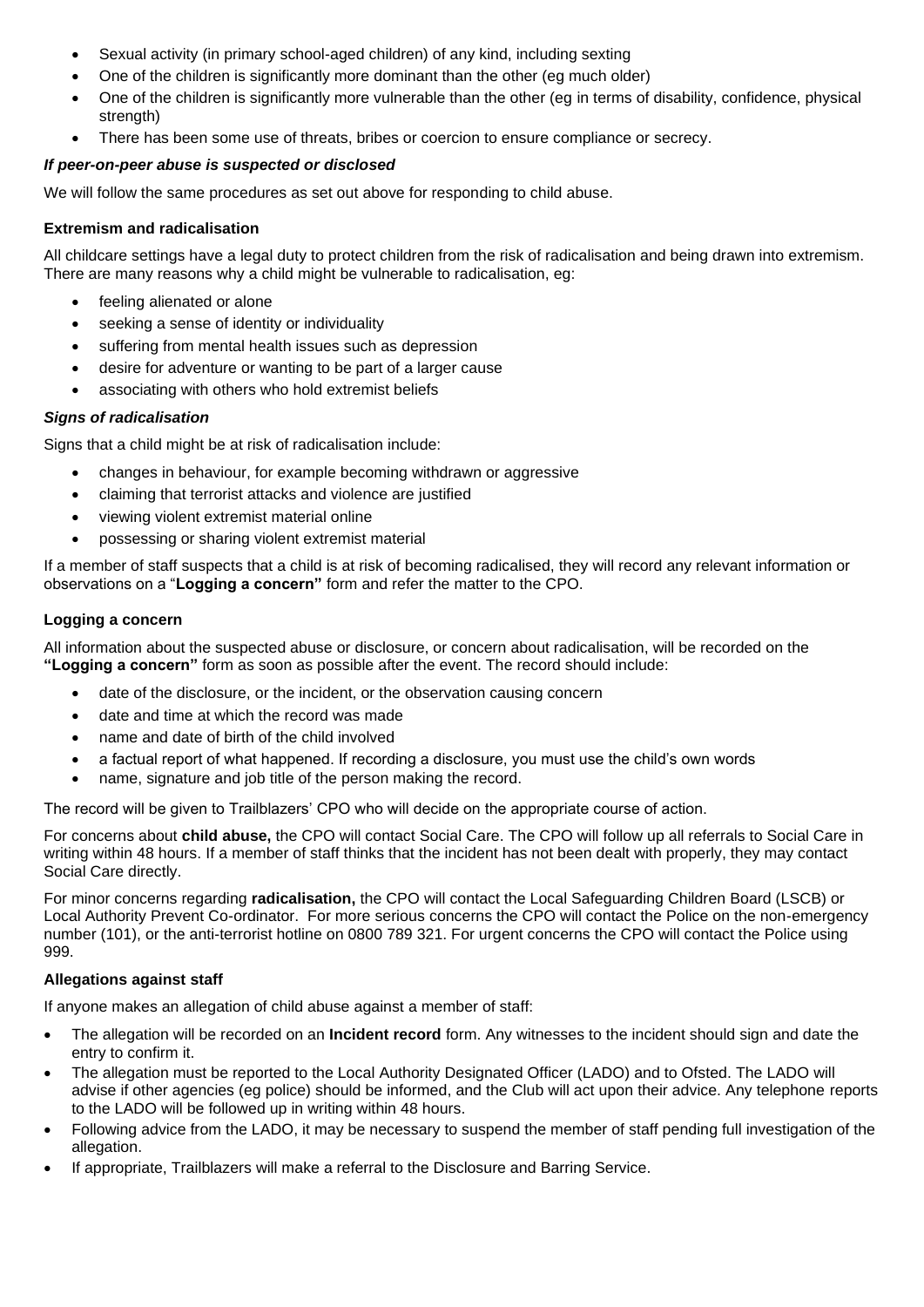# **Promoting awareness among staff**

Trailblazers promotes awareness of child abuse and the risk of radicalisation through its staff training. Trailblazers ensures that:

- the designated CPO has relevant experience and receives appropriate training in safeguarding and the Prevent Duty, and is aware of the Channel Programme and how to access it
- designated person training is refreshed every three years
- safe recruitment practices are followed for all new staff
- all staff have a copy of this **Safeguarding policy**, understand its contents and are vigilant to signs of abuse, neglect or radicalisation
- all staff are aware of their statutory duties with regard to the disclosure or discovery of child abuse, and concerns about radicalisation
- all staff receive basic safeguarding training, and safeguarding is a permanent agenda item at all staff meetings
- all staff receive basic training in the Prevent Duty
- staff are familiar with the Safeguarding File which is kept in the SLT room.
- Trailblazers' procedures are in line with the guidance in 'Working Together to Safeguard Children (2018)' and staff are familiar with 'What To Do If You're Worried A Child Is Being Abused (2015)'.

## **Use of mobile phones and cameras**

either staff nor children nor visitors may use their mobile phones to take photographs at Trailb;azers. For more details see our **Mobile Phone Policy**.

# **Contact numbers**

Social Care: 0300 470 9100 LADO (Local Authority Designated Officer): 0300 200 1006 LSCB (Local Safeguarding Children Board): 0300 123 1650 Local Authority Prevent Co-ordinator: 0800 555 111 Police: 101 (non-emergency) or 999 (emergency) Anti-terrorist hotline: 0800 789 321 NSPCC: 0808 800 500 Ofsted: 0300 123 1231

| This policy was adopted by: Trailblazers | Date: 23rd February 2022 |
|------------------------------------------|--------------------------|
| To be reviewed: 23rd February 2023       | Signed:                  |

Written in accordance with the *Statutory Framework for the Early Years Foundation Stage (2017): Safeguarding and Welfare requirements: Child Protection [3.4-3.8]* and *Suitable People [3.9-3.13].*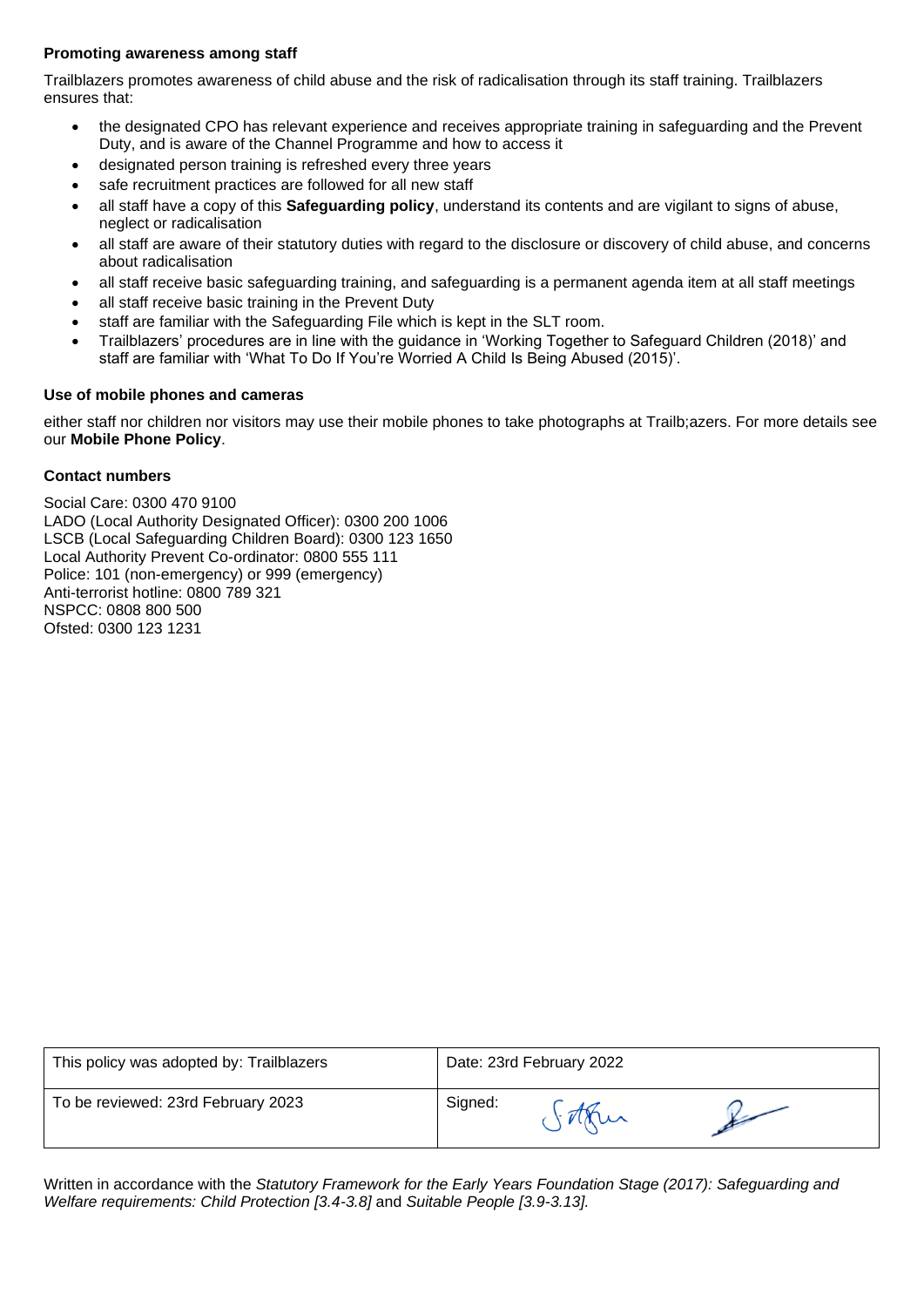# **Smoking, Alcohol and Drugs**

#### **Smoking**

Smoking is not permitted anywhere on the premises of Trailblazers, including outside play areas. This rule applies to everyone including staff, people collecting children or any other visitors.

If we discover that a child has cigarettes in their possession while at Trailblazers, we will confiscate the cigarettes and notify their parent or carer at the end of the session.

#### **Alcohol**

Anyone who arrives at Trailblazers clearly under the influence of alcohol will be asked to leave immediately. If they are a member of staff, disciplinary procedures will follow.

If we discover that a child has alcohol in their possession while at Trailblazers, we will confiscate it and notify their parent or carer at the end of the session.

Staff are asked not to bring alcohol onto Traibllazers' premises.

#### **Drugs**

Anyone who arrives at Trailblazers clearly under the influence of illegal drugs will be asked to leave immediately. If they are a member of staff, serious disciplinary procedures will follow.

If we discover that a child has illegal drugs in their possession while at Traibllazers, we will inform their parent or carer.

If a member of staff is taking prescription drugs that may affect their ability to function effectively, they must inform the manager as soon as possible and seek medical advice. The manager will then complete a risk assessment. Staff medication on the premises will be stored securely and out of reach of children at all times.

## **Safeguarding children**

All members of staff have a duty to inform Trailblazers' manager and the designated Child Protection Officer (CPO) if they believe that a parent or carer is a threat to the safety of a child due their being under the influence of alcohol or illegal drugs when they drop off or collect their child. The manager and CPO will decide upon the appropriate course of action.

If a parent or carer is clearly over the alcohol limit, or under the influence of illegal drugs, staff will do their utmost to prevent the child from travelling in a vehicle driven by them. If necessary, the police will be called.

## **Related policies**

**Staff Disciplinary policy**, **Safeguarding policy**.

| This policy was adopted by: Trailblazers | Date: 23rd February 2022 |
|------------------------------------------|--------------------------|
| To be reviewed: 23rd February 2023       | Signed:                  |

Written in accordance with the *Statutory Framework for the Early Years Foundation Stage (2017): Safeguarding and Welfare Requirements: Child protection [3.4], Safety and suitability of premises, environment and equipment [3.56] and Suitable people [3.19].*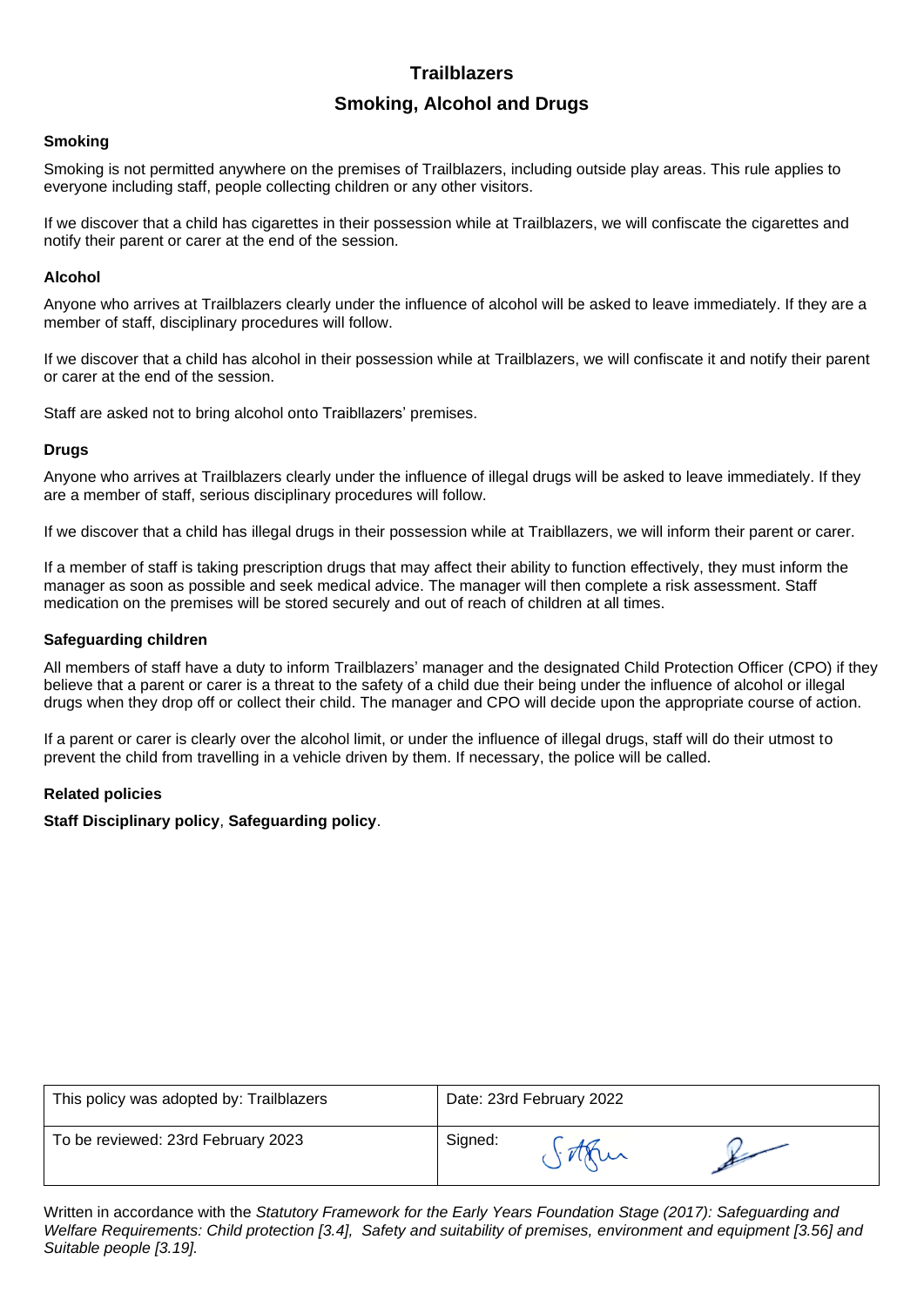# **Social Media Policy**

Trailblazers recognises that many staff enjoy networking with friends and family via social media. However, we have to balance this against our duty to maintain the confidentiality of children and parents attending Trailblazers, as well as ensuring that our good reputation is upheld. Staff must remember that they are ambassadors for Trailblazers both within and outside of working hours and are expected to conduct themselves accordingly when using social media sites.

This policy covers (but is not limited to) social media platforms such as:

- **Twitter**
- **Facebook**
- YouTube
- **Tumblr**
- Instagram
- Personal blogs and websites
- Comments posted on third party blogs or websites
- Online forums

# **Social media rules**

When using social media sites, staff must not:

- Post anything that could damage Trailblazers' reputation.
- Post anything that could offend other members of staff, parents or children using Trailblazers.
- Publish any photographs or materials that could identify the children or Trailblazers.
- Accept invitations from parents to connect via social media (eg friend requests on Facebook) unless they already know the parent in a private capacity.
- Discuss with parents any issues relating to their child or Trailblazers. Instead invite the parent to raise the issue when they are next at Trailblazers, or to contact the Manager if the matter is more urgent.

Any member of staff who posts content or comments that breach confidentiality, or which could harm the reputation of Trailblazers or other staff members, or who publishes photographs of the setting or children, will face disciplinary action in line with our **Staff Disciplinary policy**.

## **General cautions for using social media**

When using social media in any context it is wise to bear in mind the following points:

- No information published via the internet is ever totally secure; if you don't want information to become public, do not post it online.
- Once an image or information is in the public domain, it is potentially there forever Google never forgets!

## **Related policies**

See also: **Mobile Phone policy**, **Data Protection policy**, **Staff Disciplinary policy, Safeguarding policy.**

| This policy was adopted by: Trailblazers | Date: 23rd February 2022 |
|------------------------------------------|--------------------------|
| To be reviewed: 23rd February 2023       | Signed:                  |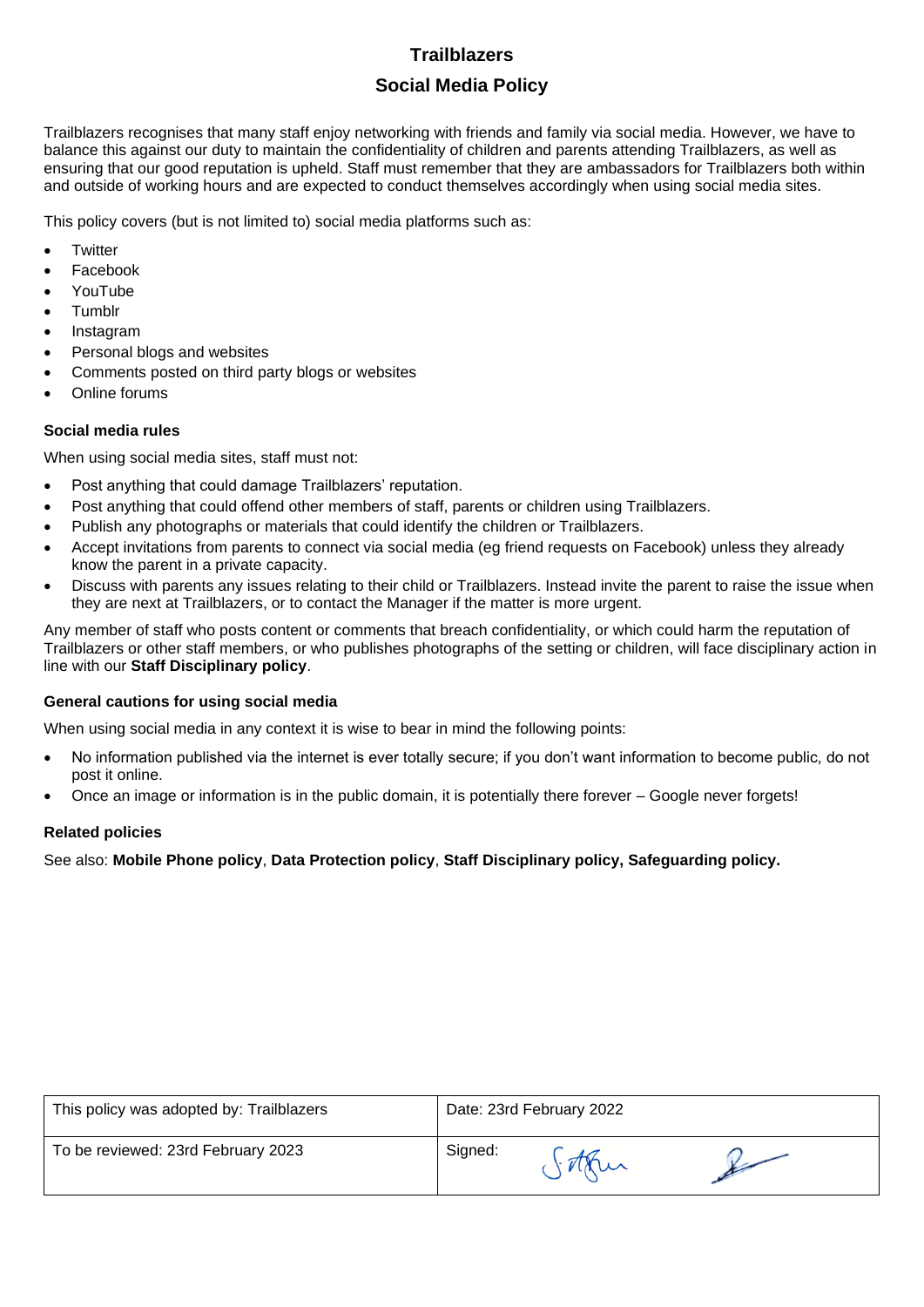# **Staff Behaviour Policy**

Trailblazers expects all members of staff to follow our **Staff Behaviour Policy,** which sets clear guidance on the standards of behaviour required from our staff and volunteers. The guidance aims to encourage staff to meet the highest possible standards of conduct. Trailblazers' staff are in a position of trust and influence as role models for the children in their care, and as such must demonstrate behaviour that sets a good example to all users of the setting.

Trailblazers' staff also have a responsibility to maintain their reputation and the reputation of the Club, both during and outside of working hours.

#### **Behaviour**

Our staff team are ambassadors for Trailblazers, and we expect them to conduct themselves professionally at all times. Staff should treat anyone attending the Club (children, parents/carers and visitors) courteously and with respect.

We expect staff to value all the children as individuals and to comply with Trailblazers' **Equalities policy** at all times.

Swearing and abusive behaviour are not tolerated from anyone at Trailblazers. If any member of staff exhibits such behaviour, they will be subject to Trailblazers' disciplinary procedures.

For more details see our **Aggressive Behaviour policy** and **Staff Disciplinary policy**.

#### **Dress code**

Whilst working at Trailblazers staff will need to help to set up and pack away the setting, prepare food, facilitate craft activities and engage in physical activities with the children. The clothing and footwear worn should be chosen accordingly, taking into account comfort, health and safety, and practicality. Revealing or excessively tight clothing is not acceptable.

Whilst on duty all staff should wear the approved lanyard at all times.

#### **Confidentiality and social media**

Staff must not pass on any information about children attending Trailblazers, or their parents and families, to third parties without their permission. The only exception to this rule is information sharing with specific external agencies if there is a safeguarding issue. ('Third parties' includes other parents, friends, other children at the Club, the press, etc.)

Posting any material relating to Trailblazers or its users on social media sites (unless *expressly* permitted by the Manager) is forbidden. Any staff who breach this rule will face disciplinary action.

See our **Data Protection policy, Social Media policy**, **Safeguarding policy** and **Staff Disciplinary policy** for more details.

#### **Use of mobile phones and cameras**

Staff personal mobile phones must keep on their person during working hours.

If a member of staff needs to make an urgent personal call, they can use their mobile phone in a private setting.

If a member of staff has a family emergency or similar and needs to keep their mobile phone to hand, they must obtain prior permission from the Manager or Deputy.

Staff must **never** use their personal mobile phones or cameras to take photographs at Traiblalzers during working hours. Doing so will be considered gross misconduct and may result in instant dismissal.

See our **Mobile Phone policy**, **Safeguarding policy** and **Staff Disciplinary policy** for more details.

#### **Smoking, alcohol and drugs**

Staff are not permitted to smoke anywhere on Traiblazers' premises, including the outside play areas.

Staff are not permitted to bring alcohol or illegal drugs onto Trailblazers' premises. If a member of staff arrives at work under the influence of alcohol or drugs they will be asked to leave immediately, and disciplinary action will be taken.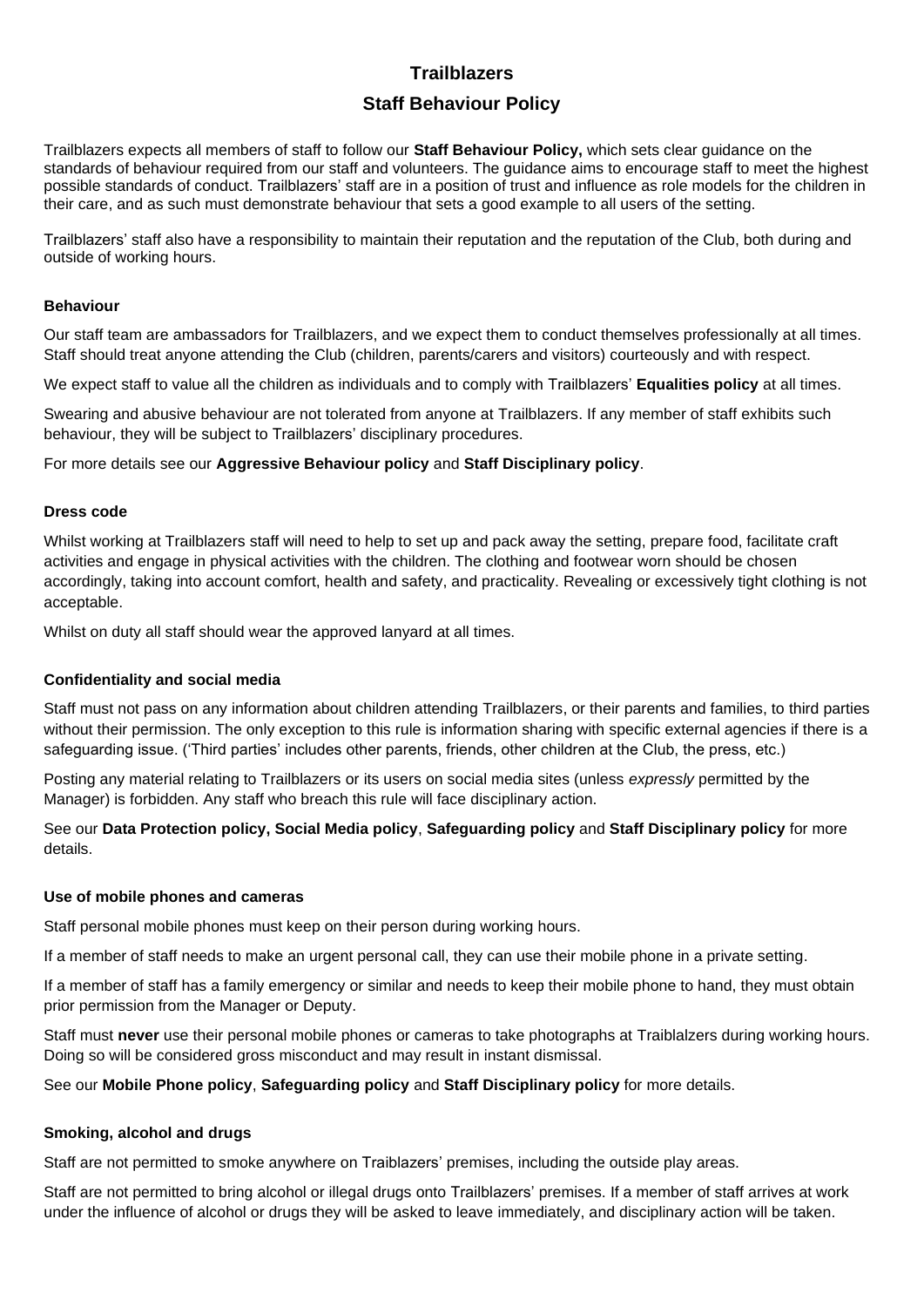If a member of staff is taking prescription drugs which might affect their ability to function effectively, they must inform the Manager immediately.

Any prescribed medication needed by a staff member whilst at Trailblazers, must be stored safely in the kitchen out of reach and sight of the children attending the Club.

See our **Smoking, Alcohol and Drugs policy** for more details.

# **Gross misconduct**

Staff will be dismissed without notice if they are found to have committed an act of gross misconduct. Examples of gross misconduct include, but are not restricted to:

- Child abuse
- Failing to comply with health and safety requirements
- Physical violence
- Ignoring a direct instruction given by the manager
- Persistent bullying, sexual or racial harassment
- Being unfit for work through alcohol or illegal drug use
- Theft, fraud or falsification of documents
- Being disqualified under the terms of the Statutory Framework for the Early Years Foundation Stage (Section 75 of the Childcare Act 2006) or the Children's Act 1989.

The Manager will investigate the alleged incident thoroughly before any decision to dismiss is made. For full details see our **Staff Disciplinary policy**.

| This policy was adopted by: Trailblazers | Date: 23rd February 2022 |
|------------------------------------------|--------------------------|
| To be reviewed: 23rd February 2023       | Signed:                  |

Written in accordance with the *Statutory Framework for the Early Years Foundation Stage (2017): Safeguarding and Welfare Requirements: Child Protection [3.4-3.8], Suitable people [3.11, 3.13, 3.19] and Disqualification [3.14-3.16], Safety and suitability of premises, environment and equipment [3.56], Information and records [3.70]*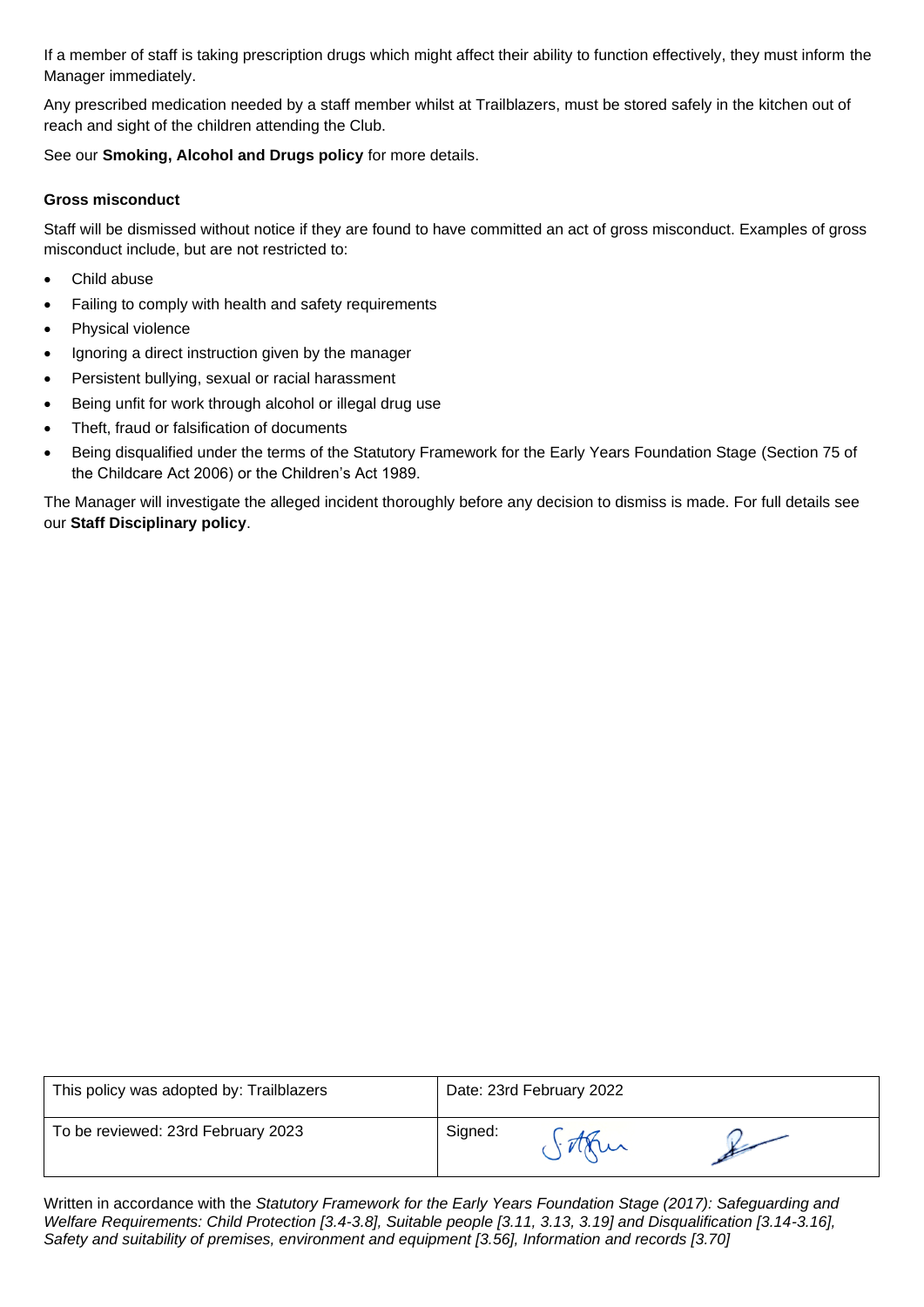# **Staff Disciplinary Procedure**

Trailblazers aims to have a team of well-motivated, highly skilled and professional staff. However, should the behaviour or performance of a member of staff fall below the high standards that we expect we will follow the procedure set out below.

Staff will not be dismissed for a first breach of discipline except in the case of gross misconduct.

Staff have the right to appeal at all stages of the procedure and this will be confirmed within the warning or dismissal letter. The member of staff will have the opportunity to ask questions and answer allegations and has the right to be accompanied by a colleague or union representative to disciplinary meetings.

#### **Minor offences**

The manager will try to resolve the matter by informal discussions with the member of staff. If this does not resolve the problem, the formal disciplinary procedure will be followed.

## **Formal disciplinary procedure**

The stages of the formal disciplinary procedure are:

- 1. Formal verbal warning
- 2. First written warning
- 3. Second written warning
- 4. Dismissal

# *Disciplinary meetings*

For each stage of the procedure the manager will hold a disciplinary meeting with the member of staff to explore the misconduct or performance issue, and, if still applicable following the discussion at the meeting, will then issue the appropriate type of warning (or dismissal notice).

#### *Before the meeting*

Before each disciplinary meeting the manager will write to inform the member of staff of the date and purpose of the meeting, of the specific disciplinary issue to be discussed, and of their right to be accompanied by a colleague or union representative.

## *After the meeting*

Following each disciplinary meeting the manager will write to the member of staff to confirm:

- that a verbal, first written or final written warning has been issued (depending on the stage of the disciplinary process)
- what the warning was for
- what improvement in conduct or performance is expected and within what timescale
- the consequences of further misconduct or lack of performance
- how long the warning will be kept on file
- how they can appeal against the decision.

#### *Keeping notes of warnings*

Notes of warnings will be kept in the staff member's personnel file as follows:

- Formal verbal warning: A note of the warning will be kept on file but will be disregarded after six months if their performance or conduct is satisfactory.
- First written warning: A copy of the warning will be kept on file, but will be disregarded after 12 months if their performance or conduct is satisfactory.
- Final written warning: A copy of the final written warning will be kept on file, but will be disregarded after 24 months if the performance or conduct of the member of staff remains satisfactory.

#### **Dismissal**

If, during the period of the final written warning, there is a further breach of Club rules, or if the member of staff's performance has still not improved, dismissal will normally result. The organisation of the final disciplinary meeting at which this decision is made is the same as described above for the earlier disciplinary meetings.

Immediately after the final disciplinary meeting the manager will write to the member of staff to confirm: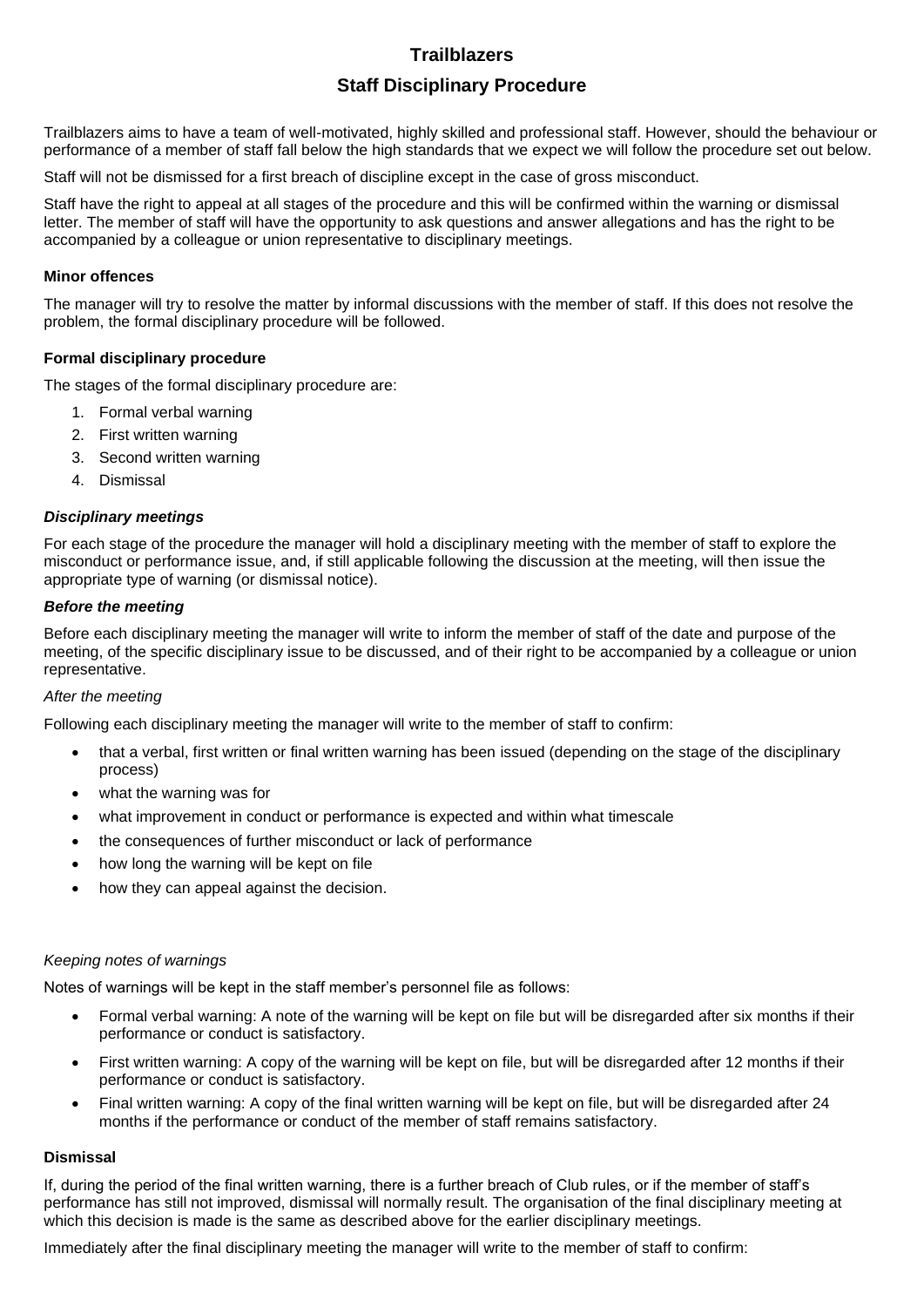- that at the disciplinary meeting it was decided that their conduct/performance was still unsatisfactory and that they will be dismissed
- why they are being dismissed
- when their last day of service will be
- how they can appeal against the decision.

If the decision was taken not to dismiss the member of staff, this must also be confirmed in writing.

## **Gross misconduct**

Staff will be dismissed without notice if they are found to have committed an act of gross misconduct. Examples of gross misconduct include:

- Child abuse
- Failing to comply with health and safety requirements
- Physical violence
- Ignoring a direct instruction given by the manager
- Persistent bullying, sexual or racial harassment
- Being unfit for work through alcohol or illegal drug use
- Theft, fraud or falsification of documents
- Being disqualified under the terms of the Statutory Framework for the Early Years Foundation Stage (Section 75 of the Childcare Act 2006) or the Children's Act 1989.

The manager will investigate the alleged incident thoroughly before any decision to dismiss is made.

# **Referral to Disclosure and Barring Service**

If a member of staff is dismissed (or would have been dismissed if they had not left the setting first) because they have harmed a child or put a child at risk of harm, we will make a referral to the Disclosure and Barring Service.

# **Notification to Ofsted**

The Club will notify Ofsted if a member of staff becomes disqualified, or if any significant event occurs which is likely to affect their suitability. Note that a member of staff could become disqualified through the actions of a partner or housemate.

# **Appeals**

A member of staff wishing to appeal against a disciplinary decision must do so in writing, stating the grounds for the appeal, and within five working days of being informed of the decision. A meeting to hear the appeal will be set up no more than ten working days later. The member of staff has the right to be accompanied to the appeal hearing.

Where possible, the registered person, or a member of the management committee or a senior member of staff who was not involved in the original disciplinary action, will hear the appeal and make an impartial and final decision. Within ten working days of the appeal hearing, the registered person will inform the member of staff in writing of the outcome of the appeal hearing.

| This policy was adopted by: Trailblazers | Date: 23rd February 2022 |
|------------------------------------------|--------------------------|
| To be reviewed: 23rd February 2023       | Signed:                  |

Written in accordance with the *Statutory Framework for the Early Years Foundation Stage (2017): Safeguarding and Welfare Requirements: Suitable people [3.9-3.13] and Disqualification [3.14-3.16] and Staff qualifications, training, support and skills [3.20-3.22].*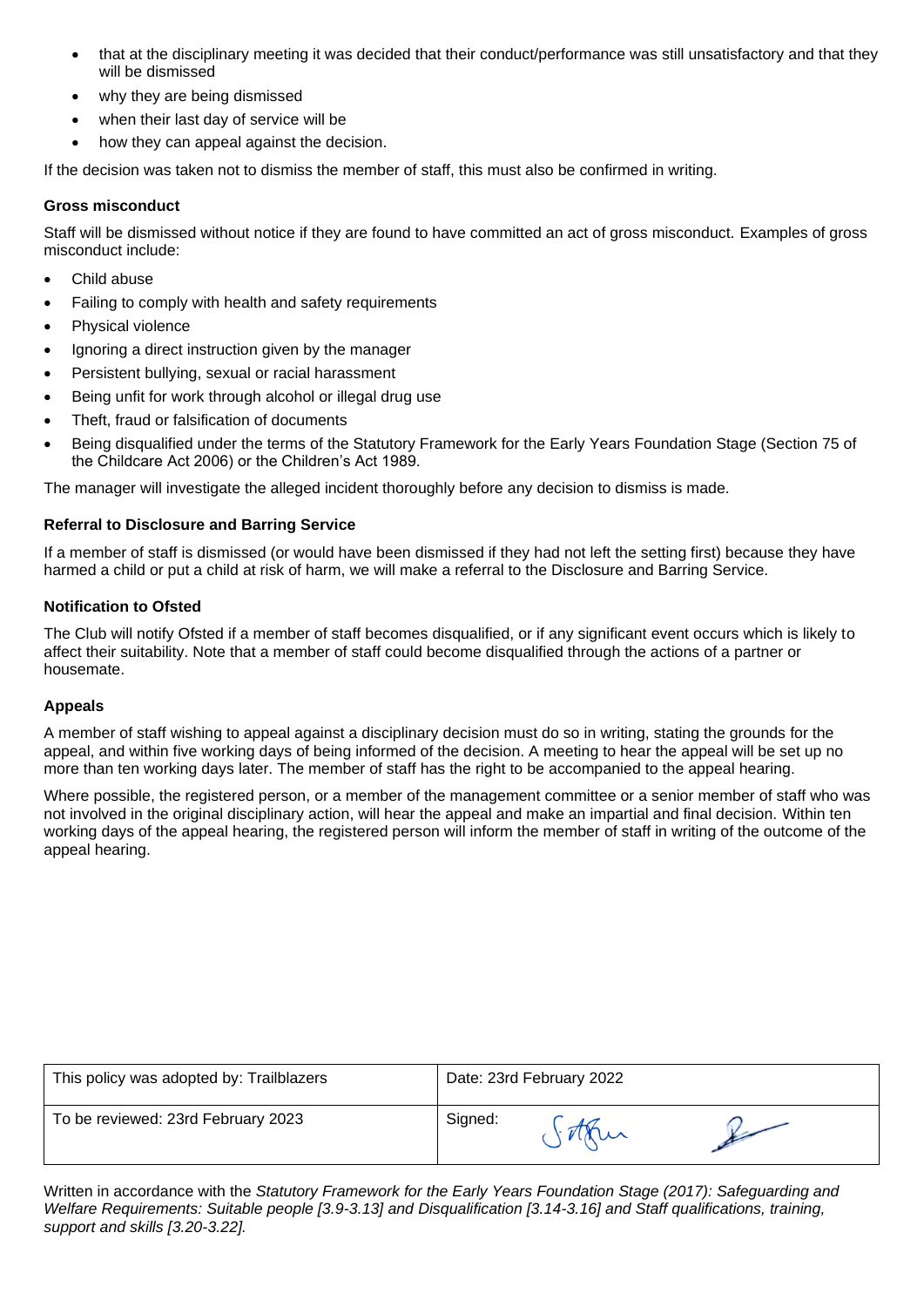## **Staff Grievance Policy**

At Trailblazers we aim to have a team of well-motivated, highly skilled and professional staff. However, there may be times when a member of staff has issues or concerns about their working conditions or other aspects of their employment at the Club. When such issues arise, we encourage staff to discuss them with the manager as soon as possible so that they can be quickly resolved. Grievances left unaired lead to unmotivated staff and a poor working environment.

All members of staff have the right to raise a grievance about issues that arise from their work within the Club and affect them as an individual and should follow the procedures set out in this policy.

If the concerns relate to safeguarding issues, the staff member should follow the procedure set out in our **Safeguarding policy**. If the concerns relate to malpractice or wrongdoing with regards to the running of Trailblazers, the staff member should follow the procedure set out in our **Whistleblowing policy**.

#### **Stage 1: Informal grievance procedure**

In the first instance the member of staff should raise the issue with the manager. If the grievance is a relatively minor one, the manager will try to resolve the matter through informal discussions.

#### **Stage 2: Formal grievance procedure**

#### *Grievance statement*

If the informal discussion does not resolve the grievance to the satisfaction of the member of staff, the next step is to write advising the manager that they intend to invoke the formal grievance procedure. The written notification should include the following details:

- A statement that the staff member is invoking the formal grievance procedure
- The nature of the grievance, giving the background to the issue, any relevant facts (including dates) and the names of any other parties involved
- Any steps that have been taken on an informal basis to address the concerns
- The staff member's opinion on what their desired outcome would be.

The member of staff can have a representative submit the grievance on their behalf if they wish.

#### *Grievance meeting*

Within five working days of receiving the grievance, the manager will reply in writing, acknowledging receipt and inviting the staff member to attend a formal grievance meeting. The meeting will normally take place within ten working days of receipt of the written grievance.

The member of staff has the right to be accompanied at the meeting by a work colleague or a union representative. The Club will be represented by the managers.

The purpose of the meeting is to hear the full facts of the situation, and to attempt to resolve the grievance in a mutually acceptable manner. If necessary, a second meeting may need to be arranged in order to gather more evidence.

## *Outcome*

The managers will determine the outcome of the grievance. They may reject the grievance or may uphold the complaint and identify what steps will be taken to resolve it.

Within ten working days of the grievance meeting, the managers will inform the member of staff in writing of the outcome of the grievance, including the reasons for the decision and, where appropriate, details of any steps taken or further actions required to address their concerns, as well as their right to appeal.

#### *Appeals*

If the member of staff feels that their grievance has not been satisfactorily resolved they may appeal in writing within five working days, stating their grounds for appeal. The appeal will normally take place within ten working days of receiving the written request for an appeal. Where possible, the senior member of staff who was not involved in the original disciplinary action, will hear the appeal and make an impartial and final decision.

The member of staff has the right to be accompanied to the appeal hearing by a colleague or a union representative.

Within ten working days of the appeal hearing, the manager will inform the member of staff in writing of the outcome of the appeal hearing.

The member of staff will also be advised of their right to seek advice from ACAS, other professionals and their trade union if they are not satisfied with the outcome of the grievance meeting or the appeal hearing.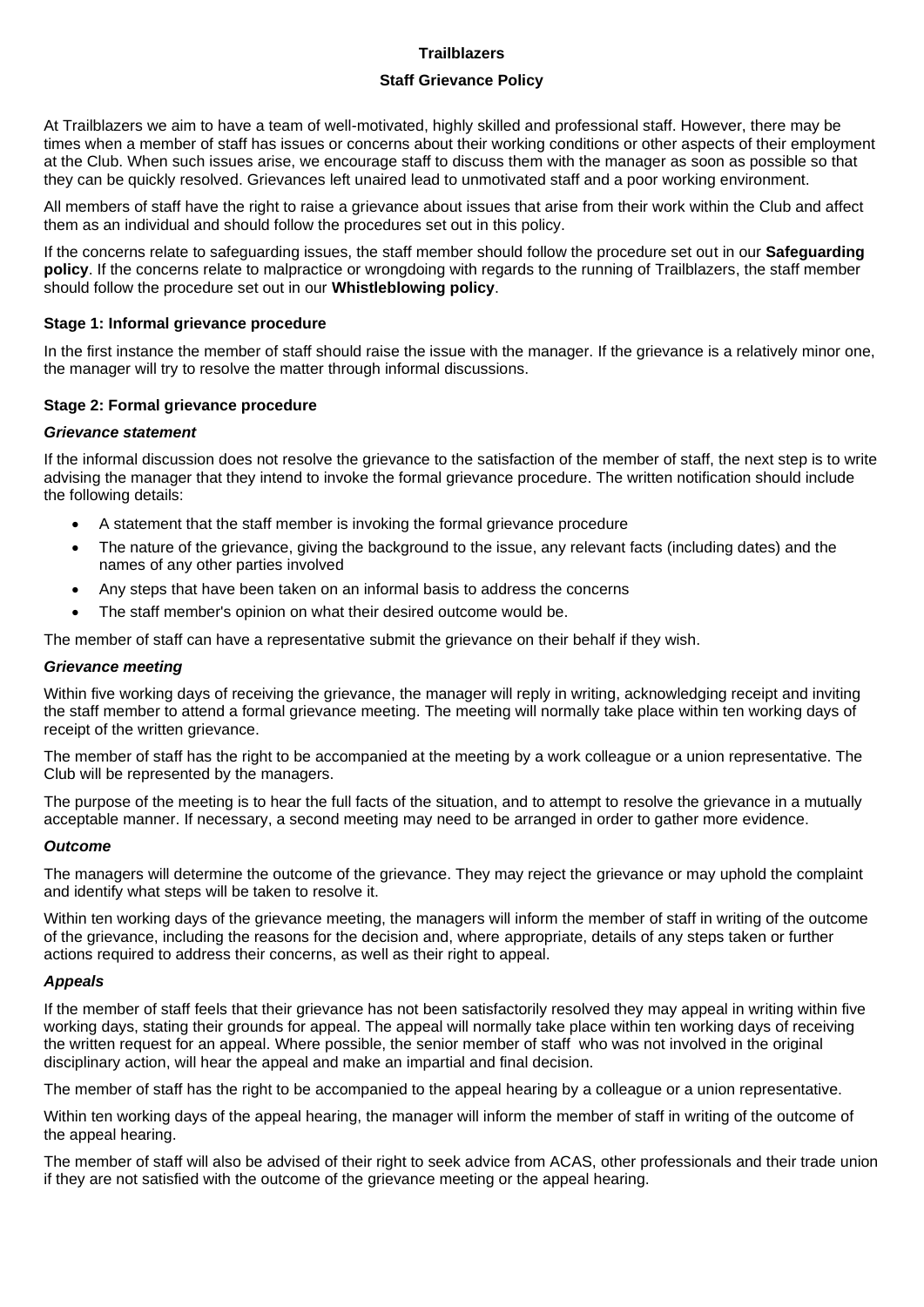## **Overlapping grievance and disciplinary cases**

If a member of staff raises a grievance during a disciplinary process, the disciplinary process may be temporarily suspended in order to deal with the grievance. However, if the grievance and disciplinary cases are related the manager may choose to deal with both issues in parallel.

#### **False or repeated grievances**

If a member of staff raises a grievance that, through investigation, proves to be malicious they may find themselves subject to disciplinary action.

A member of staff cannot raise the same grievance within 12 months of the resolution, outcome or withdrawal of the original grievance.

#### **Related policies**

See also our **Safeguarding Policy**, **Whistleblowing Policy**, **Staff Disciplinary Policy**.

| This policy was adopted by: Trailblazers | Date: 23rd February 2022 |
|------------------------------------------|--------------------------|
| To be reviewed: 23rd February 2023       | Signed:                  |

Written in accordance with the *Statutory Framework for the Early Years Foundation Stage (2017): Safeguarding and Welfare Requirements: Staff qualifications, training, support and skills [3.21-3.22].*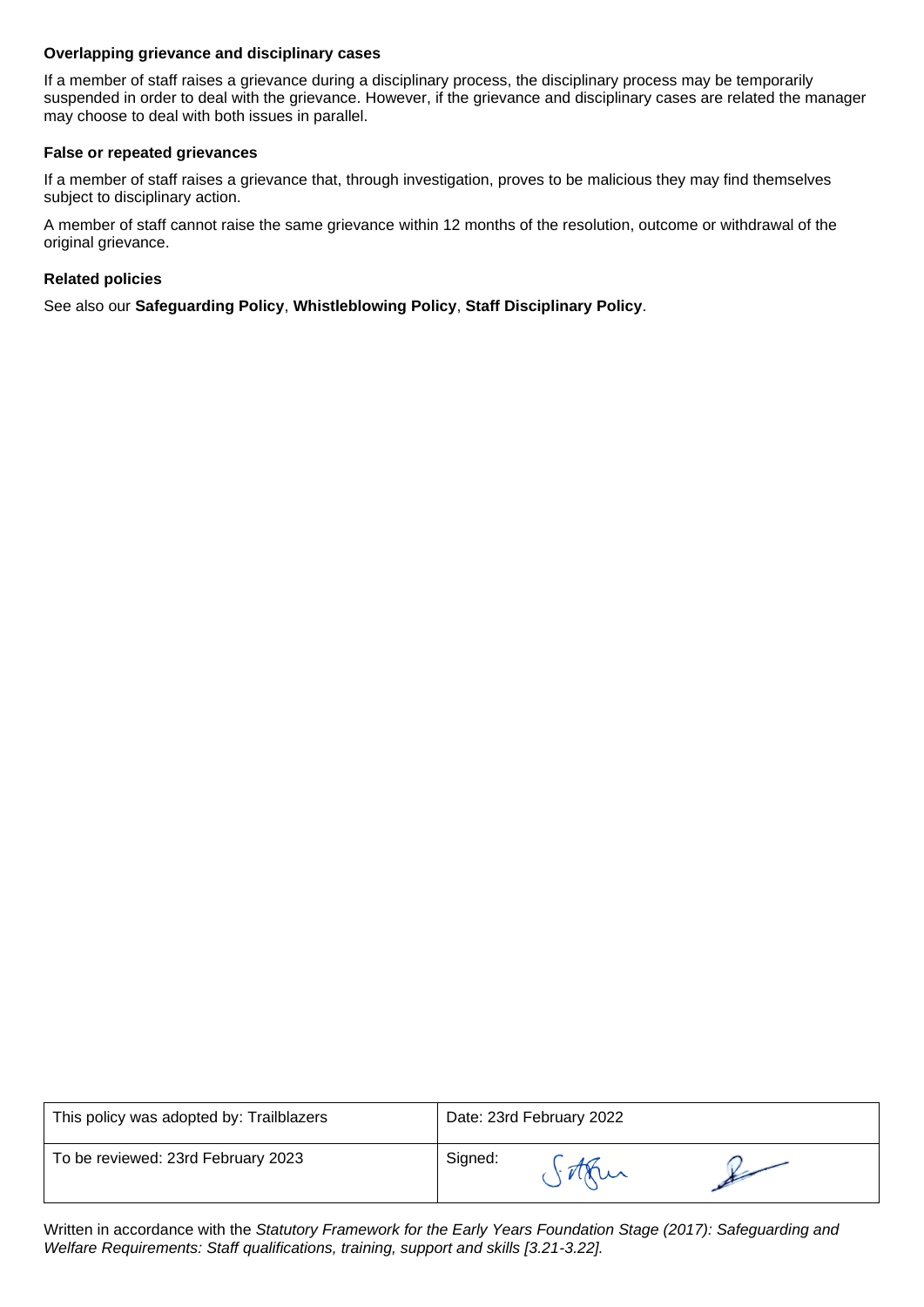# **Suspensions and Exclusions Policy**

Trailblazers will deal with negative and inappropriate behaviour by using constructive behaviour management techniques. We will involve staff, parents and children to tackle disruptive and challenging behaviour collectively.

We acknowledge that some children will require additional support in order to achieve acceptable levels of behaviour. Where we identify a child with these needs, we will work closely with the parents or carers to deal with the inappropriate behaviour in accordance with our **Behaviour Management** policy.

Where a child *persistently* behaves inappropriately, we will implement the following procedure:

- 1. Give the child a formal warning; staff will explain why the behaviour is unacceptable along with the consequences of further incidents.
- 2. Staff will encourage the child to discuss their behaviour, to explain their actions and to identify strategies for avoiding such incidents in the future.
- 3. Details of formal warnings, suspensions and exclusions will be recorded on an **Incident record** and kept in the child's records.
- 4. The formal warning will be discussed with the child's parents, and all staff will be notified.

Staff will inform the manager if a child's behaviour warrants suspension or exclusion.

We will only suspend or exclude a child from Trailblazers as a last resort, when all other behaviour management strategies have failed or if we feel that children or staff are at risk.

Suspensions and exclusions will be fair, consistent and appropriate to the behaviour concerned, and will take account of the child's age and maturity as well as any other factors relevant to the child's situation. If appropriate, we will seek advice from other agencies; this may include accessing funding for additional support.

## **Temporary suspensions**

Temporary suspensions will be applied in the following situations:

- Where formal warnings have failed to improve a child's persistent, challenging and unacceptable behaviour.
- In the event of an extremely serious or dangerous incident we will suspend a child with immediate effect. We will contact the parents and ask that the child be collected immediately. Immediate suspensions require the manager's agreement.

Trailblazers may temporarily suspend the child for a period of up to 15 consecutive days. If Traibllazers takes this step, we will discuss our concerns with the parents/carers in order to work together to promote a more desirable pattern of behaviour.

At the end of the suspension period the manager will meet with the parents/carers and the child, in order to agree any conditions relating to the child's return to Trailblazers.

## **Permanent exclusion**

In exceptional circumstances, and only when all other attempts at behaviour management have failed, it may be necessary to permanently exclude a child from the setting.

If a child is excluded from Trailblazers, the parents/carers will be given a verbal and written explanation of the issues and subsequent actions. They have the right to appeal to the management against the exclusion within 14 days of receiving written notification of the exclusion.

| This policy was adopted by: Trailblazers | Date: 23rd February 2022 |
|------------------------------------------|--------------------------|
| To be reviewed: 23rd February 2023       | Signed:                  |

Written in accordance with the *Statutory Framework for the Early Years Foundation Stage (2017): Managing Behaviour [3.52-3.53].*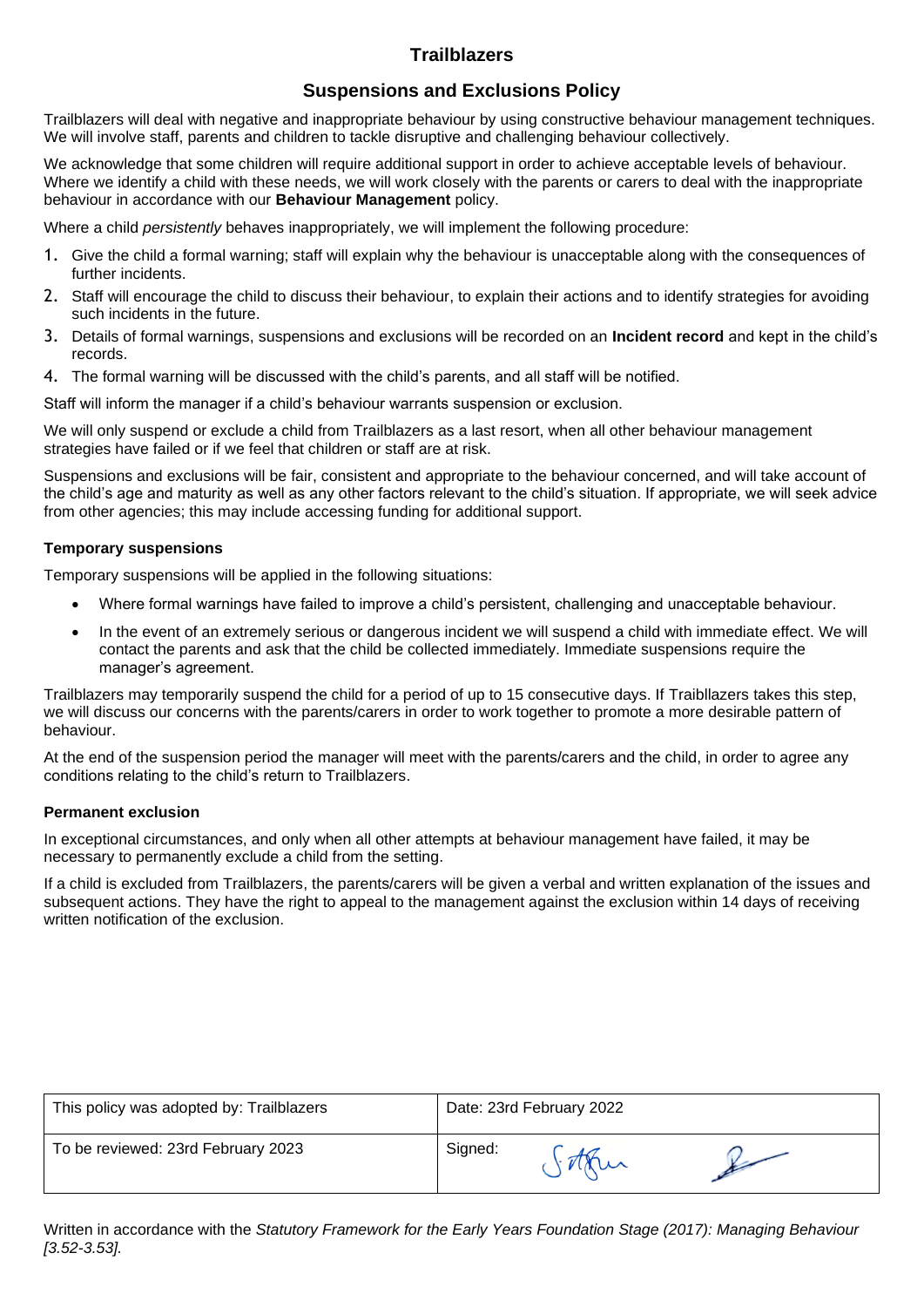# **Uncollected Children Policy**

Trailblazers endeavours to ensure that all children are collected by a parent or carer at the end of each session. If a child is not collected, and the parent or carer has *not* notified us that they will be delayed, we will follow the procedure set out below:

# **Up to 15 minutes late**

- When the parent or carer arrives, they will be reminded that they must call Trailblazers to notify us if they are delayed.
- The parent or carer will be informed that penalty fees will have to be charged (unless the delay was genuinely unavoidable).

# **Over 15 minutes late**

- If a parent or carer is more than 15 minutes late in collecting their child, the manager will try to contact them using the contact details on file.
- If there is no response from the parent or carer, messages will be left requesting that they contact Trailblazers immediately. The manager will then try to contact the emergency contacts listed on the child's registration form.
- While waiting to be collected, the child will be supervised by a member of staff.
- When the parent or carer arrives, they will be reminded that they must call Trailblazer to notify us if they are delayed, and that penalty fees will have to be charged (except in exceptional circumstances).

# **Over 30 minutes late**

- If the manager has been unable to contact the child's parents or carers after 30 minutes, the manager will contact the local Social Care team for advice.
- The child will remain in the care of Trailblazers staff, on Trailblazers premises if possible, until collected by the parent or carer, or until placed in the care of the Social Care team.
- If it is not possible for the child to remain at Trailblazers' premises, a note will be left on the door of the Club informing the child's parent or carer where the child has been taken (e.g. to the home of a staff member or into the care of a safeguarding agency) and leaving a contact number. A further message will be left on the parent or carer's telephone explaining events.

# **Managing persistent lateness**

The manager will record incidents of late collection and will discuss them with the child's parents or carers. Parents and carers will be reminded that if they persistently collect their child late they may lose their place at Trailblazers.

| This policy was adopted by: Trailblazers | Date: 23rd February 2022 |
|------------------------------------------|--------------------------|
| To be reviewed: 23rd February 2023       | Signed:                  |

Written in accordance with the *Statutory Framework for the Early Years Foundation Stage (2017): Safeguarding and Welfare Requirements: Information for parents and carers [3.73].*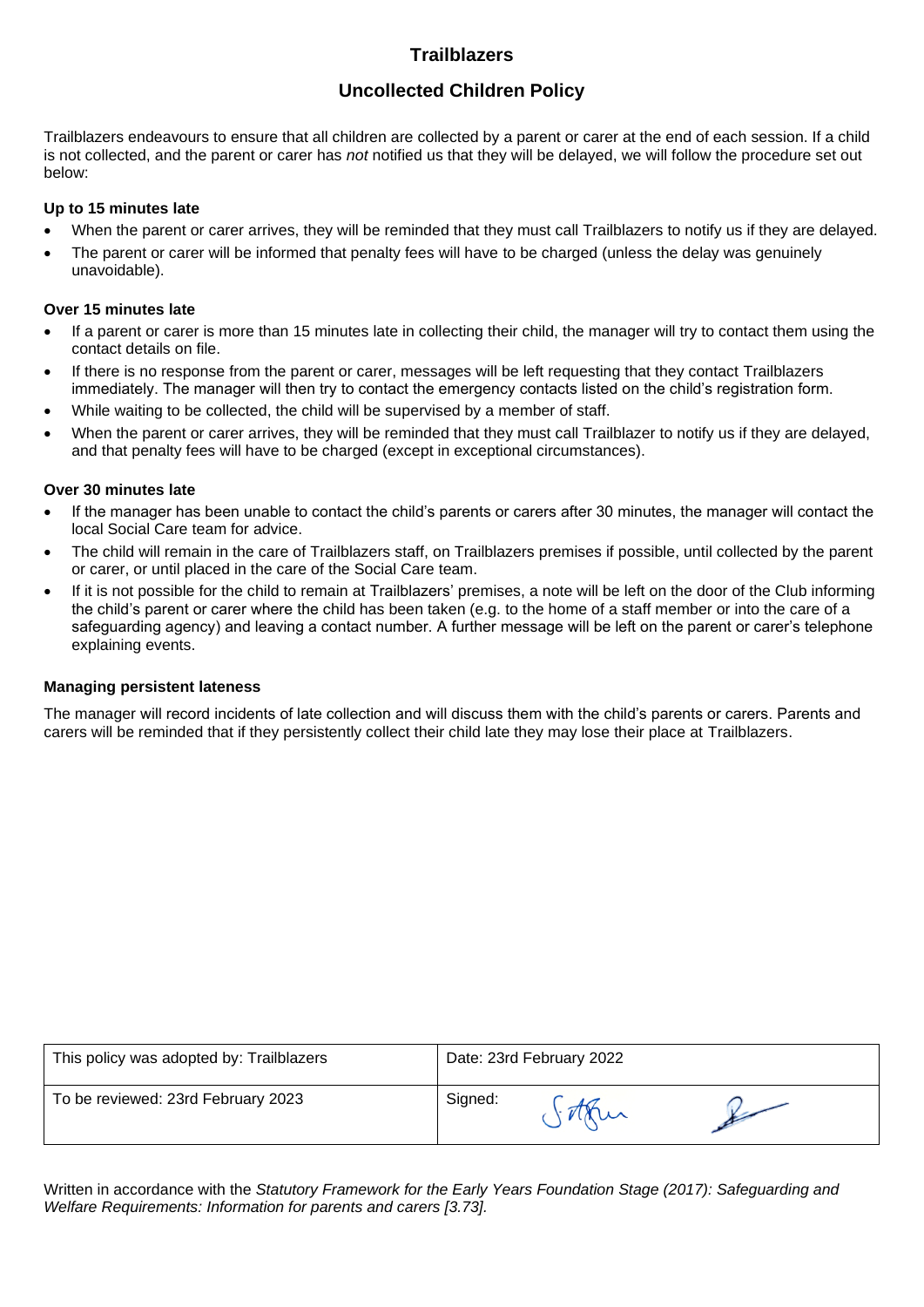# **Visitors Policy**

Trailblazers is committed to providing a safe and secure environment for the children in our care. When we have visitors to our club, we need to ensure that this will not have a detrimental effect on the children and that the person in question has a valid reason for visiting Trailblazers

Accordingly, when a visitor arrives at Trailblazers, we will follow the procedure set out below:

- All visitors to Trailblazers must sign the **Visitor Log.**
- The identity of the visitor will be checked, and this will be recorded on the **Visitor Log.**
- If staff require further reassurance of the identity of the visitor, they will phone the employing organisation of the visitor, eg Ofsted, Local Authority, Environmental Health Department, etc, for further confirmation. If this is not possible, staff will seek the advice of the Club Manager.
- The reason for visit will be recorded.
- **Visitors will never be left alone or unsupervised with the children.**
- If a visitor has no reason to be on Trailblazers' premises staff will escort them from the premises.
- If the visitor refuses to leave, staff will call the police. In such an event an **Incident Record** will be completed, and the manager will be immediately notified.
- When a visitor leaves the premises, we will record the time of departure on the **Visitor Log.**

| This policy was adopted by: Trailblazers | Date: 23rd February 2022 |
|------------------------------------------|--------------------------|
| To be reviewed: 23rd February 2023       | Signed:                  |

Written in accordance with the *Statutory Framework for the Early Years Foundation Stage (2017): Safeguarding and Welfare Requirements: Safety and suitability of premises, environment and equipment [3.62].*